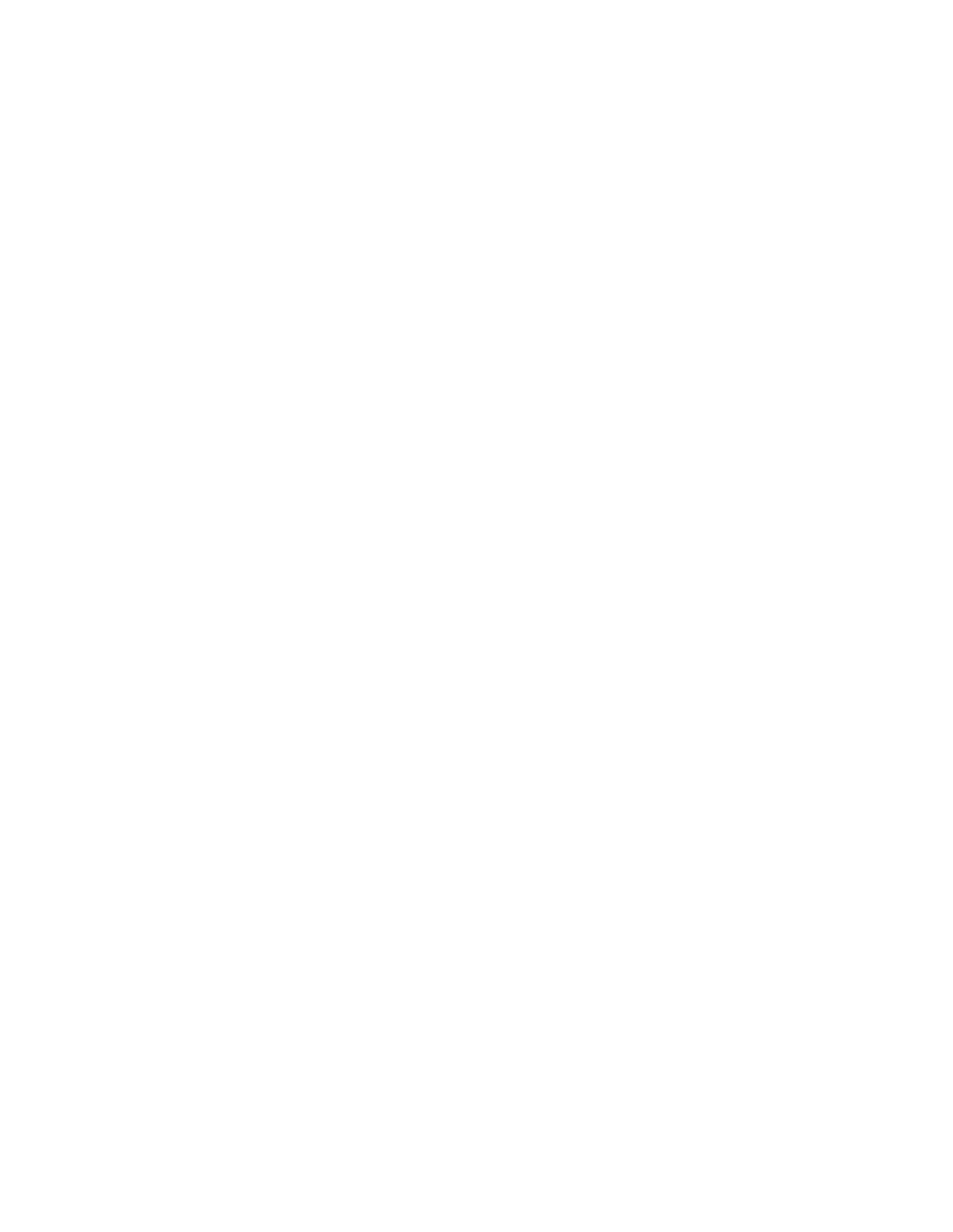<span id="page-2-0"></span>

Jefferson County, West Virginia Department of Engineering, Planning and Zoning **Office of Planning and Zoning** 116 E. Washington Street, 2nd Floor P.O. Box 716 Charles Town, West Virginia 25414

Email: [planningdepartment@jeffersoncountywv.org](mailto:planningdepartment@jeffersoncountywv.org) Phone: 304-728-3228 [zoning@jeffersoncountywv.org](mailto:zoning@jeffersoncountywv.org) Fax: 304-728-8126

## **MEMO**

| RE:          | Cover Memo for Draft <i>Envision Jefferson 2035 Comprehensive Plan</i> Amendment prepared by<br>staff |
|--------------|-------------------------------------------------------------------------------------------------------|
| DATE:        | <b>October 5, 2021</b>                                                                                |
| <b>FROM:</b> | Jennifer Brockman, County Planner                                                                     |
| TO:          | <b>Planning Commission</b>                                                                            |

At the conclusion of the September 28, 2021 Planning Commission (PC) roundtable/workshop, the PC made a motion to instruct staff to prepare a draft revision to the *Envision Jefferson 2035 Comprehensive Plan* (*2035 Plan*) to permit large scale solar facilities in the rural and residential growth districts, which carried unanimously.

Attached is this draft amendment, with the relevant sections of the *2035 Plan* excerpted for context. The proposed revisions are those areas that are highlighted in yellow with red text. Some yellow highlights may include existing text for ease in locating; however all new text is in red.

The purpose of the October 5, 2021 meeting is for the Planning Commission to review this draft and recommend modifications as necessary to incorporate changes based on research and public input received. The goal is to finalize the draft amendment language in preparation for the required Public Hearing.

The Planning Commission has tentatively called a Public Hearing for November 16, 2021, which needs to be advertised on October 13, 2021. This meeting date will also need to be confirmed or changed at the October 5, 2021 meeting.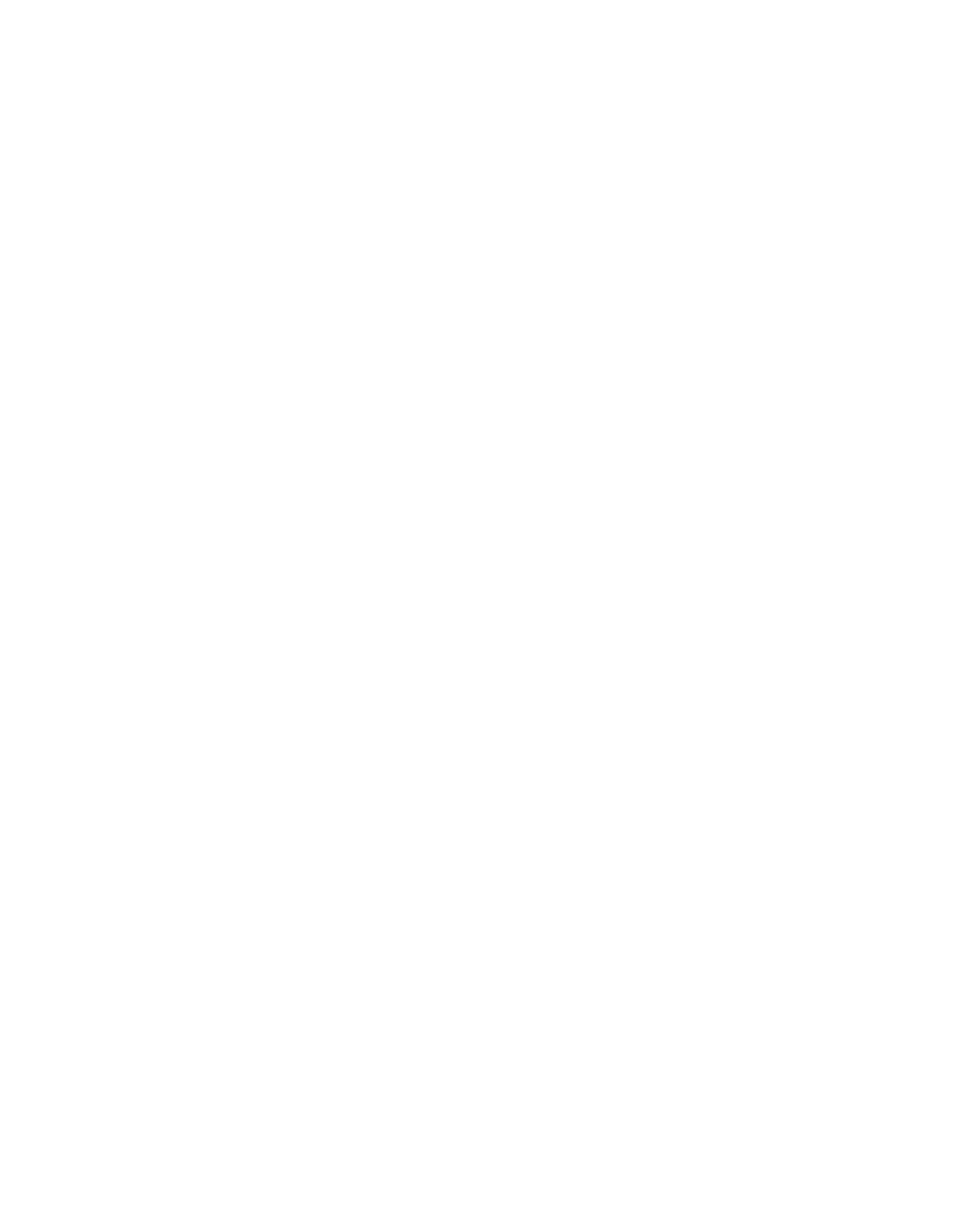# **2. Economic Development, Employment, and Infrastructure Element**

Economic growth and development is closely tied to the availability of natural resources, technological innovation, and human capital as well as its geographic proximity to major population centers, adequate roads, and infrastructure. Jefferson County is ideally situated to have a vital economy. The general health of an economy can be determined by examining two components: stability and balance. Stability is an indication of the ability of a local economy to withstand the fluctuations in the regional and national economy. Balance refers to the level of diversification of a local economy. The more diversified the local economic and employment base, the more difficult it is to disrupt the local economy. Any economy that is overly reliant on a single employer or employment sector is more highly impacted by economic shifts.

The major sectors of Jefferson County's economy include traditional economic development activity, including education and high tech training; agriculture and the rural economy; and recreational, historic and heritage tourism. This section of the Plan discusses each of these sectors in detail and provides recommendations for them. Additionally, because of the critical nexus of economic development with the adequacy and extent of the infrastructure and transportation system networks, these components are included in this element as well.

| <b>Five Major Economic Sections</b>      |    |
|------------------------------------------|----|
| 2.A. Economic Development and Employment | 66 |
| 2.B. Agricultural and Rural Economy      | 74 |
| 2.C. Tourism                             | 83 |
| 2.D. Infrastructure                      | 87 |
| 2.E. Transportation                      | 97 |

## **2.A. Economic Development and Employment**

According to the Jefferson County Development Authority, Jefferson County's strategic Mid-Atlantic location close to Washington, D.C. and Baltimore, MD Metropolitan Areas coupled with ready access to major transportation routes makes the County ideally situated for business, manufacturing, and industry. Jefferson County is located in one of the fastest growing areas in the United States. The County is a major economic driver in a state that boasts the nation's fourth lowest cost of doing business, low utility rates, and a highly skilled and hard-working workforce. While facilitating relocations and start-up businesses, the Jefferson County Development Authority supports and promotes existing businesses.

While there has been a significant amount of commercial development in Jefferson County since the 2004 Comprehensive Plan, it has slowed considerably in recent years. During this same time period, residential growth occurred at a more rapid rate, particularly in the early 2000's. Additionally, Jefferson County's economic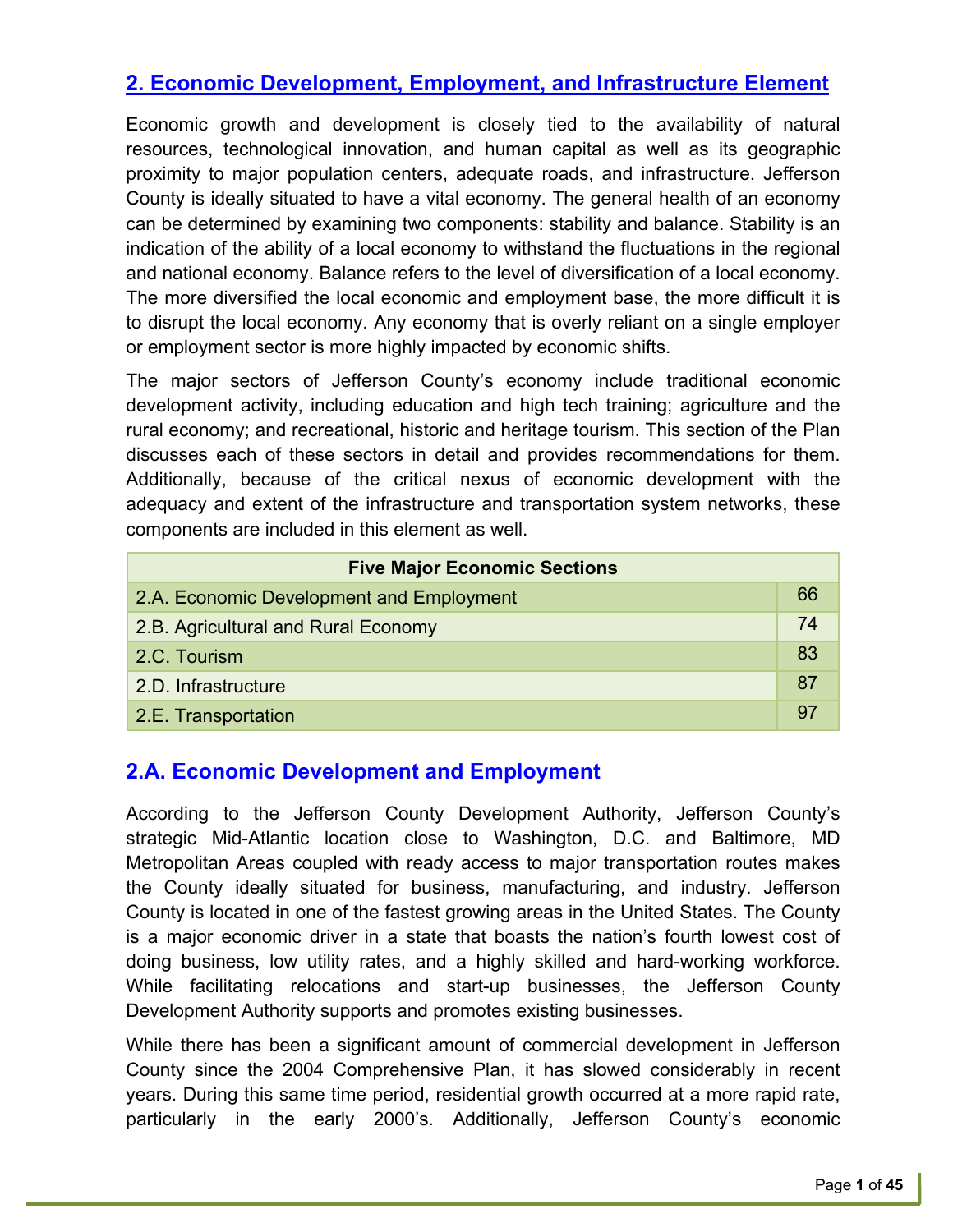development efforts have benefited from a number of public and quasi-public projects and efforts, including, but not limited to:

- Infrastructure improvements that have taken place in recent years (particularly the construction of WV 9 as a four-lane roadway through Jefferson County);
- An increased federal presence within Jefferson County;
- The continued expansion of Shepherd University in Shepherdstown and the relocation of the American Public University System's headquarters in the Charles Town/Ranson area;
- The increased utilization of telecommuting as a viable employee option by national and regional businesses and federal government offices; and
- The expansion of a business park that has the necessary infrastructure in place for each lot which results in ready-to-build parcels.

Despite those gains, the lack of high paying jobs for Jefferson County's skilled workforce requires approximately 36% of all employed individuals to commute to employment centers with higher wages located closer to Washington, D.C. or Baltimore, MD.

At the same time and paralleling a national trend, Jefferson County has lost some manufacturing and warehousing facilities. The loss of these employers has resulted in several vacant or underutilized structures, as well as unemployed workers. A number of these vacant facilities are within the Charles Town/Ranson urbanized area, and provide opportunities for redevelopment. Some of these facilities have been reused for other purposes, particularly by American Public University System (APUS) and the City of Ranson. APUS's efforts have enhanced the economic revitalization process by purchasing and renovating 12 structures in Charles Town and Ranson as well as constructing a multi-story administrative building and related parking with a large array of solar panels. As part of this renovation and redevelopment activity, APUS has utilized several brownfield sites on the Charles Town/Ranson border.

With Jefferson County's proximity to Washington, D.C. and Baltimore, MD and with the existing economic cluster of federal agencies, the County has the opportunity to attract additional federal facilities.

To support the success of future economic growth, there are a number of proposed improvements to the County's public infrastructure that are expected to take place in the coming years. These include:

## **Major Public Infrastructure Projects that are Proposed**

The widening and realignment of US 340 from Charles Town to the Virginia line near Berryville

The potential for improving natural gas and alternative energy facilities in the Eastern Panhandle and extending natural gas services into Jefferson County

Improvements to the County's telecommunications network, particularly wireless technology and any advanced technologies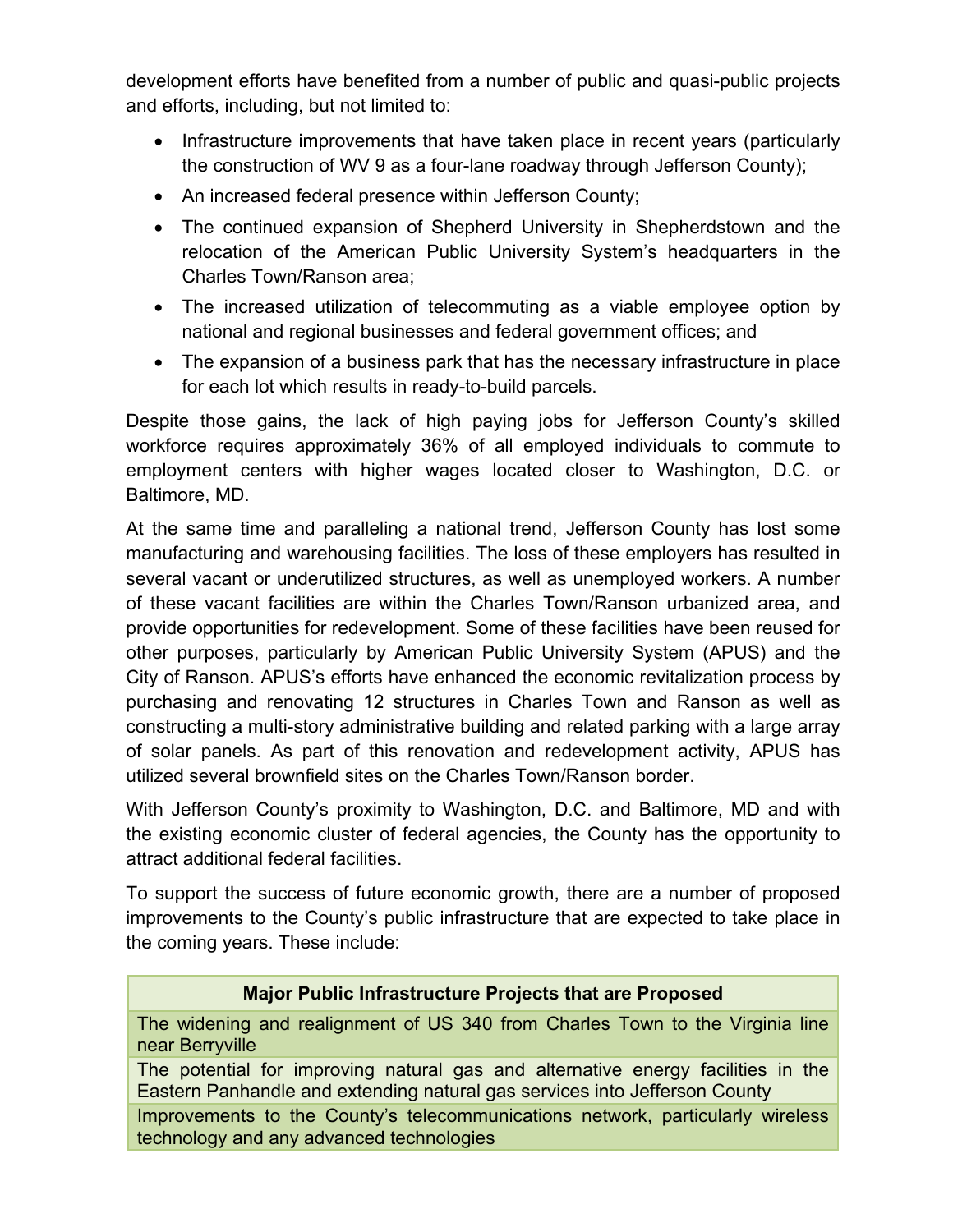These improvements will enhance the ability of Jefferson County to compete on an economic development basis with other communities in the region.

#### **Target Industries**

Jefferson County will encourage a diversity of business types to locate within its borders. As part of these efforts, the Jefferson County Development Authority (JCDA) has identified several industries and other sectors of employment towards which incentives and programming should be targeted (in no particular order):

| Jefferson County Development Authority Identified Industry Sectors |                       |
|--------------------------------------------------------------------|-----------------------|
| <b>Agriculture Development</b>                                     | Manufacturing         |
| Government                                                         | <b>Small Business</b> |
| <b>Information Technology</b>                                      | <b>Tourism</b>        |

Each of these target industries are currently located in Jefferson County and will benefit from retention, expansion, and attraction to strengthen each cluster. Building on these assets will give the County a strong identification of its core business strengths. While not identified by the JCDA, there are several large non-profit organizations which are a significant part of Jefferson County's economy. This provides additional economic and employment opportunities.

Additionally, small businesses, which can range from restaurants and artisan cottage industries to small technology and service firms, are an integral part of the local economy and have opportunities to grow stronger.

#### **Federal Government**

One of Jefferson County's target industries is correlated with the presence of state and federal government facilities. Since the federal government has found success with their existing local facilities, the potential for additional federal employment opportunities to locate here is greatly enhanced. The following Table lists federal facilities, many of which have had a long term presence in the County.

| <b>Federal Facilities in Jefferson County</b>                          |
|------------------------------------------------------------------------|
| U.S. Coast Guard Administrative Support Facility                       |
| U.S. Customs and Border Protection Advanced Training Facility          |
| Department of State Diplomatic Security Training Center                |
| U.S. Fish and Wildlife, National Conservation Training Center          |
| <b>Harpers Ferry National Historical Park</b>                          |
| <b>National Park Service Design Center</b>                             |
| U.S. Department of Agriculture Cool and Coldwater Aquaculture Facility |
| U.S. Department of Agriculture Fruit Research Center                   |
| U.S. Geological Services' National Biological Aquaculture Laboratory   |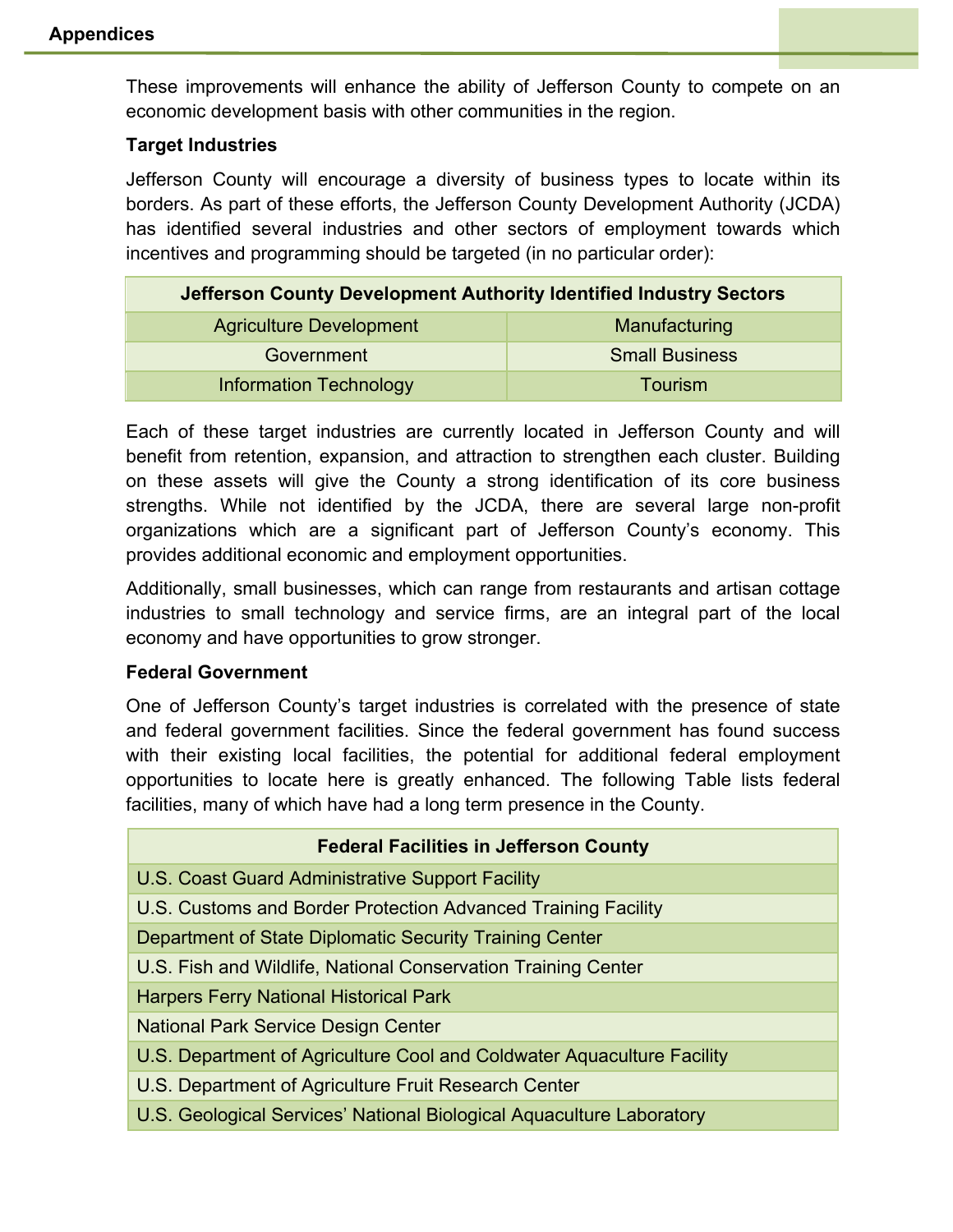The County has been fortunate in that the federal government has invested substantial resources into Jefferson County over the years. Since most government entities do not have to follow Jefferson County land use standards, there are few mechanisms to address any on site activities once the site is in use. In designing some government owned sites, there may be situations where buffers or areas may be needed to insulate the use from the surrounding area. This is for both the facilities' needs and residents surrounding the facility.

In a period of tightening government budgets, it is important that Jefferson County and federal, state, and local elected officials work together to maintain the federal and state facilities that are located here and to explore additional facilities that could benefit from Jefferson County's workforce and location.

## **Growing the Economy**

One of the strengths of Jefferson County is that the residents have a strong entrepreneurial spirit. There is a need for local and regional technical and financial resources to be made available to these entrepreneurs and to publicize these resources. There are existing programs in Jefferson County which currently work to support smaller companies and start-ups. The Eastern Panhandle Entrepreneur Forum and the JCDA's agricultural development program and small business coaching efforts focus on cultivating the talent that resides in Jefferson County and are examples to be followed.

While the potential success of numerous small businesses will have a positive effect on the County as a whole, the attraction of larger employers often results in much greater attention to the economic development efforts of a community. It is important to continue to look at approaches that aid all types of companies and to provide awareness of these efforts to both existing businesses and to potential businesses looking to locate in Jefferson County.

In the coming decades, creating opportunities that would allow residents with a variety of skills and talents to be employed at jobs located in Jefferson County will continue to be of importance. With the increasing number of high skill workers that have relocated into the community and the presence of Shepherd University, American Public University System (APUS), and other educational facilities, a workforce that is attractive to a wide variety of employers is already present in Jefferson County.

## **Training and Education**

In order to attract and maintain employers, it is imperative that opportunities exist for residents of all ages to obtain the skills that would attract employers and for employers to find and retain a highly skilled, local workforce available to meet their needs. Along with training to meet the skillsets desired by Jefferson County's employers, it is important to improve and expand connections such as school to work, co-op, and mentoring programs between educational institutions, residents and employers. Such programs provide a chance for employers to work closely with both educational institutions and potential workers. Co-op or mentorship programs can be an important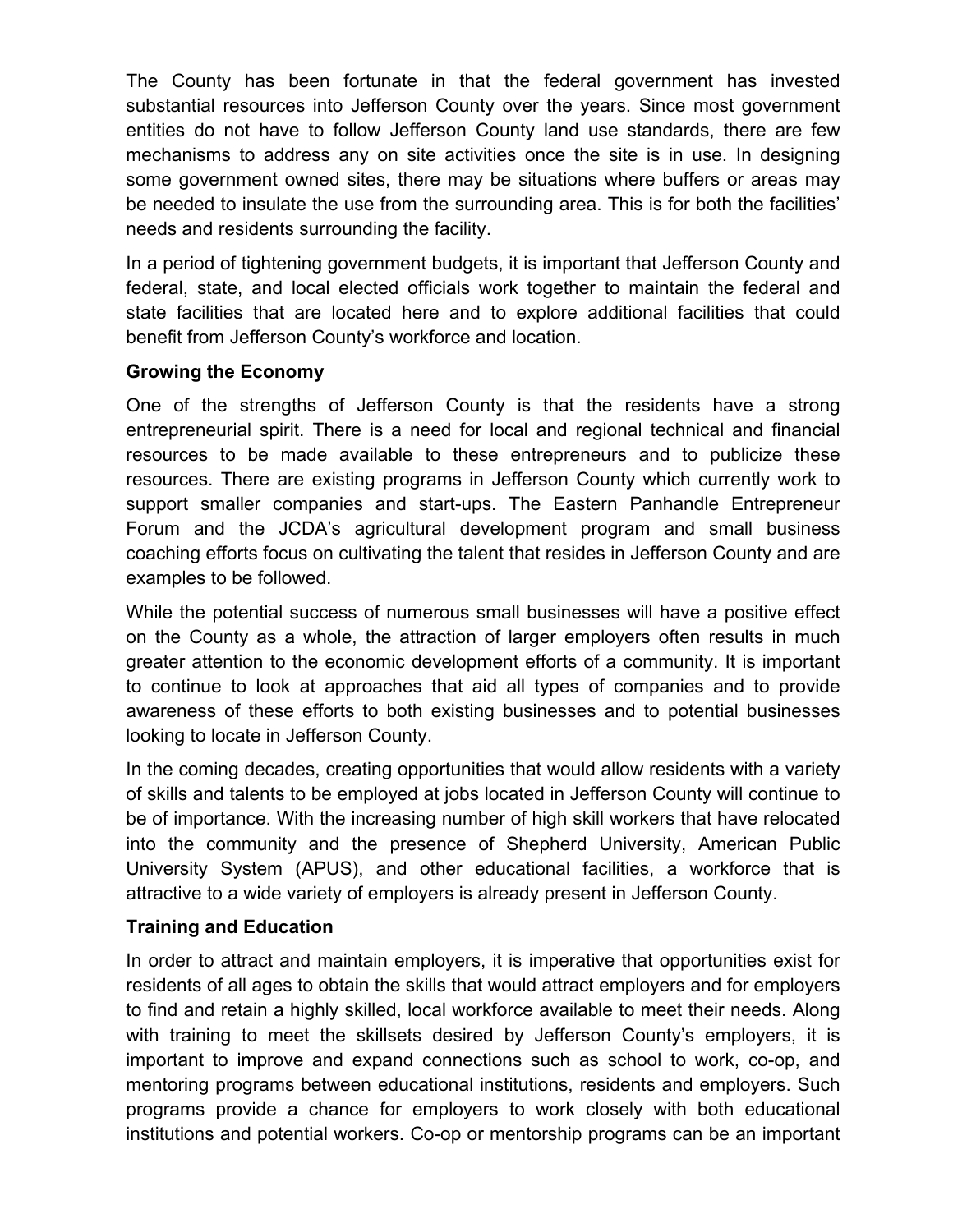factor in improving both the quality of Jefferson County's workforce and encouraging residents to stay in the County, working for employers that are a part of this program.

Jefferson County has a high educational attainment rate in relation to West Virginia. There are a variety of opportunities for higher education in the Eastern Panhandle as well as access to the universities in the Washington, D.C. and Baltimore, MD regions. The role of education in Jefferson County is discussed in more detail in the Education Element.

#### **Transportation and Economic Development**

A robust transportation network is important to the economic vitality of a community. With the continued growth of the Washington, D.C. and Baltimore, MD Metropolitan Areas and the improvements to the local and regional transportation and infrastructure networks that have or are expected to take place in the coming years, the atmosphere for attracting a diversity of businesses to the County is constantly improving. With the rail lines in the County, there is an opportunity for freight rail, with contiguous industrial zoning, that has not yet been fully realized. As transportation access to and through Jefferson County has improved in recent years, it has become increasingly easier to get goods and people to and from the County. Additional improvements are proposed that would further enhance the attractiveness of the County to potential employers. Recommendations related to transportation are discussed in more detail in the Transportation section of this element, page 95.

#### **Regulatory Environment and Site Suitability**

In the past several years, Jefferson County has worked to reduce unnecessary regulatory barriers which were impacting the viability of economic development in the County. Compared to other communities with land use and development regulations, Jefferson County has local planning and zoning requirements that are less stringent than surrounding states. It has been noted that the State centralized regulatory control for licensing of various business enterprises has a negative impact on economic growth in Jefferson County. Currently, nearly all State business licensing and similar business requirements are granted only out of offices located in the Charleston area. This Plan recommends that the State permit a more regional approach to such licensing for the benefit of the areas throughout the State that are remote from Charleston.

Within the County there are business/industrial parks that have site-ready lots for sale. In addition, there are existing properties zoned for office/industrial uses that could support new businesses. It is a priority of this Plan to ensure that sufficient area exists for commercial, office, and/or industrial uses that may serve to bolster Jefferson County's employment base while balancing the environmental and quality of life concerns that may arise from larger scale businesses.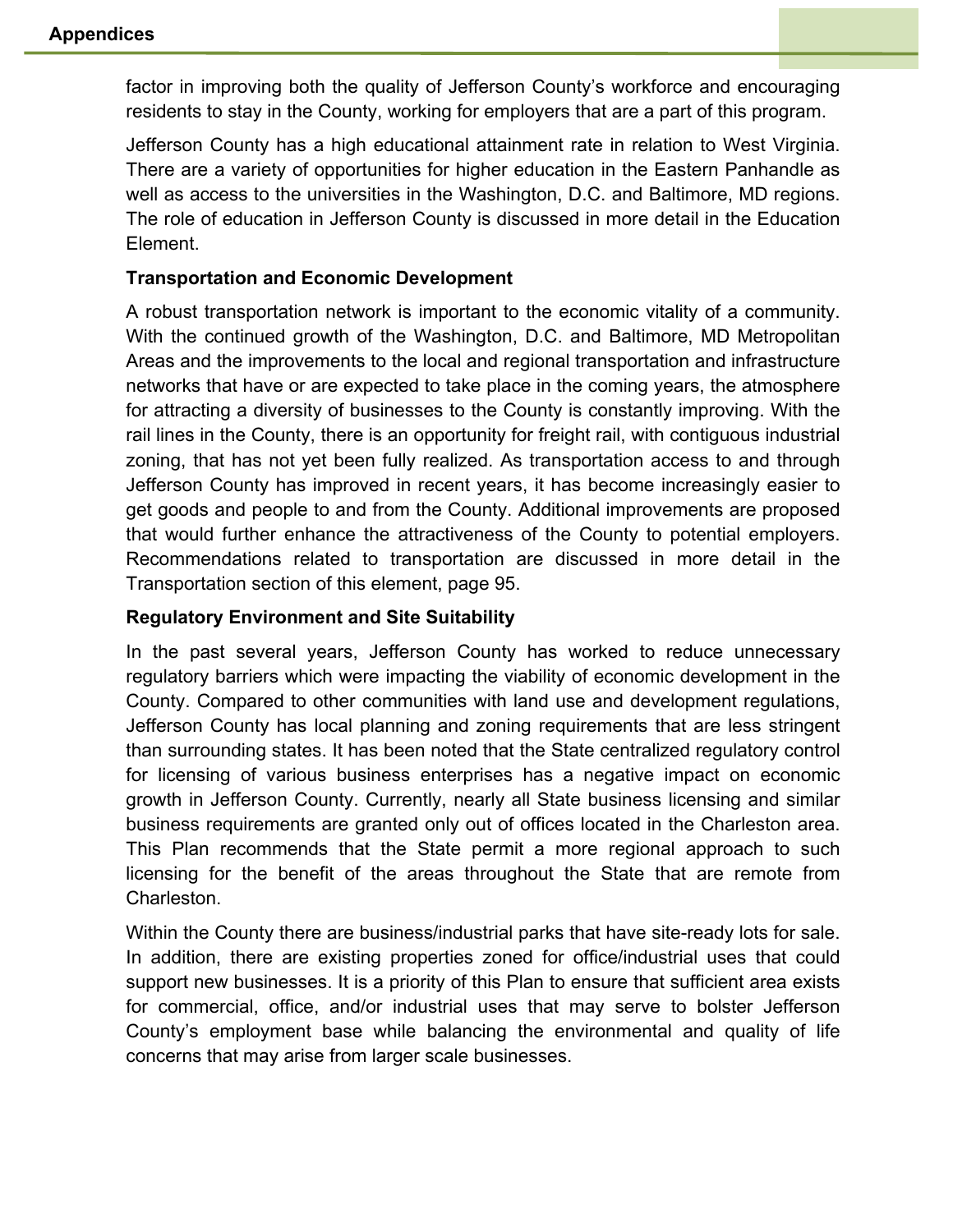## **Focusing Economic Development in Municipalities, Urban Growth Boundaries, and Preferred Growth Areas**

Envision Jefferson 2035 expects urban level commercial, office, and industrial activity to be located in the municipalities, within the Urban Growth Boundary and Preferred Growth Areas, where the infrastructure is expected to be available to support these uses. Within the unincorporated area, the County's industrial park and properties zoned industrial are also important to the economic growth and vitality of the County.

In recent years, public, and private reinvestment in the urban core of the five municipalities has occurred and is continuing to grow, as the following examples illustrate:

- The Town of Ranson received numerous grants that focus on the Brownfield Commerce Corridor that is shared with Charles Town, and includes the redevelopment of vacant industrial buildings, street and streetscape improvements, and the expansion of a key transportation corridor through Ranson.
- Shepherdstown and Bolivar/Harpers Ferry have vital core commercial areas that support the local and tourist population in the County and serve as gateways into the County from neighboring states.
- Shepherdstown and Bolivar/Harpers Ferry are a part of the Canal Towns Partnership, comprised of several communities along the C&O Canal, which is an economic development initiative with the goal of cooperatively marketing and making improvements to attract visitors to the canal's gateway communities.
- The American Public University System made substantial investment in Charles Town and Ranson, including the redevelopment of existing structures and construction of administrative buildings and parking facilities.
- Hollywood Casino at Charles Town Races has been a strong component of economic activity in the County and continues to respond to a changing market by advancing alternative entertainment and horse racing options.

These examples of collaboration between local government entities and private entities bolster local economic development opportunities and this collaboration should continue.

The County's downtown areas are concentrations of local and regional government agencies, small offices, and a limited number of small shops, restaurants, and services which serve to attract visitors and residents to the downtown areas. The downtown areas of Jefferson County are viewed as a place to gather or meet, where unique shopping options, good food, a nice walk, and small entertainment venues are available.

The following recommendations are related to the enhancement of economic development activities in Jefferson County.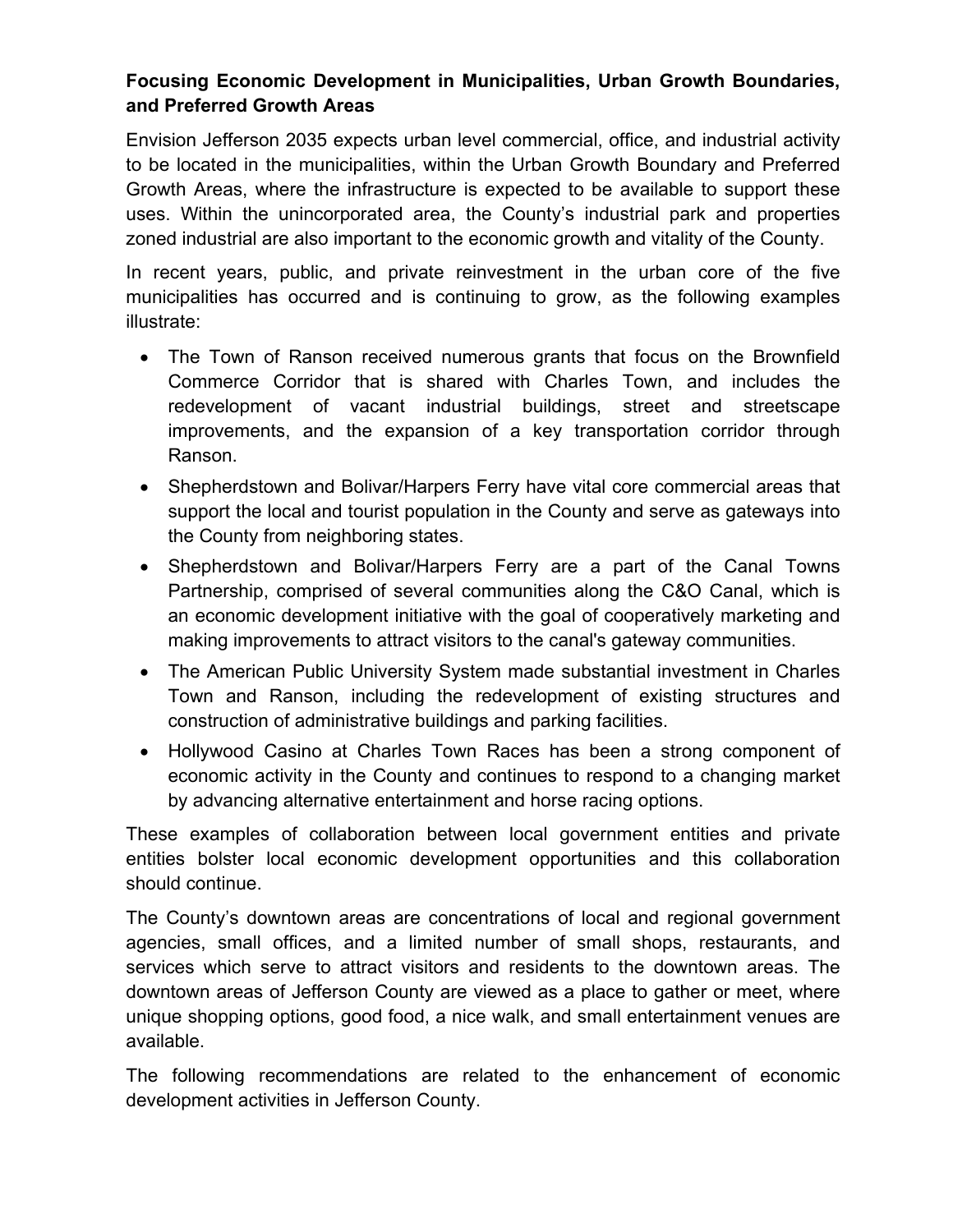| <b>Economic Development and Employment Recommendations</b><br>(Goals 6 & 7) |                                                                                                                                                                                                                                                                                                            |
|-----------------------------------------------------------------------------|------------------------------------------------------------------------------------------------------------------------------------------------------------------------------------------------------------------------------------------------------------------------------------------------------------|
| 1.                                                                          | Expand and strengthen the existing marketing and branding of Jefferson County's<br>qualities, facilities, and resources to potential businesses, residents, and visitors.                                                                                                                                  |
| 2.                                                                          | Collaborate with HEPMPO and other transportation agencies to identify ways to<br>improve transportation (commuter, air, rail, and bus services) connectivity and<br>roadways between Jefferson County and nearby states.                                                                                   |
|                                                                             | a. Establish a working relationship with Washington Metropolitan Council of<br>Governments and Loudoun County's Transportation and Safety Commission<br>to address highway transportation problem areas identified in both counties.                                                                       |
| 3.                                                                          | Work with key stakeholders to effectively streamline Jefferson County's permitting<br>and development review processes in a manner that balances the protection of the<br>public health, safety, and welfare of the community with economic development<br>priorities.                                     |
| 4.                                                                          | Encourage the Jefferson County Development Authority (JCDA) to identify<br>incentives for the specified target industries on an annual or semi-annual basis.                                                                                                                                               |
| 5.                                                                          | Create a business friendly environment in Jefferson County.<br>a. Streamline the State licensing of various business enterprises by providing                                                                                                                                                              |
|                                                                             | regional or satellite offices in Jefferson County.                                                                                                                                                                                                                                                         |
|                                                                             | <b>b.</b> Coordinate with local and state economic development agencies to identify<br>potential funding sources for economic development efforts.                                                                                                                                                         |
|                                                                             | c. Identify opportunities for public/private partnerships (or other creative forms of<br>collaboration) between local and state government entities and private sector<br>investment that would result in the creation or expansion of employment<br>opportunities and infrastructure in Jefferson County. |
|                                                                             | <b>d.</b> Develop a land bank program that would enable potential economic<br>development projects such as a large federal facility or other regionally<br>significant employment facility.                                                                                                                |
| 6.                                                                          | Develop methods to promote local business growth which include providing<br>research, support, and marketing resources that would assist business start-ups in<br>Jefferson County.                                                                                                                        |
|                                                                             | a. Plan with stakeholders' co-work facilities or business incubators that provide<br>space for start-up companies along with a small network of entrepreneurs to<br>collaborate.                                                                                                                           |
|                                                                             | <b>b.</b> Expand awareness of entrepreneurs' forums, employer open houses, and job<br>fairs taking place in Jefferson County and the Eastern Panhandle.                                                                                                                                                    |
|                                                                             | c. Encourage local municipalities and residents of the County's villages to<br>research and create Business Improvement Districts (BID) to implement<br>improvements and provide services to businesses located in the district.                                                                           |
| 7.                                                                          | Encourage local employers and the JCDA to improve online and offline outreach to<br>potential employees, including County residents and individuals outside the region.                                                                                                                                    |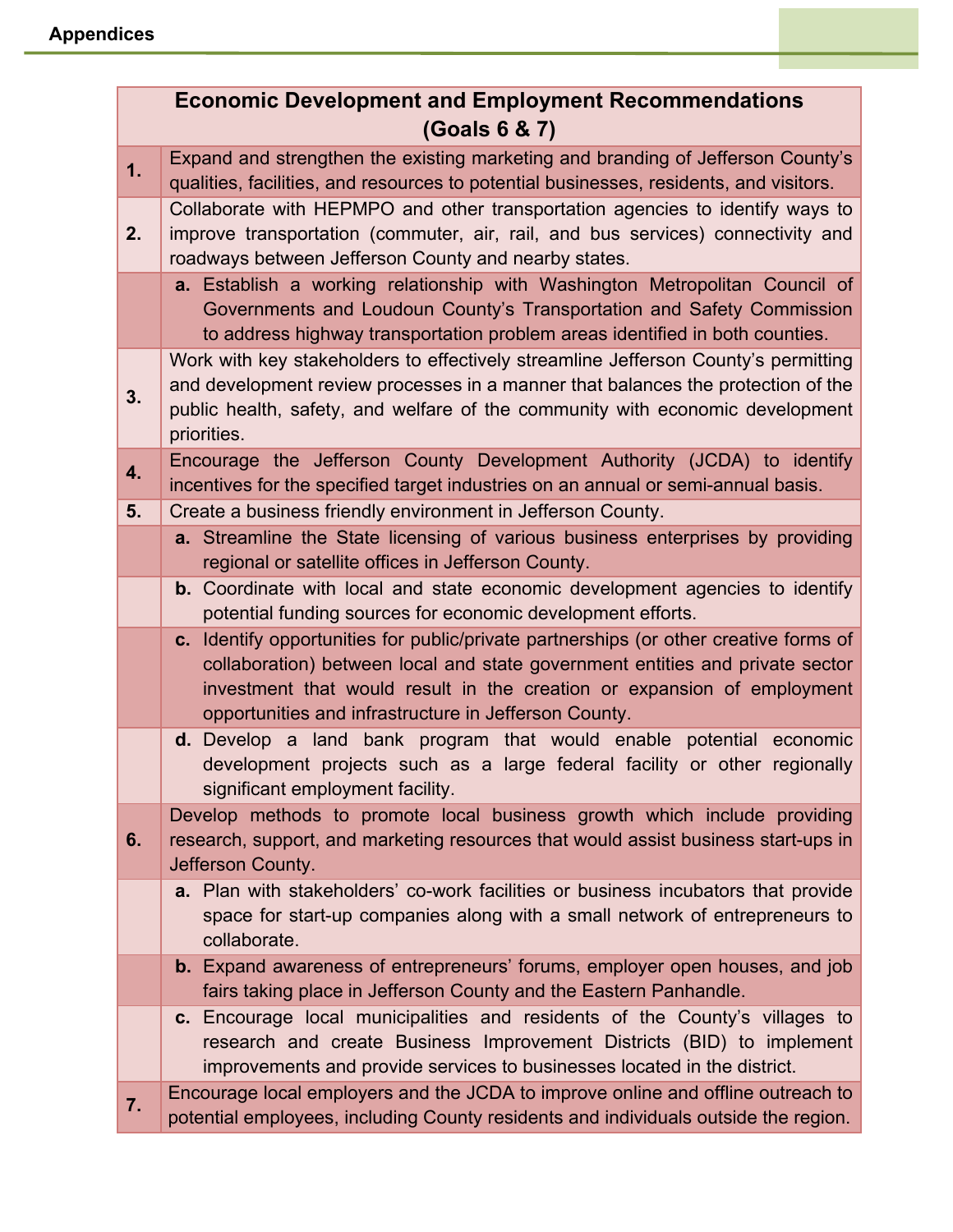| 8.  | Coordinate with local businesses and the JCDA to identify and utilize methods to<br>market Jefferson County's products within the Mid-Atlantic region, the nation, and<br>the world.                                                                                                                                    |
|-----|-------------------------------------------------------------------------------------------------------------------------------------------------------------------------------------------------------------------------------------------------------------------------------------------------------------------------|
| 9.  | Collaborate with various state and federal agencies to attract departments or<br>agencies that would benefit from Jefferson County's workforce and location.                                                                                                                                                            |
|     | <b>a.</b> Encourage state and federal agencies to consider the location of new facilities<br>in Jefferson County within the growth areas identified in this Plan.                                                                                                                                                       |
|     | <b>b.</b> Encourage state and federal agencies planning to build new facilities in<br>Jefferson County to adhere to local land use regulations as part of the site<br>design process.                                                                                                                                   |
|     | c. Encourage the utilization of existing structures or the utilization of greyfield or<br>brownfield sites for the development of new state and federal facilities.                                                                                                                                                     |
|     | d. Coordinate with state and federal facilities locating in Jefferson County so that<br>the following land use considerations are addressed and mitigated:                                                                                                                                                              |
|     | i.<br>Existing and potential impacts caused by land uses adjacent to proposed<br>state and federal facilities are known in advance of first construction.                                                                                                                                                               |
|     | Existing and potential impacts of new or repurposed facility use on adjacent<br>ii.<br>lands provide adequate buffers and setbacks to surrounding uses.                                                                                                                                                                 |
| 10. | Implement strong and vibrant relationships between Jefferson County businesses<br>and business related organizations and all educational resources in the County,<br>Eastern Panhandle, West Virginia, and the Mid-Atlantic region that will promote<br>graduating students with job opportunities in Jefferson County. |
|     | a. Expand partnerships with all local and regional institutes of higher education<br>that focus on programs which would further educational opportunities in the<br>core economic sectors identified by the JCDA.                                                                                                       |
|     | <b>b.</b> Maintain and expand relationships with local businesses and local/regional<br>education institutions to increase availability of co-op and mentoring programs<br>between students and businesses in Jefferson County and the Eastern<br>Panhandle.                                                            |
|     | c. Collaborate with key business and economic stakeholders to identify and<br>create programs that would encourage the retention of highly skilled young<br>graduates from the County's institutions of higher learning.                                                                                                |
|     | d. Coordinate with key business stakeholders to improve employer outreach and<br>collaboration with regional and state university/college career centers to<br>promote Jefferson County employment and internship opportunities to<br>students on all academic levels.                                                  |
|     | e. Coordinate with appropriate agencies to publicize available scholarship<br>programs for students interested in the target industries to strengthen<br>workforce development in Jefferson County.                                                                                                                     |
| 11  | Collaborate with Shepherd University, American Public University System (APUS),<br>and other higher education entities to identify opportunities for Jefferson County<br>based research programs that would combine classroom learning with virtual<br>resources.                                                       |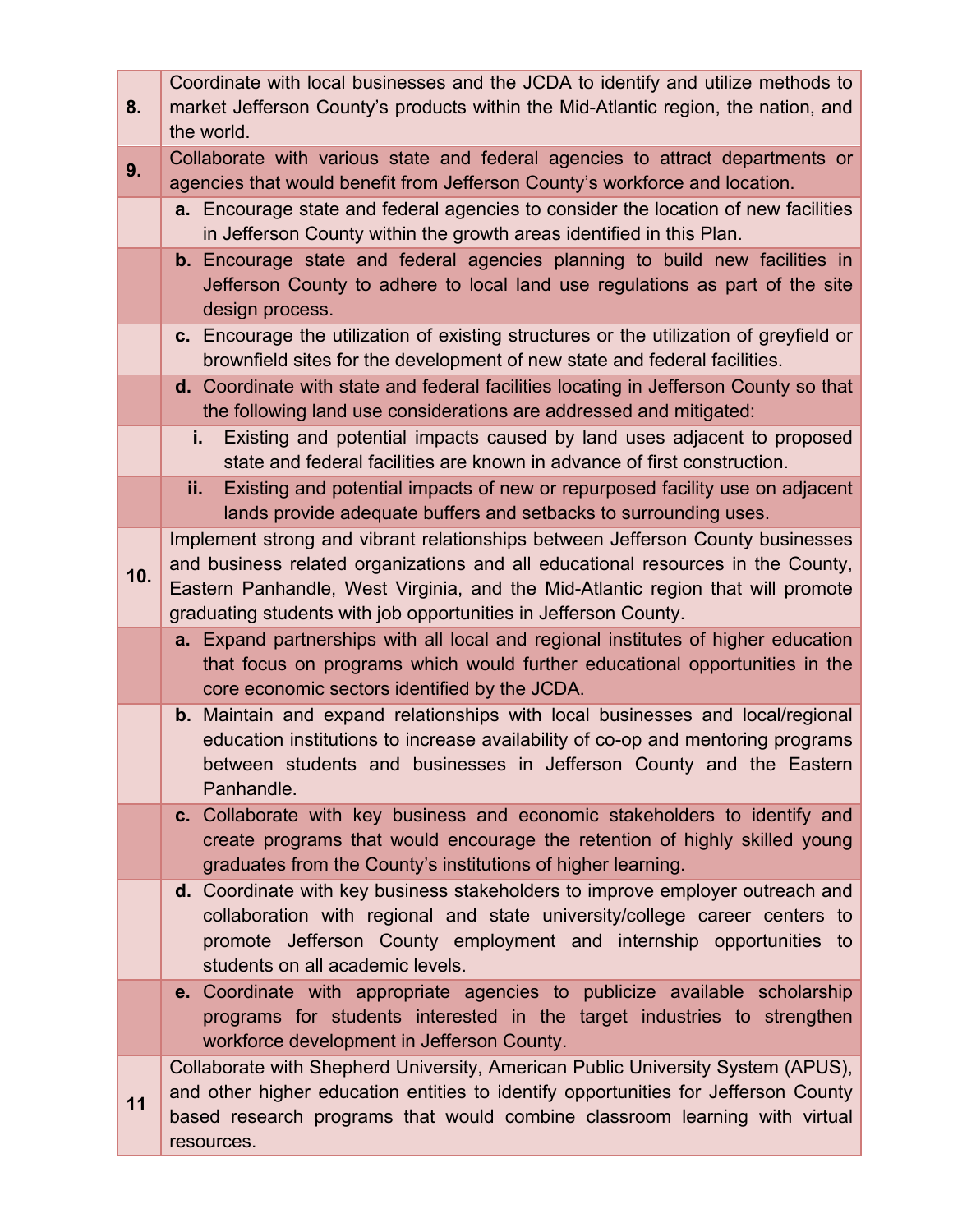## **2.B. Agricultural and Rural Economy**

One of the more significant issues expressed by County residents involved in the Envision Jefferson 2035 process was maintaining the rural economy and small town lifestyle of Jefferson County. It is important that this discussion not be framed by the concept of preservation but of creating opportunities for farms to be economically viable. This would include identifying ways to protect and enhance the farms and open spaces that provide the rural character along with the agribusinesses that have been the historical heart of the Jefferson County economy. One goal of this Plan is to maintain productive farmland soils and the rural character and economy of the County by reducing the conversion of farmland to non-agricultural based uses.

There must be a viable rural economy to maintain the rural landscape. The rural economy is much more than traditional farming. It includes innovative agriculture, horticulture, forestry, commercial and non-commercial equine industry, other forms of animal husbandry, tourism, rural based public and commercial recreation, ancillary rural business, and compatible rural institutional uses. Many of these sectors are growing and collectively contribute significantly to Jefferson County's economy and provide several thousand jobs. The County's citizens benefit from the proximity of rural based activities and services and the rural enterprises benefit from nearby markets for goods and services. With this potential, the rural areas of Jefferson County should be seen as ripe for investment and reinvestment.

A key aspect of the County's rural economy is recognizing the changes in the regional and national marketplace that might affect agricultural activities at the local level. In some instances, farm operators have adapted to these changes by diversifying into additional farm based activities, changing the types of farming activities taking place on a site, or seeking to include direct sales and on-site marketing, and value added processing of crops or products. The ability of a farm operator to diversify or change their operations to meet the needs of the marketplace is an important consideration in providing a framework for the continuation and enhancement of farm and agricultural activities in Jefferson County.

The enhancement of the rural economy is a central focus of the rural strategy of this Plan and requires the support of the Jefferson County Development Authority and other organizations which support the agricultural economy. A broad-based rural economy can be a net-revenue generator for the County because tax revenues generally exceed expenditures for rural properties. The County recognizes its fiscal responsibility to protect the land resource for the rural economy, to provide fundamental protection for rural businesses, to ensure prudent fiscal management of limited public resources, and to provide needed protection of the public health and safety.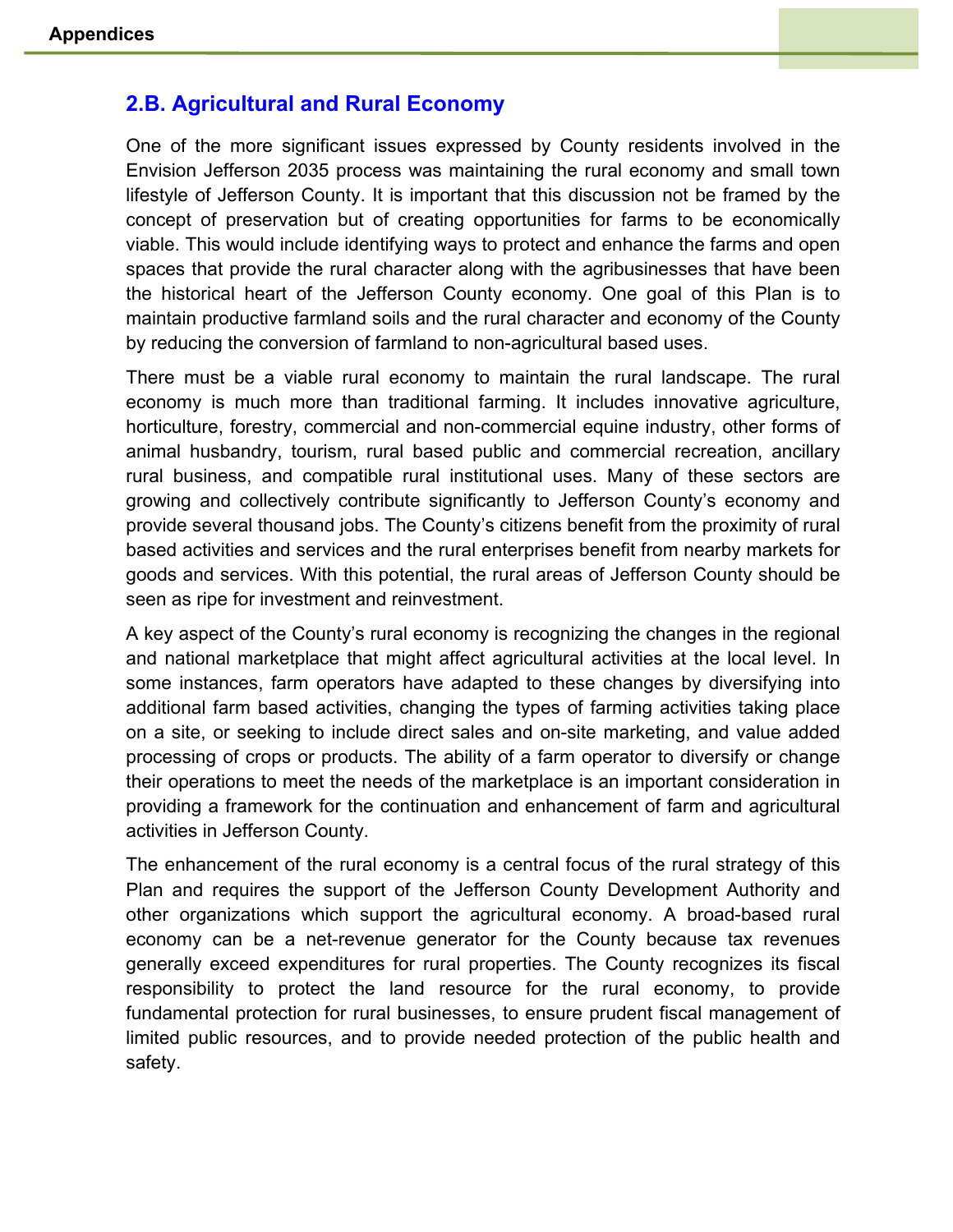## **Rural Economic Activities**

The agricultural community in Jefferson County recommended the following priorities to strengthen the rural economy:

## **Agricultural Community Priorities**

Diversify farm operations through the sale and marketing of value added products (such as the processing and marketing of products on-site);

Allow farm operators to work with nearby farm operators to market and sell each other's goods on each individual farm;

Allow a wider range of service activities to take place on agricultural properties.

The rural areas of Jefferson County include not only farms and residences, but also a variety of small artisan studios and other cottage industries. While the preservation of agriculture is essential to the protection of rural areas, it is also important to provide for the ability of appropriately scaled businesses to succeed. When permitting additional uses in the rural area, it is important that the size and scale of both the property and the business be correlated. The intensity of the activity permitted should directly relate to the size of the rural property which would enable larger rural properties to undertake more activities. By correlating scale and intensity of uses to the rural property size, it is anticipated that off-site impacts would be mitigated for the surrounding landowners. Some uses may require performance standards which should be incorporated into the local land use regulations.

By enabling farm operators to have more options and encouraging the creation of cottage industries that reflect the rural aesthetic, the viability of operating rural based businesses in the County's rural areas will be enhanced in the coming decades. While Jefferson County has modified its Zoning and Land Development Ordinance to allow for a greater variety of uses, additional steps might be needed to improve opportunities for farm operators to continue or expand their businesses, and for artisans and other individuals to operate small businesses that complement these activities. A streamlined process for uses with minimal impacts to surrounding neighbors should be developed.

The land use component of this Plan recognizes an example of a non-residential Conditional Use Permit (CUP) in the Rural area referred to as an Agricultural Based Economic Empowerment Area, defined as a commercial agricultural hub that is not located on a farm, but is located in a rural area and focuses on intensively supporting agricultural activity through the value added processing, holistic health and marketing of local goods. Other appropriate uses in the Rural district (some of which may require a CUP) include, but are not limited to, artisan activities; home based businesses; agricultural equipment sales, rental, and repair services; veterinary services; farm coops; product storage and seed supply; agri-tourism, bed-and-breakfast enterprises; farm markets, wayside stands, and similar types of uses, provided that these uses are designed in a manner compatible with the rural character of the area.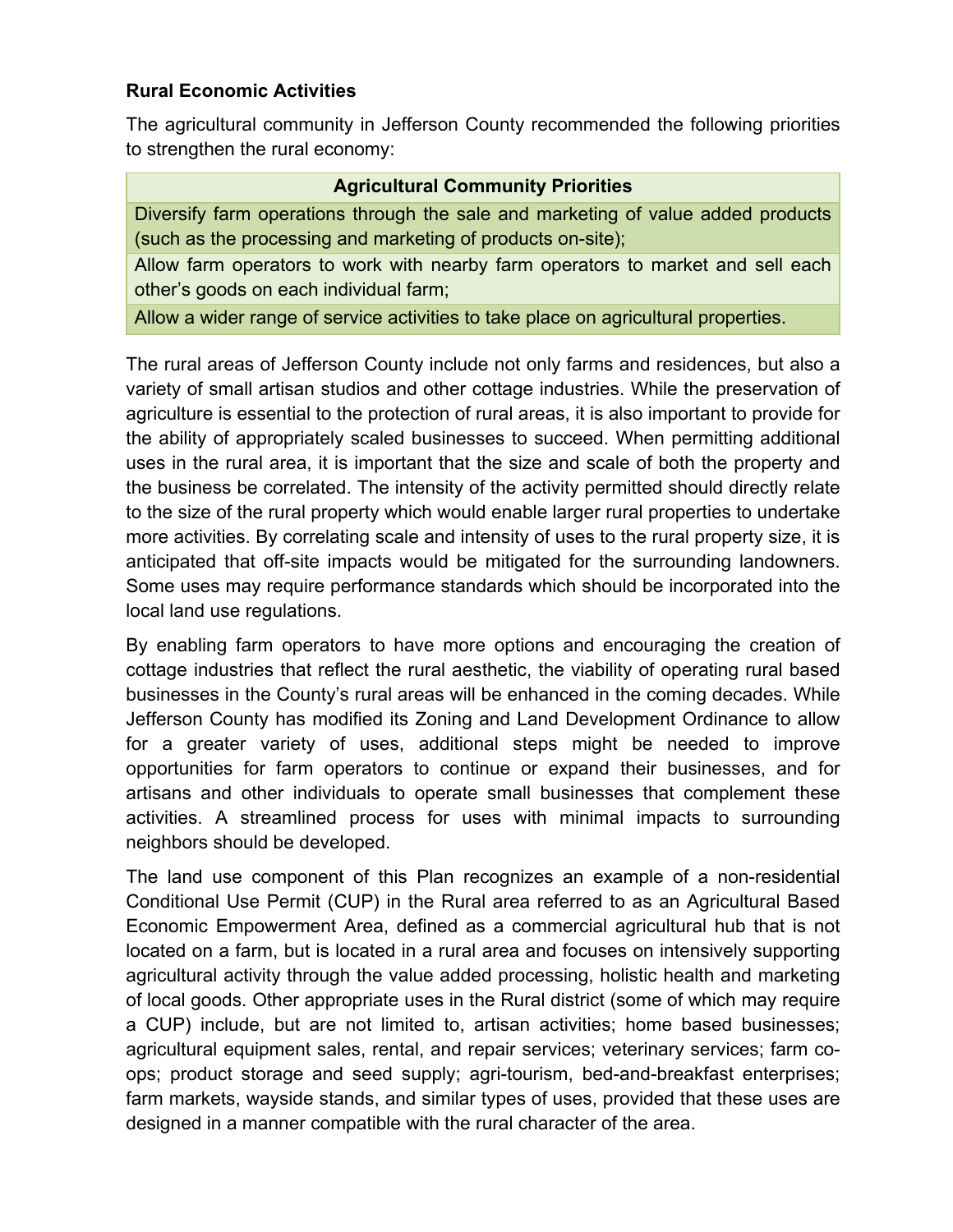There are many creative people that live and work in Jefferson County, using their talents to create poetry, pottery, paintings, plays, performances, photographs, novels, fabric art, sculpture, carvings, installations, music and dance, and the fine art and culture of all forms. The County is home to numerous cultural and historical organizations as well as artist studios, galleries, museums, and theaters which host a number of activities and events throughout the year. These activities and organizations add to the cultural value in the County and provide economic resources for the artisan. This Plan supports the artisan community and its needs for developing a robust economic and cultural community.

While most of these types of Cottage Industries and Home Occupations are permitted by right in the Rural District, some more intense uses may require a CUP. This Plan recommends that the use of the CUP in the Rural District be limited to non-residential uses not permitted in the Rural District which are compatible in scale and intensity with the rural environment and that pose no threat to public health, safety, and welfare. Some non-agricultural/non-residential related rural CUPs should only be proposed on a small portion of a rural property to help preserve farmland and open space, and continue agricultural operations. This requires eliminating the Land Evaluation Site Assessment (LESA) system and modifying the CUP process. For additional discussion, see Rural Land Use Planning Section (page 34).

## **Agricultural Service Facilities**

An issue expressed by members of Jefferson County's agricultural community during the planning of this document was the lack of agricultural service facilities located in Jefferson County. Farm operators currently travel to Winchester, Hagerstown, or Frederick to purchase farm machinery or to get their machinery repaired. Farmers raising livestock also need to travel out of state to sell or purchase animals at auctions. There are few large animal veterinarians in Jefferson County that can assist with maintaining the health of animals or be available in case of emergency. There are no meat processing facilities in the County and nearby out of state facilities are limited to mass production which excludes small farmers from receiving this service. The lack of service facilities could have a negative impact on the maintenance or expansion of agricultural activities in Jefferson County in the coming years.

#### **Distribution and Marketing of the County's Agricultural Products**

In recent years, there has been a change in the way farm products are marketed and sold in Jefferson County. In the past, a large number of farm products cultivated on Jefferson County farms were commodities, with little differentiation between the products of individual farm operators. Currently this is changing due to the increasing reliance of the local farm community on farmers' markets and direct sales to local and regional restaurants. There are several farmers' markets operating in Jefferson County on a weekly basis, during the growing season, at temporary sites. A permanent year-round farmers' market could provide opportunities for a winter market in a place that could also be used for the sales of arts and crafts, root crops, or value added products. Incorporating a farmers' market into a regional agricultural center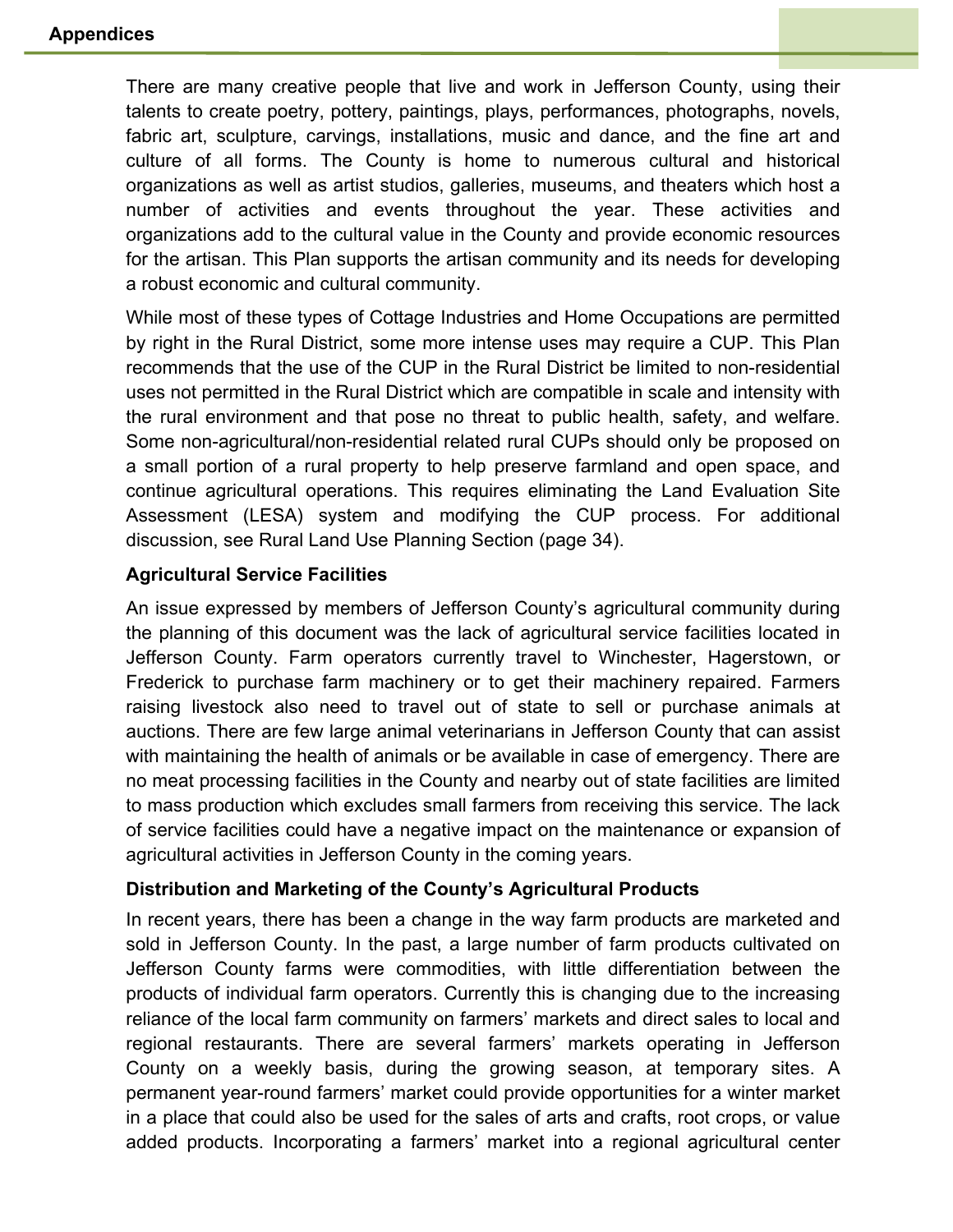complex could serve as another means of selling the County's farm products and could include dining and/or commercial kitchen facilities.

While the farmers' markets have helped individual farm operators differentiate between their products, there is still a limited local or regional identity when it comes to agriculture in the Eastern Panhandle. In some cases, individual farms have addressed this concern through the creation of an identity for the farm and/or for the product being produced. It would be beneficial to the Jefferson County rural economy if a more unified effort occurred through a shared marketing mechanism, regional branding, or the creation of common distribution and marketing facilities.

An increasing movement toward smaller farming operations of less than 40 acres in size in the County should not be discounted, even though a number of farms in Jefferson County are located on large tracts of land. According to the 2012 U.S. Agricultural Census, over half of all farms in Jefferson County provide a limited income to farm operators; however, there are opportunities for expansion of smaller farming operations. The majority of the farms in Jefferson County have the opportunity to provide a viable range of income generating agricultural activities to an individual farm operator.

## **Enhance Farmland Protection Activities**

In 2000, Jefferson County formed a Farmland Preservation Program that is funded by a portion of the transfer tax collected when a house or land is sold. To date, this program has purchased the development rights of 3,900 acres. As mentioned in the Land Use element, the funding that is available to support the County's farmland protection program is much less than the demand from farm operators to participate in it. Since the County's farmland protection program is funded by a portion of the transfer tax, the viability of the program is subject to a widely fluctuating real estate marketplace. In times when there is a great deal of real estate activity, revenue generated for the program is strong, enhancing the ability to purchase development rights and protect farmlands. Conversely, in times when the real estate market is slow, the amount of money available for protection efforts is limited. Therefore, it is important to establish reliable funding sources to support farmland protection activities. One option to protect farmland is to coordinate with the American Battlefield Protection program to make the most efficient use of funding resources.

To reduce the conversion of farmland, the Plan recommends that clustering should be the preferred method of any rural residential development. This would allow land owners to group lots in a traditional rural community pattern, while retaining a majority of the land for agricultural and rural economic uses. Even when the development of a residential cluster results in the loss of some farm land, the goal of the regulations related to cluster developments is to retain as much farmland as possible by adjusting the number and size of the lots in the cluster and requiring the balance of the farm (the residue) to be retained as a permanent agricultural use. Cluster developments on a property should minimize the use of high quality soils and maximize the use of less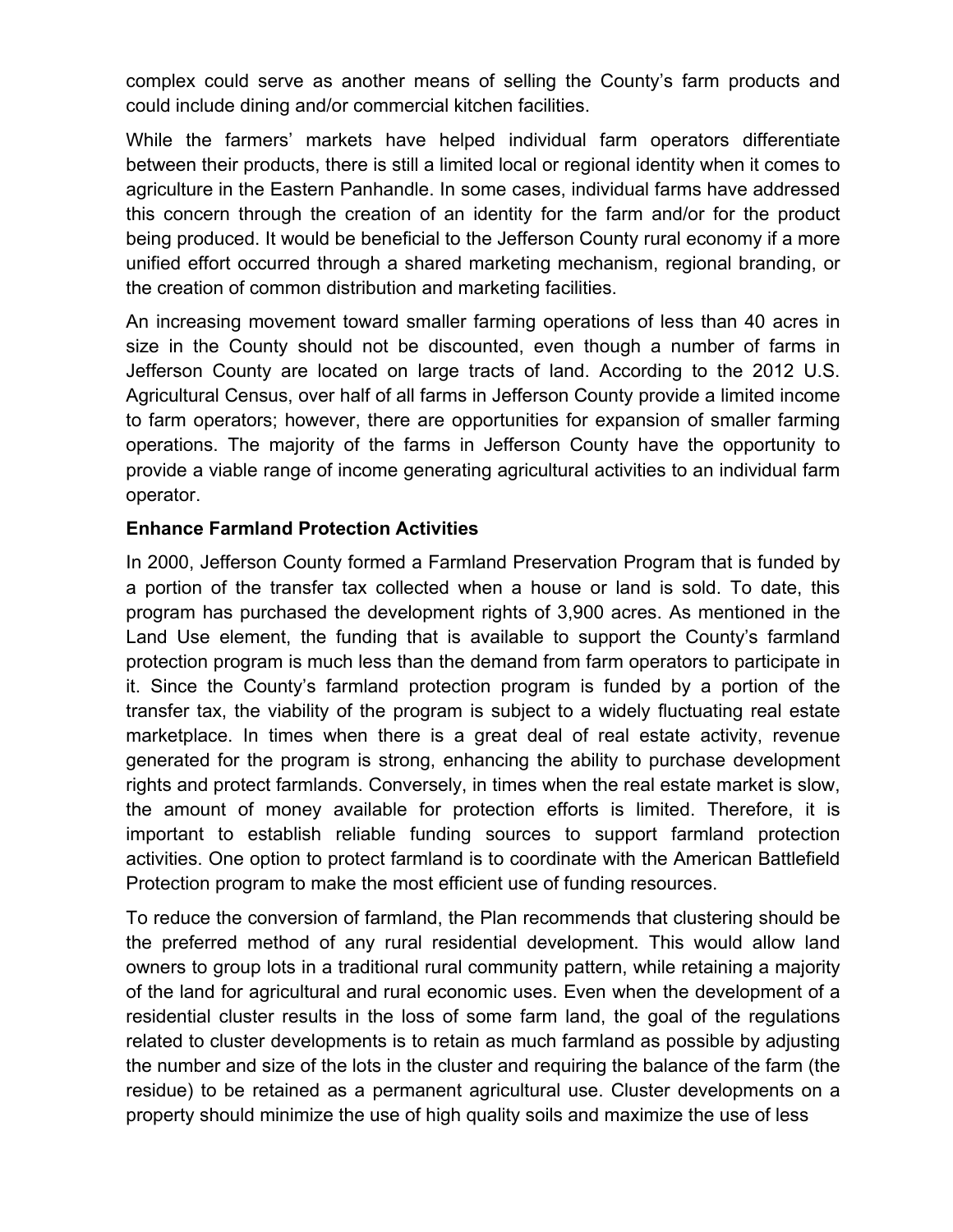productive agricultural land. In order to retain the maximum amount of land in farm use and rural economic activity, the open space requirement for residential cluster development shall be met by the residue which will retain no development rights.

#### **Transportation in the Rural Environment**

The County's rural road network originally evolved serving the needs of the farming community and is not intended to serve the needs associated with the higher traffic volumes and speeds required for large residential subdivisions. At certain seasons of the year conflict can be created between residential traffic and large pieces of slow moving farm equipment. The LESA/CUP system has not effectively protected the rural road network from this type of development pressure. As such, this Plan recommends utilizing cluster developments as the preferred form of residential development within the rural areas. Limiting suburban development in the rural area helps protect agricultural land use activities.

Most of the roads in the County's rural area are paved, but tend to have narrow widths, excessive horizontal and vertical curvatures, bridge and drainage problems, and poor intersection alignments. These conditions contribute to the safety concerns associated with increasing motor vehicle traffic on the rural roads. The increased residential densities that have occurred in the rural area in the past are producing additional traffic volume and requiring more maintenance of the rural road network of predominantly narrow, two-lane paved roads with existing design issues.

#### **Utilities in the Rural Environment**

The availability of electricity is an important resource to support all residential, commercial and agricultural operations in Jefferson County. The federal government is working to encourage states to develop policies that encourage an increase in the amount of power generated by alternative renewable energy sources such as solar, wind and hydropower. The location of transmission lines and substations in Jefferson County are a local resource which could provide opportunities for future renewable energy resources to connect to the power grid in an efficient manner.

Utility scale solar facilities and/or community solar power systems are large-scale installations that provide clean energy to a regional energy provider or directly to a local community. The utility scale systems are commonly mounted on the ground and span across fields of land to generate electricity to assist in meeting renewable energy and sustainable energy production goals. Proximity to transmission lines and substations, elevation/slope, flood zones, wetlands, and soils all affect a site's buildability for large scale solar facilities.

Generally, solar facilities are compatible with rural lands and agricultural uses as they have minimal negative off-site impacts. A primary impact of utility-scale solar facilities is the removal of rural and agricultural land from active use; however, this use can preserve the land for future agricultural use, and applicants typically state that the land will be restored to its previous condition. Generally, large scale solar facility system owners choose to lease instead of purchasing property, allowing local farmers to retain ownership of the land. Some farmers also retain portions of their land for on-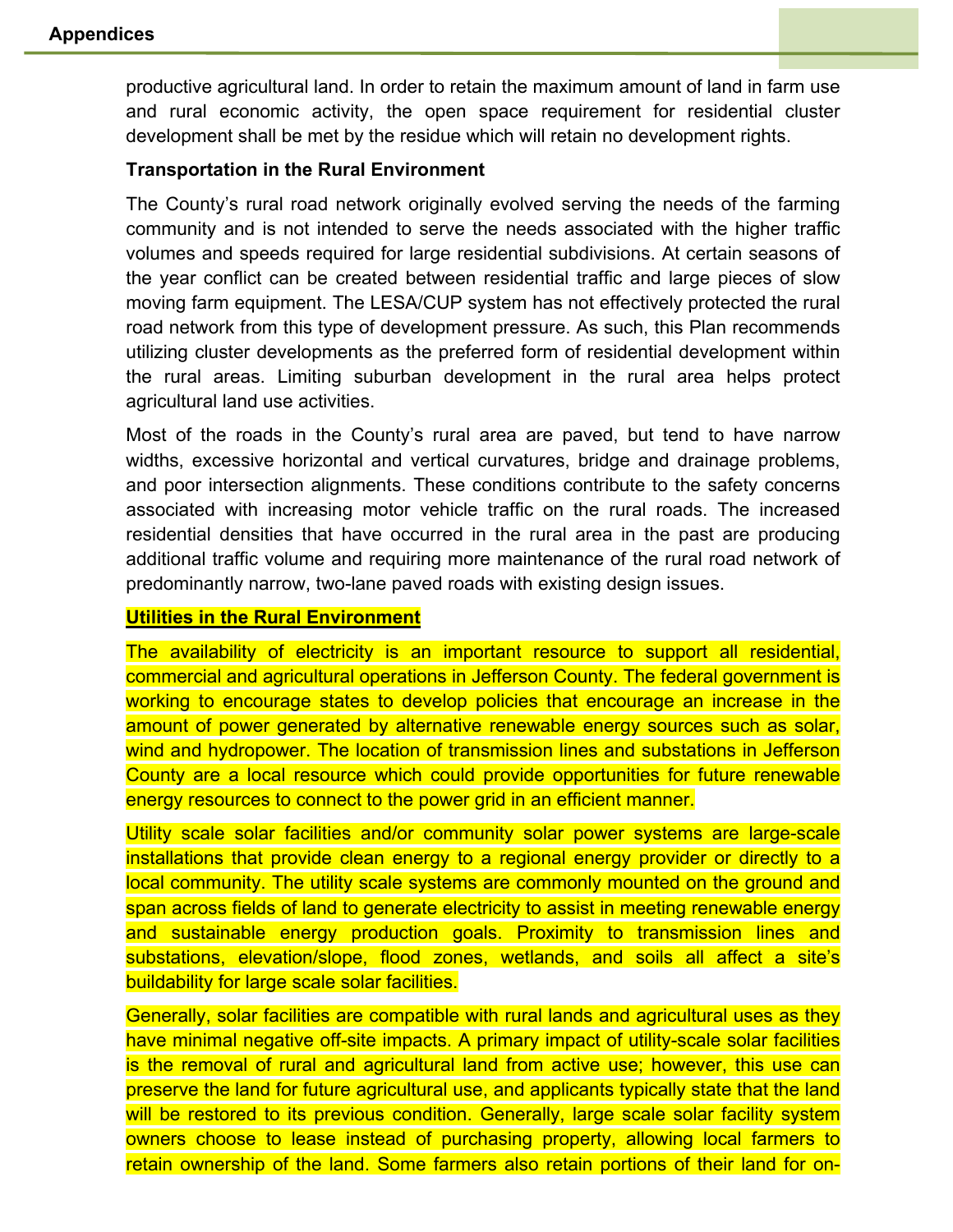going agricultural uses compatible with the solar facilities. Solar energy systems have a typical lifespan of 25-30 years; so the system owner would be paying the lease for decades, ensuring an economic contribution to the property owner for the duration of the system's life and allowing to property to revert to agricultural uses in the future if the landowner desires.

## **Agriculture Tourism**

The rural areas of the County contribute to the local tourism economy in a variety of ways. Not least of these is the maintenance of attractive viewsheds to enhance the experience of visitors to battlefields, historic sites and villages. Tourism is addressed later in this Element on page 81.

The following recommendations provide action steps to foster and expand the diverse rural economy through a variety of policy, regulatory, incentive-based, and programmatic approaches that will protect the rural land, structures, and character necessary to advance the rural economy.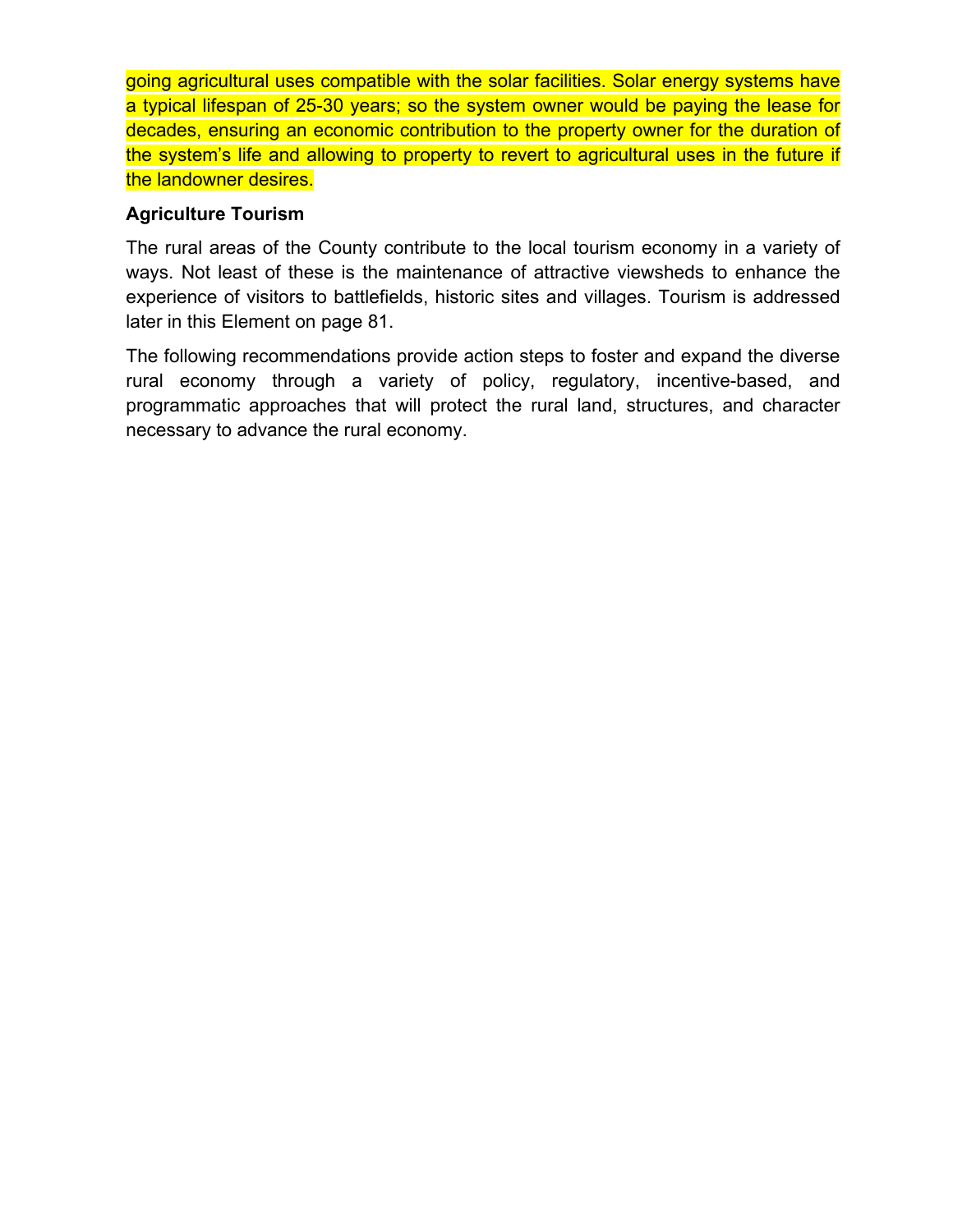|    | <b>Agricultural and Rural Economy Recommendations (Goal 8)</b>                                                                                                                                                                                                                                                                                                                                                                                                                                                                                          |
|----|---------------------------------------------------------------------------------------------------------------------------------------------------------------------------------------------------------------------------------------------------------------------------------------------------------------------------------------------------------------------------------------------------------------------------------------------------------------------------------------------------------------------------------------------------------|
| 1. | Support West Virginia's and Jefferson County's "Right to Farm" policies which<br>protect the rights of existing and future farms and farmers by developing zoning<br>standards, other legislation, and educational programs designed to reduce<br>potential conflicts arising from the proximity of agriculture to residential<br>development (State Code § 19-19; Section 4.5 of the County's Zoning Ordinance).<br>a. Identify and utilize a wider variety of funding sources that could serve to<br>expand the County's farmland protection program. |
|    | <b>b.</b> Create an educational pamphlet informing developers, realtors, and potential<br>homeowners of the offsite impacts of living adjacent to farming activities.                                                                                                                                                                                                                                                                                                                                                                                   |
| 2. | Enact Zoning Ordinance provisions to reduce the intensity of residential<br>development in the Rural zone, other than by clustering, thereby protecting and<br>increasing the investment potential and attractiveness of the agricultural lands for<br>families, entrepreneurs, and businesses.                                                                                                                                                                                                                                                         |
|    | a. Decrease the problems of rural traffic volume and the need for additional<br>costly public infrastructure services in rural areas while conserving areas of<br>the Rural zone for agricultural uses and the rural economy through support for<br>rural cluster development vs large subdivisions of new home growth.                                                                                                                                                                                                                                 |
| 3. | Support the rural economy by amending the Subdivision Regulations to establish<br>rural business site plan standards to include:                                                                                                                                                                                                                                                                                                                                                                                                                        |
|    | <b>a.</b> performance criteria, including compatible size, scale, use, intensity, traffic<br>capacity limits, employee limits, site design standards (i.e. buffering, siting),<br>and standards that protect public health, safety, and welfare; and                                                                                                                                                                                                                                                                                                    |
|    | <b>b.</b> the adaptive reuse of existing historic and agricultural structures.                                                                                                                                                                                                                                                                                                                                                                                                                                                                          |
| 4. | Collaborate with the County's agricultural community to assess the current land<br>use regulations and determine what opportunities for agriculture might currently<br>exist and what additional opportunities might be able to succeed in Jefferson<br>County.                                                                                                                                                                                                                                                                                         |
| 5. | Amend the Zoning and Land Development Ordinance to permit additional non-<br>residential rurally compatible uses.                                                                                                                                                                                                                                                                                                                                                                                                                                       |
|    | a. Incorporate into the zoning provisions innovative agricultural uses including<br>the creation of standards which permit flexibility in the sale of farm products<br>and related auxiliary products.                                                                                                                                                                                                                                                                                                                                                  |
|    | <b>b.</b> Amend local land use regulations to permit non-agriculturally related<br>commercial uses by the Conditional Use Permit (CUP) process in the Rural<br>zone if the use is agriculturally and rurally compatible in scale and intensity,<br>poses no threat to public health, safety, and welfare, and if the use helps to<br>preserve farmland and open space and continue agricultural operations.                                                                                                                                             |
|    | c. Amend the local land use regulations to permit utilities which generate<br>electricity by alternative renewable energy sources (such as solar, wind and<br>hydropower) to be permitted as a principal permitted use throughout the<br>County.                                                                                                                                                                                                                                                                                                        |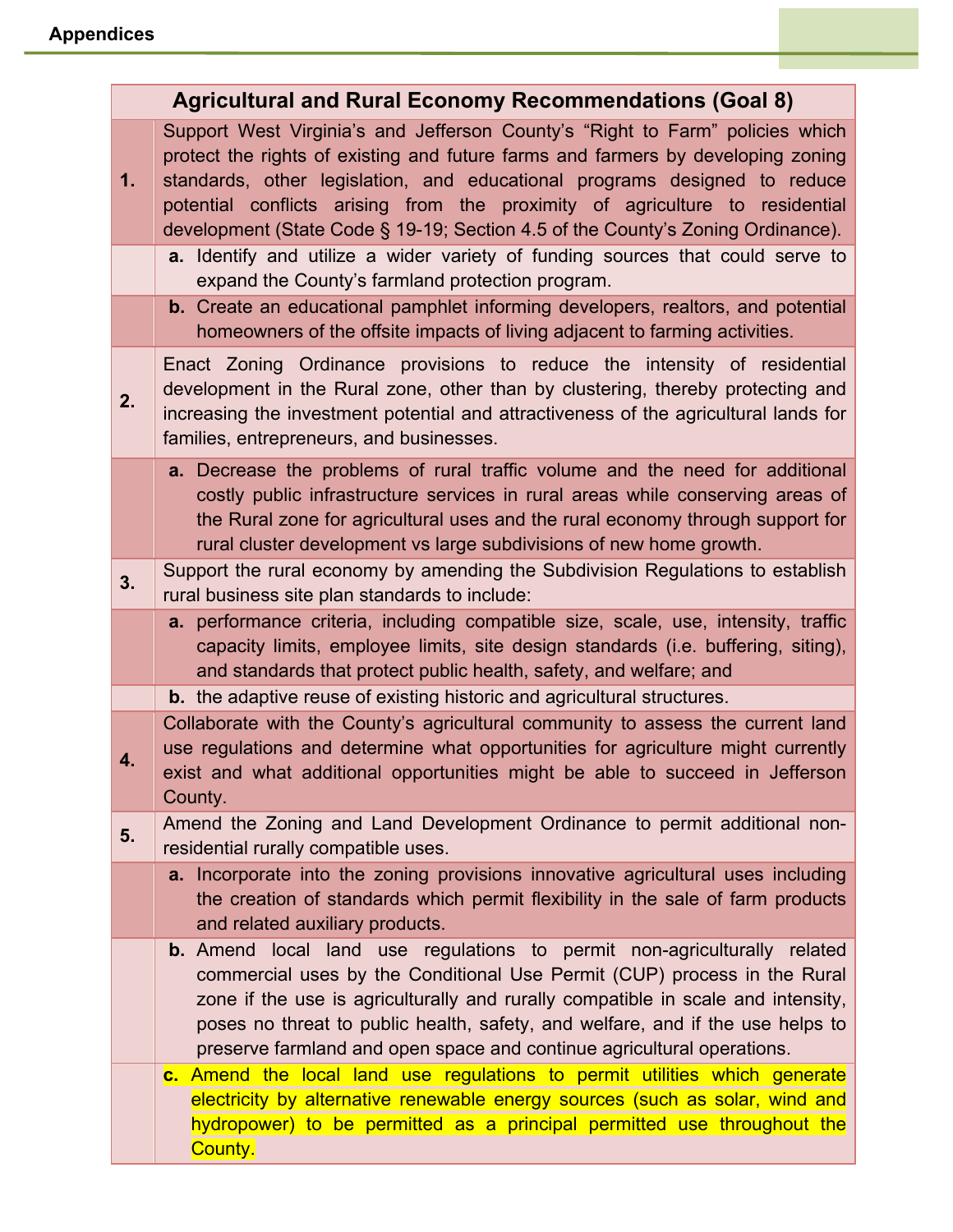|    | d. Require that new non-rural commercial uses that are not compatible with the<br>dominant agricultural land use pattern locate only in the Urban Growth<br>Boundaries (UGBs) and Preferred Growth Areas (PGAs) as identified by the<br>future land use recommendations of this Plan. |
|----|---------------------------------------------------------------------------------------------------------------------------------------------------------------------------------------------------------------------------------------------------------------------------------------|
| 6. | Coordinate with local businesses and the Jefferson County Development Authority<br>(JCDA) to brand and market Jefferson County farms and products by identifying<br>and linking potential partnerships and matching suppliers with potential local and<br>regional markets.           |
|    | a. Conduct market research on high-value agricultural products, ancillary farm<br>businesses, and other rural economic uses such as farm agri-tourism, retreats,<br>and country inns;                                                                                                 |
|    | <b>b.</b> Develop and expand, in conjunction with the Jefferson County Convention and<br>Visitors Bureau, brand identification of Jefferson County farm products;                                                                                                                     |
|    | c. Provide more alternatives to promote rural tourism and rural land uses.                                                                                                                                                                                                            |
| 7. | Work with Jefferson County's agricultural community to effectively distribute local<br>agricultural products and encourage the growth of the market for local products.                                                                                                               |
|    | a. Facilitate the establishment of year round marketing outlets to support the<br>farm community, such as farmers' markets or a product distribution center;                                                                                                                          |
|    | <b>b.</b> Encourage the expansion of off-site farmers' markets to provide marketplaces<br>for farmers and artisans to sell their goods within a variety of Jefferson County<br>commercial venues;                                                                                     |
|    | c. Promote products to Jefferson County based businesses.                                                                                                                                                                                                                             |
| 8. | Coordinate with key agricultural and rural stakeholders to identify ways to expand<br>marketing and value added production activities for farmers and artisans on their<br>properties in rural areas of Jefferson County.                                                             |
|    | a. Amend existing regulations in order to identify and facilitate ways to allow the<br>sale of items grown, processed, crafted, or manufactured in Jefferson County<br>on farms other than the farm where the product originated.                                                     |
|    | <b>b.</b> Develop a streamlined process for such uses when there are minimal impacts<br>to surrounding neighbors.                                                                                                                                                                     |
|    | c. Expand and improve high speed Information Technology (IT) connections in<br>rural areas of Jefferson County with local internet or advanced technologies<br>providers to enable residents to run businesses from home or to telecommute.                                           |
| 9. | Collaborate with the local artisan community and Jefferson Arts Council to review<br>and amend the local land use regulations to promote and enhance the viability and<br>livelihood of artisans in the rural areas of Jefferson County.                                              |
|    | a. Encourage local non-profit organizations and local and regional economic<br>development agencies to create a regular forum where all County artisans,<br>businesses, and members of the non-profit and arts communities can meet to<br>network and collaborate.                    |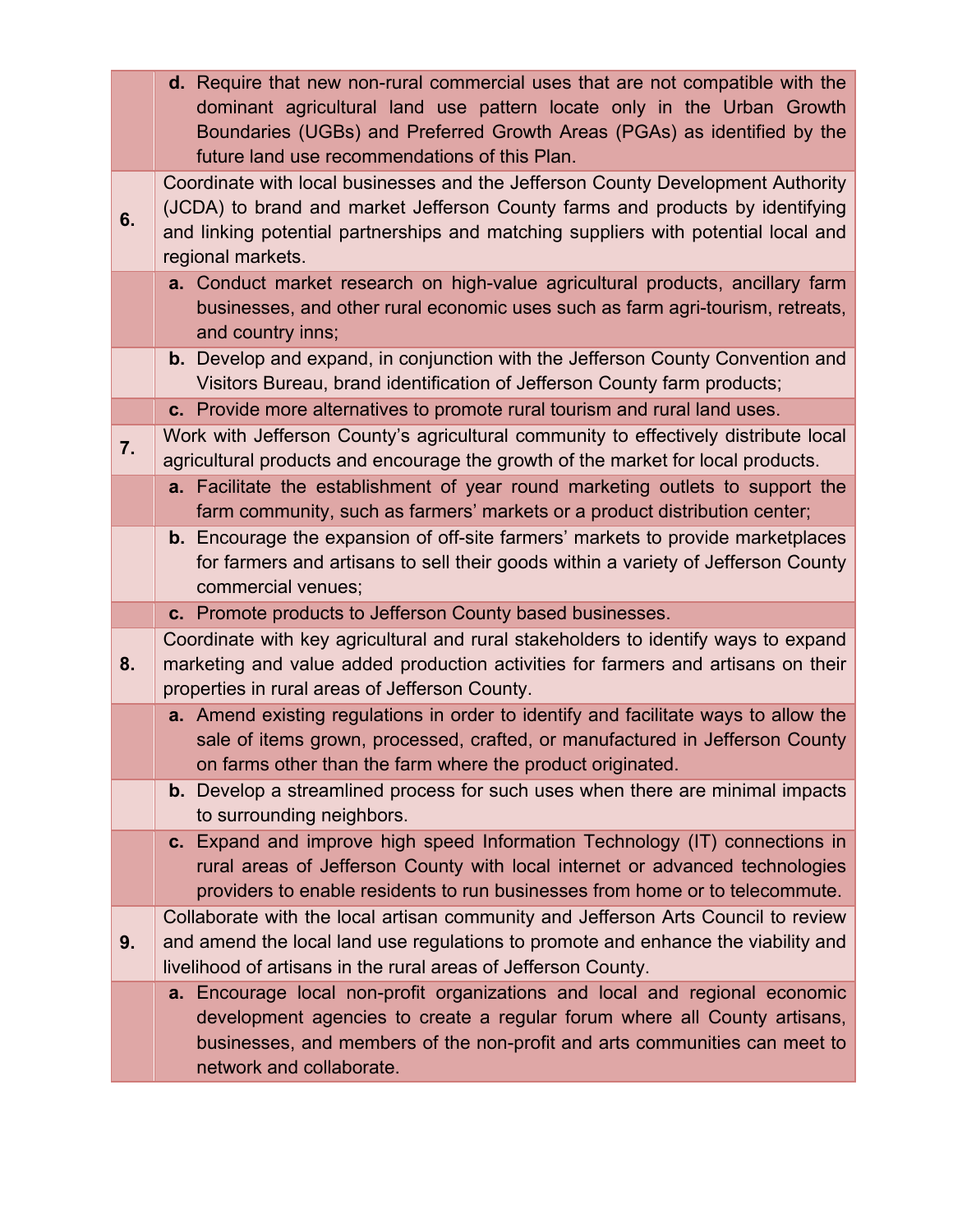|     | <b>b.</b> Work to improve connections between County businesses and artisans that                                                                        |
|-----|----------------------------------------------------------------------------------------------------------------------------------------------------------|
|     | may have products and services that can be sold in local stores or other<br>businesses.                                                                  |
|     | c. Ensure that training and educational opportunities are available that would                                                                           |
|     | enable the success of such businesses.                                                                                                                   |
|     | d. Establish and support an endowment for arts funding for rural crafted arts.                                                                           |
|     | Strengthen the Agricultural Committee of the JCDA by creating a public/private                                                                           |
| 10. | Rural Economic Development Council comprised of rural industry sector leaders.<br>This organization will:                                                |
|     | a. link governmental, non-governmental, and regional organizations;                                                                                      |
|     | <b>b.</b> link state and federal farm assistance programs to local farmers;                                                                              |
|     | c. receive and make grants;                                                                                                                              |
|     | d. act as an advocacy group for rural issues; and                                                                                                        |
|     | e. promote activities that nurture the rural economy.                                                                                                    |
|     | Create a county or regional agricultural industrial park that could include sites for                                                                    |
| 11. | service providers such as farm equipment repair facilities, tractor and implement                                                                        |
|     | sales, meat processing facilities, and veterinarian services; as well as:<br>a. A local or regional food hub that could be tied into Community Supported |
|     | Agriculture (CSA) packaging and distribution, a regional food bank, and to                                                                               |
|     | serve as a marketing site for farms and farmers;                                                                                                         |
|     | b. A neighborhood based CSA or Development Supported Agriculture;                                                                                        |
|     | c. A permanent, year-round farmers' market site;                                                                                                         |
|     | d. Sites for Industrial Agriculture such as Vertical Farming, Hydroponic                                                                                 |
|     | Greenhouses, and Aquaponic Farming;                                                                                                                      |
|     | e. Agriculture based training, research, and continuing education facilities<br>created in conjunction with institutes of higher learning and research;  |
|     | f. Commercial aquaculture activities;                                                                                                                    |
|     | g. A livestock auction facility;                                                                                                                         |
|     | h. A Community Cold Storage/Meat Locker Facility that would allow county                                                                                 |
|     | residents to rent space to purchase and store sides of meat; and/or                                                                                      |
|     | Alternative Energy Production facilities, ranging from ethanol refining to algae<br>i.,                                                                  |
|     | production for biofuels.<br>Promote and expand the commercial and recreational equine industry as a                                                      |
| 12. | fundamental component of the rural economy by amending County ordinances to                                                                              |
|     | reflect the current practices and needs of the industry.                                                                                                 |
|     | Collaborate with the County's culinary, artisan, and farm communities and JCDA                                                                           |
| 13  | to study the feasibility of establishing a Culinary Center that would provide                                                                            |
|     | exposure to and for marketing the goods that are produced in Jefferson County                                                                            |
|     | and the Eastern Panhandle.                                                                                                                               |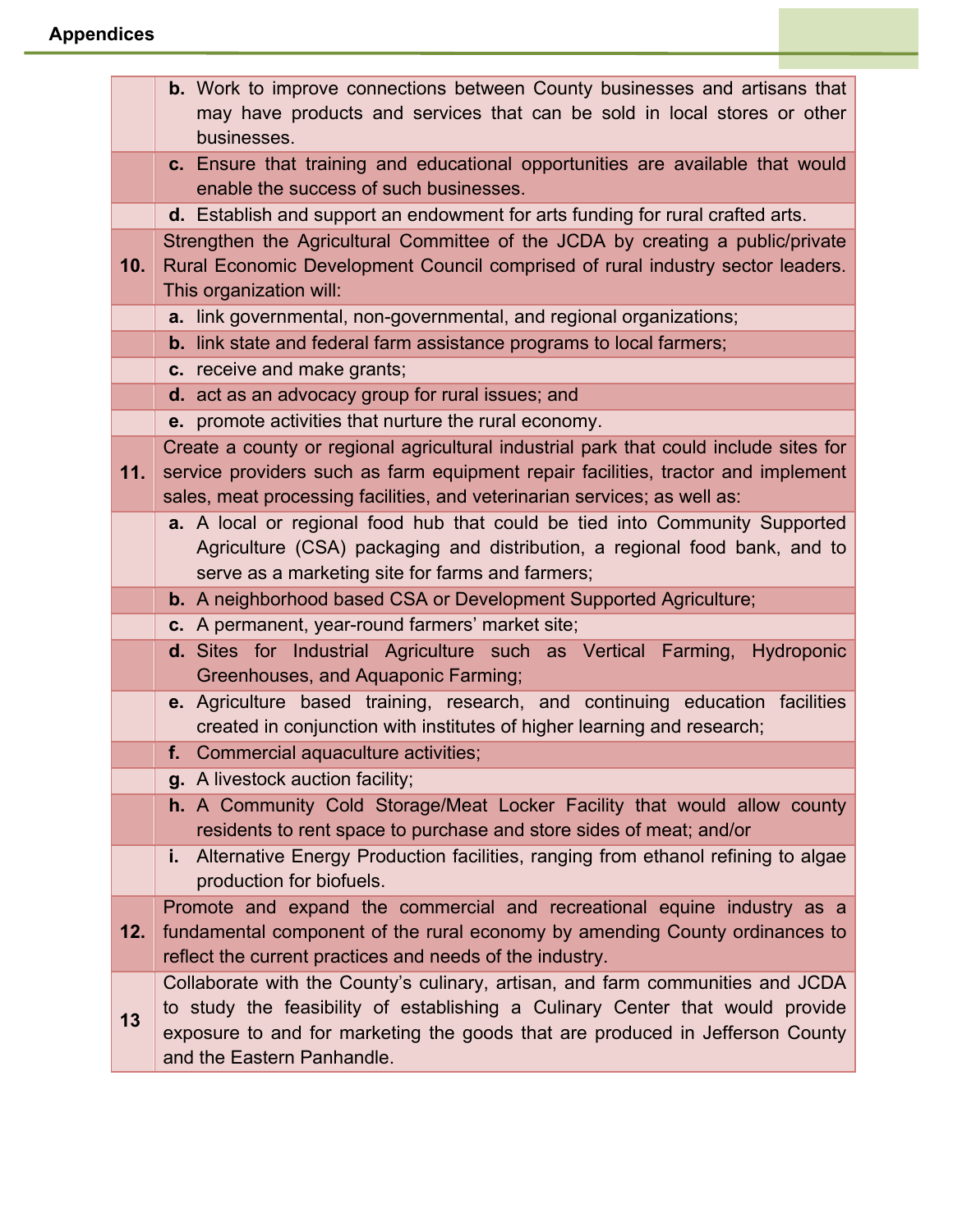|     | <b>a.</b> Collaborate with the West Virginia Extension Service, West Virginia                                                 |
|-----|-------------------------------------------------------------------------------------------------------------------------------|
|     | Department of Agriculture, and local stakeholders to establish a regional                                                     |
|     | commercial kitchen and packing facility in the Eastern Panhandle that could be                                                |
|     | used by farm operators in the manufacture of value added products.                                                            |
|     | Expand vocational programs, either through the existing Future Farmers of                                                     |
| 14. | America program in the County's high schools or through programs that combine                                                 |
|     | classroom exercise with a co-op program exposing students to a variety of                                                     |
|     | agricultural formats and opportunities.<br>a. Advocate for Jefferson County Schools to partner with Berkeley and Morgan       |
|     | County schools to create a regional Agriculture Magnet School whose                                                           |
|     | curriculum would be focused on agriculture and agribusiness fields.                                                           |
|     | <b>b.</b> Encourage the Board of Education to provide equal vocational education                                              |
|     | programs in all middle schools and high schools throughout the County.                                                        |
| 15. | Coordinate with Jefferson County Schools to encourage the following agricultural                                              |
|     | activities:                                                                                                                   |
|     | a. Preserve and expand the Future Farmers of America programs that are in                                                     |
|     | place at the County's middle and high schools.                                                                                |
|     | <b>b.</b> Coordinate with local artisans to improve accessibility and awareness of arts                                       |
|     | education and programming.                                                                                                    |
|     | c. In conjunction with local gardening organizations and Jefferson County                                                     |
|     | Agricultural Development Office, expand school garden programs that could<br>serve as a source of fresh foods for cafeterias. |
|     | d. Encourage schools to use local agricultural products in cafeterias through                                                 |
|     | partnerships with local farmers and CSA programs.                                                                             |
|     | Encourage the West Virginia University Extension Office to consider the creation                                              |
| 16. | of Mentoring/Training Programs similar to FarmLink programs that are in place in                                              |
|     | other states such as Maryland and Virginia.                                                                                   |
|     | Support the County's rural economic strategy by working with the State Legislature                                            |
| 17. | to review the State Code and consider the following amendments:                                                               |
|     | a. Tax credits on farm-related capital improvements;                                                                          |
|     | b. Tax abatement or deferral when a farmer makes an investment in high-value                                                  |
|     | crops that do not turn a profit for several years (orchards, Christmas trees,                                                 |
|     | vineyards, etc.);                                                                                                             |
|     | c. Assessment of farm worker housing on farms below residential market value;                                                 |
|     | d. Additional reduction in the real estate tax rate on rurally zoned property that is                                         |
|     | under permanent conservation easement.                                                                                        |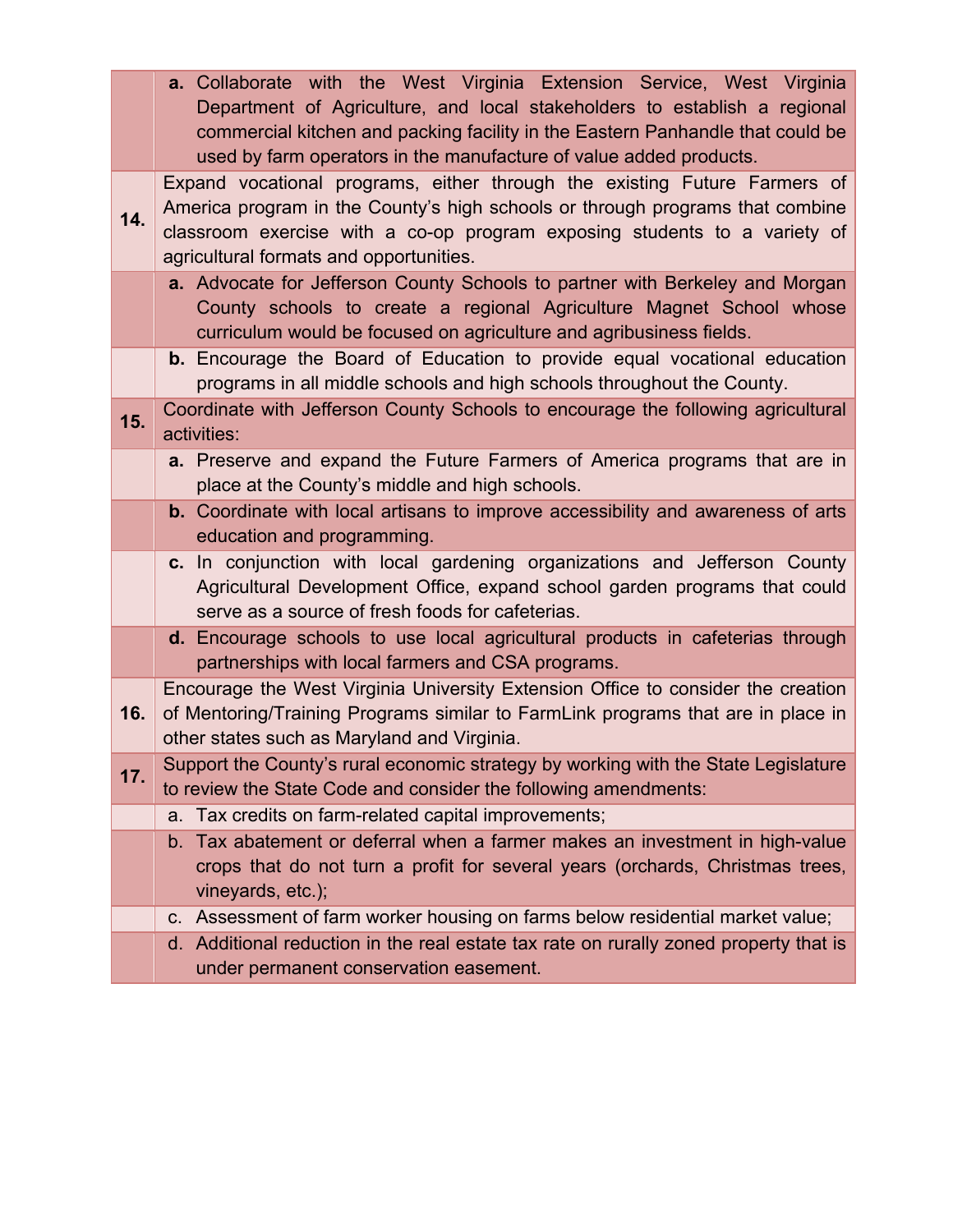## **2.D. Infrastructure**

Having adequate and quality infrastructure in Jefferson County is beneficial to residents, businesses, and the County's economy. Planning for the types of infrastructure needed and its location requires coordination with different entities that provide these services. The planning and coordination of where services are to be located maximizes efficiencies of these systems.

This Plan encourages infrastructure to be located in municipalities, Urban Growth Boundaries, Preferred Growth Areas, and Villages in a cost effective manner. In many places in rural areas, on-site private well and septic systems will be used.

| <b>Major Elements within Section 2.D. Infrastructure</b>            |
|---------------------------------------------------------------------|
| <b>Water and sewer</b>                                              |
| Stormwater                                                          |
| <b>Alternative energy</b>                                           |
| Natural gas services                                                |
| High-speed internet and advanced technology communications services |

#### **Water and Sewer Systems**

Urban level development, which requires the provision of water and sewer systems, is defined as where more intense levels of residential, commercial, and industrial development activity occur. In West Virginia, by law, water and sewer providers are required to provide water and/or sewer service anywhere in a community so long as a developer pays to provide the initial infrastructure that would support the service(s). As a result, land use planning in West Virginia has to take a pro-active role in defining where urban level amenities and development will occur.

In order to take a pro-active role, it is the recommendation of this Plan to encourage the provision of infrastructure that allows for a higher level of development inside of the following areas: municipalities, Urban Growth Boundaries, Preferred Growth Areas, and Villages. In the rural area, it is anticipated that on-site private well and septic systems are to be utilized. In order for Jefferson County to retain its rural character and agricultural base, the expansion of water and sewer service into rural areas not designated as growth areas should not occur.

In the County's village areas, development and revitalization is limited by a lack of existing water and sewer infrastructure that would support village-level development. In these areas, minimum lot size requirements tied to well and septic spacing have played a factor in limiting redevelopment or reuse of existing buildings within village centers. If Jefferson County is to reinvigorate its villages, infrastructure improvements would need to be in place to serve the village areas. A specific component of this would be the provision of village scaled water and sewer facilities that would alleviate the need for individual property owners to locate a well and septic tank on small village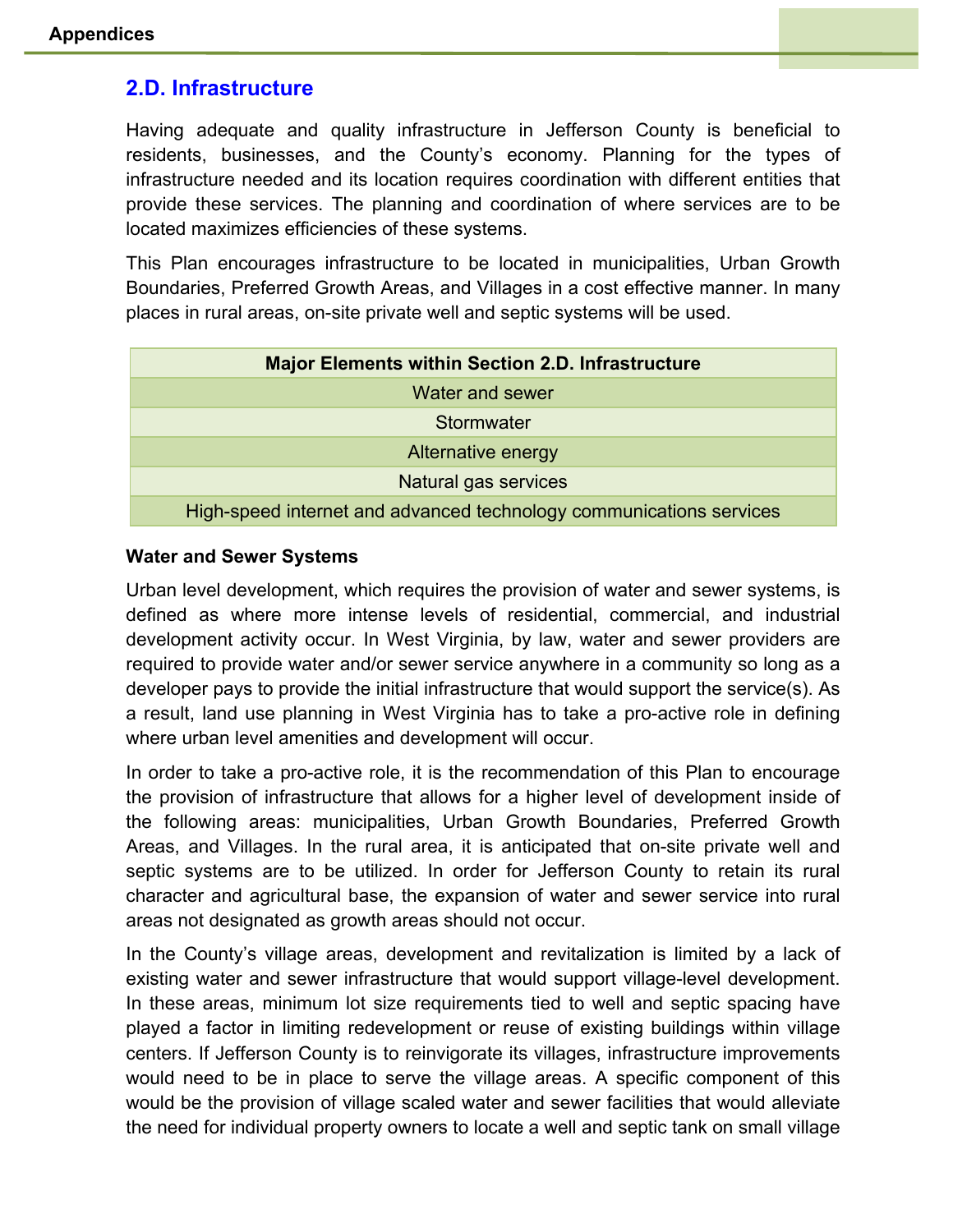parcels. These improvements could be accomplished in a cost-effective manner that limits the fiscal impacts to residents and businesses of the newly served areas.

An issue expressed by the County's utility providers as part of the planning process for Envision Jefferson 2035 relates to the construction of sewer pump stations as part of new development. Typically, in other areas of the United States, sanitary sewer utility providers master plan the location of pump stations based on topography and watersheds. The utilization of these pumping stations that serve multiple subdivisions or areas is the most cost effective and efficient means for providing service. In West Virginia, state laws limit the ability of local utility providers to construct oversized infrastructure to serve future development because of the uncertainty of future development and cost to existing rate payers. Therefore, there is often one or more individual pump stations included as part of most new developments. The result of this has been higher rates for customers, due to the number of pump stations that must be maintained by the service providers.

#### *Cost of Water and Sewer Service Extension*

As new developments have occurred in the County, there have been concerns that the costs of water and sewer service extensions to the outlying areas are borne by both newly served homes and by existing customers of service agencies. While developers are required to extend the new services and each home is assessed a Capital Improvement Fee (CIF), the cost of additional maintenance, upkeep, and upgrades of the facilities are incurred by the existing customer base along with the new customers serviced by the new infrastructure. In areas served by the Charles Town sewage treatment plant, CIFs are being utilized to upgrade the treatment facilities.

For existing developments on well and septic systems that are failing or substandard, public water and sewer may need to be extended to these developments. In 2010, the Jefferson County Board of Health, together with the Jefferson County Water Advisory Committee, recommended to the County Commission that the County should begin to implement a program that requires owners of an on-site sewage treatment system to have the septic tank pumped out or inspected at least once every five years starting in July 2015. This program would reduce the number of failing septic systems in the County and protect the quality of groundwater resources for drinking water purposes. When septic systems fail to the extent that public systems need to be extended to these developments, it is anticipated that the capital cost associated with the new or extended services should be paid by the residents who will use these utilities. However, in many cases the upfront capital costs serve as a deterrent to a neighborhood or community that may require water or sewer services, even if warranted by existing environmental or public health conditions. Unfortunately, the ability for Jefferson County to obtain grant funding that would mitigate the costs of extending water and/or sewer service is limited due to Jefferson County income levels in relation to other areas of West Virginia.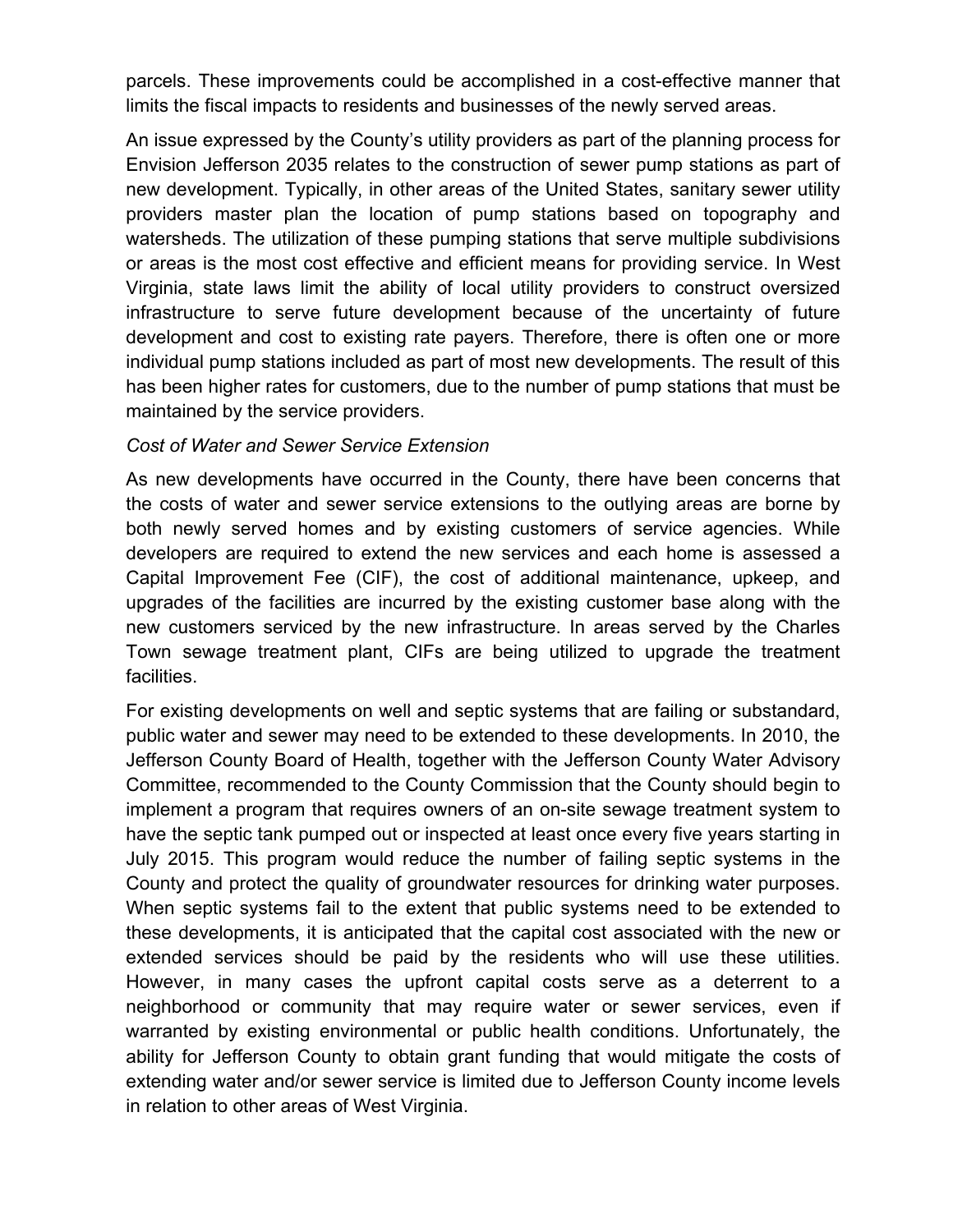## *Quality Standards for Package Plants and Small-Scale Infrastructure*

As Jefferson County has grown in population over the last several decades, newer subdivisions and commercial developments are increasingly built to a level of density that requires water and sewer services. In some areas of the County the extension of water and sewer systems is not the best option as existing services are too far away, already near capacity, and/or their extension would be cost prohibitive. In these instances, developers have relied on small-scale private water and sewer systems.

There are two key concerns related to the use of privately built water or sewer facilities. In older neighborhoods, private water or sewer facilities were built to less than current industry-accepted standards and/or are unable to meet the demands of the existing neighborhood. In some communities, the substandard design of these systems has resulted in a variety of environmental issues, as well as liability issues for the developer and/or HOA. Second, once the development is complete and the HOA takes ownership, the HOA and its members may not have the expertise and funding needed for the maintenance of the water and/or sewer systems.

In some instances, the Jefferson County Public Service District (PSD) has assumed maintenance and ownership of private facilities which may require substantial upgrades. While the West Virginia Department of Environmental Protection (WVDEP) does review and approve small water and sewer facilities, the local PSD may have higher design and material standards. A requirement that small water and sewer facilities meet the local PSD standards could allow a local PSD to assume maintenance and possible ownership of these services in the future, with fewer upgrades and expenses. This policy could minimize potential issues related to neighborhood based water and/or sewage facilities.

#### *Public Service Plan*

There is a direct relationship between land use activity and the need for water and sewer infrastructure. Decisions made in land use plans and in water and sewer plans have a direct effect on the rate and location of development activity. For this reason, this Plan recommends that over the next 20 years urban level growth occur in the municipalities, Urban Growth Boundaries (UGB), Preferred Growth Areas (PGAs), and Villages. This will also enable utility providers to more effectively plan for the future growth of the utility systems in the above defined areas. The Shepherdstown Growth Management Boundary (GMB), as discussed in the Shepherdstown 2014 Comprehensive Plan, directly reflects their proposed expansion of the City water and sewer systems into annexed areas.

Jefferson County's residents and businesses expect infrastructure capacity, facilities, and services to be available to meet current needs while ensuring the ability to accommodate future expansion of the services. Businesses considering relocation or expansion to Jefferson County are able to better plan for their needs knowing that infrastructure and services are in place, or that documentation for plans to expand services exist. Coordination of future land use plans with water and sewer plans allows local residential and business development to be targeted to areas where water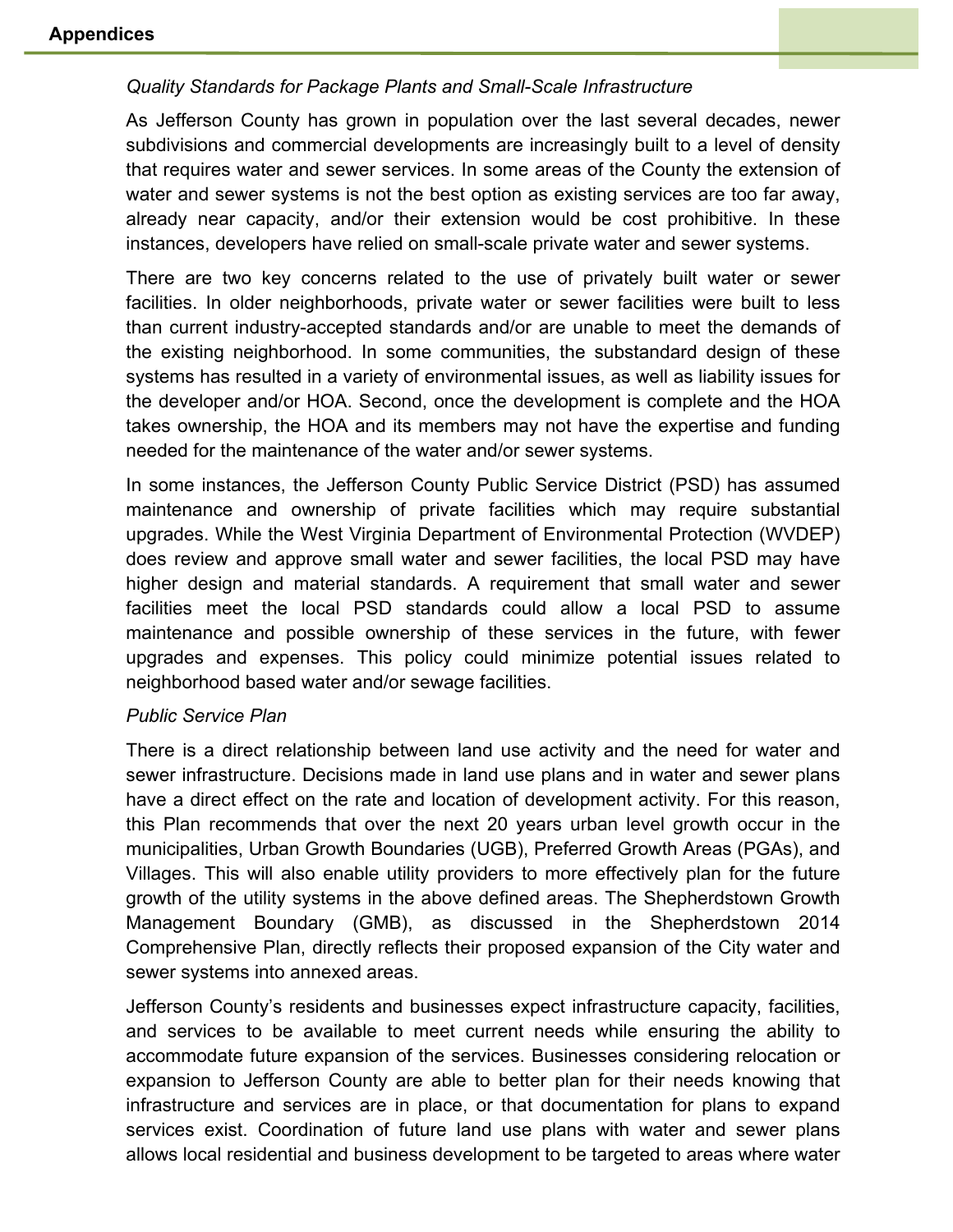and sewer services and other infrastructure and services are readily available. Local utility and service providers will have a reasonable expectation of where growth will occur and what the potential maintenance and operating costs of expanding services would be. Encouraging the utility and service providers to coordinate the creation of their service plans for infrastructure and service improvements with the growth areas identified in the Future Land Use Element would enhance the providers planning efforts and local land use planning efforts. For additional information about the Growth Areas, see the Land Use and Growth Management Element (page 16).

## *Maintenance and Upgrade of Existing Capital Facilities*

The population growth of Jefferson County and the development pattern that has occurred has resulted in additional demands placed on the County's water resources and wastewater facilities. At the same time, federal and state regulations limit discharges into and from Jefferson County's water bodies, which eventually flow into the Chesapeake Bay. These guidelines and regulations have created additional demands for water and sewer suppliers to upgrade their facilities to meet the higher emission limits.

While many of the County's utilities have upgraded their facilities to meet Chesapeake Bay Watershed Protection program requirements, the financing of future upgrades to the County's water and sewer infrastructure may be difficult, particularly for the smaller scale utility providers that are present. This is because the federal funding sources that aid smaller and mid-sized communities in constructing or upgrading water and/or sewer facilities to meet newer requirements have been reduced in recent years, with further funding cuts foreseen.

## *Consolidation of Water and Sewer Providers*

Over the years, there have been numerous efforts to consolidate the various public water and sewer providers to provide an economy of scale and efficiency to better serve the customer base. Efforts toward this end are multi-faceted and require a significant public policy based decision making process. Good land use planning is closely tied to the provision of public water and sewer services within defined service areas. The complexity of a variety of private and public providers throughout Jefferson County makes this difficult but the consolidation of water and sewer providers should continue to be pursued.

#### **Stormwater Management**

As land development occurs, the effect is an increase in impervious surfaces, which affects the ability of the land to absorb rainwater or snowmelt. This results in run-off on adjacent properties, into waterways, and/or directly into the groundwater through the karst topography. In order to mitigate this, Jefferson County adopted stormwater management standards in the Jefferson County Subdivision and Land Development Regulations that have effectively regulated the quantity of stormwater generated by local development. These regulations do not compel older stormwater systems, which may not meet current standards, to be upgraded or maintained. Recently, the County adopted a new stand-alone Stormwater Management Ordinance that includes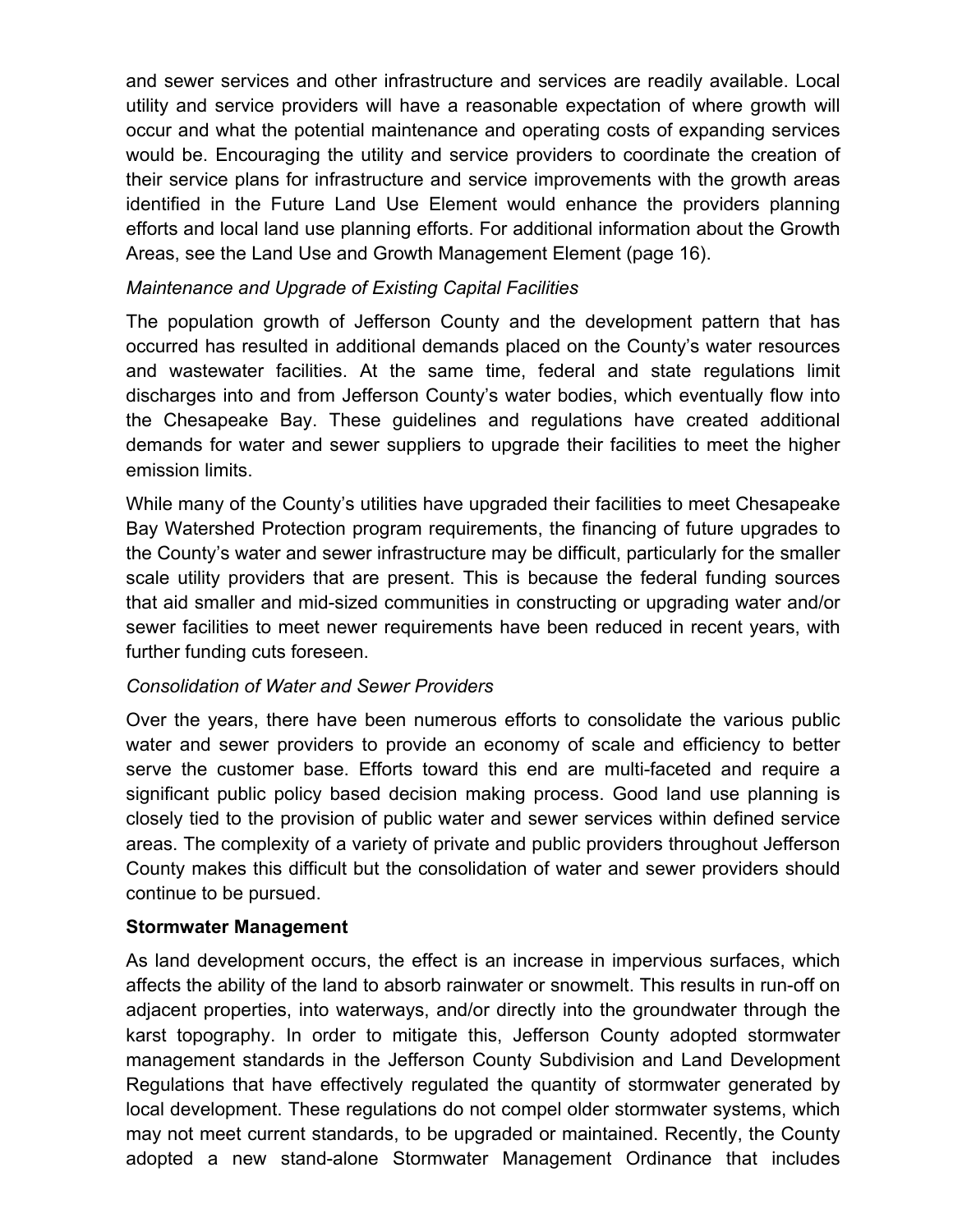additional standards related to water quality and includes provisions for low impact design stormwater provisions such as rain gardens, bio-swales, permeable pavers, and permeable asphalt. These new standards help to minimize the impact of sediment and certain identified nutrients as required by the Chesapeake Bay Program.

In addition to land development activities, the following point and non-point source activities impact the water quality in waterways due to stormwater run-off:

| Point and non-point source pollution                                                   |
|----------------------------------------------------------------------------------------|
| Over-fertilization and the use of chemicals to maintain lawns by homeowners            |
| Use of salt and chemicals on roads in winter weather by the State Division of Highways |
| The fertilizers used to grow crops                                                     |
| Industrial emissions                                                                   |
| Waste products (rubber, gasoline, and various other fluids) associated with auto use   |
| Animal husbandry activities                                                            |

The effect of stormwater run-off on the local waterways, particularly the Shenandoah and Potomac Rivers, has a significant impact on our local and regional recreational and heritage tourism, as well as drinking water quality. There are a number of watershed protection groups in the County that are actively seeking to improve the quality of the surface and groundwater within particular watersheds. These groups have made efforts to clean-up the waters and restore aquatic life to Jefferson County waterways. Such efforts have included, river clean ups, water monitoring, septic tank pumping and repair reimbursement programs, fencings of livestock to keep them out of streams, tree plantings, and outreach to residents and businesses to educate them about how to combat pollution. These efforts will ensure that high quality of water in Jefferson County continues.

#### **Alternative Energy**

It is widely recognized that many of the resources that we rely on to heat, cool, and light homes, power electronics, provide transportation fuel, and other daily needs are finite. Consequently, there has been an increasing need to assess the viability of alternative and renewable energy sources that may assist in maintaining the quality of life of Jefferson County's residents and businesses. In 2009, West Virginia adopted an Alternative and Renewable Energy Portfolio Standard that requires investor-owned electric utilities (such as Potomac Edison) with more than 30,000 residential customers to supply 25% of retail sales from eligible alternative and renewable energy resources by 2025. This standard was subsequently repealed by the state legislature in 2015; however many private utility providers and other large companies have set their own renewable energy or clean energy goals and are pursuing these alternatives without state or federal mandates.

Alternative and renewable energy sources are available, ranging from hydro (water), solar, and wind power to the use of various biofuels (algae, biomass, wood pulp, and other waste products), and plant crops (corn and switchgrass) that might be used to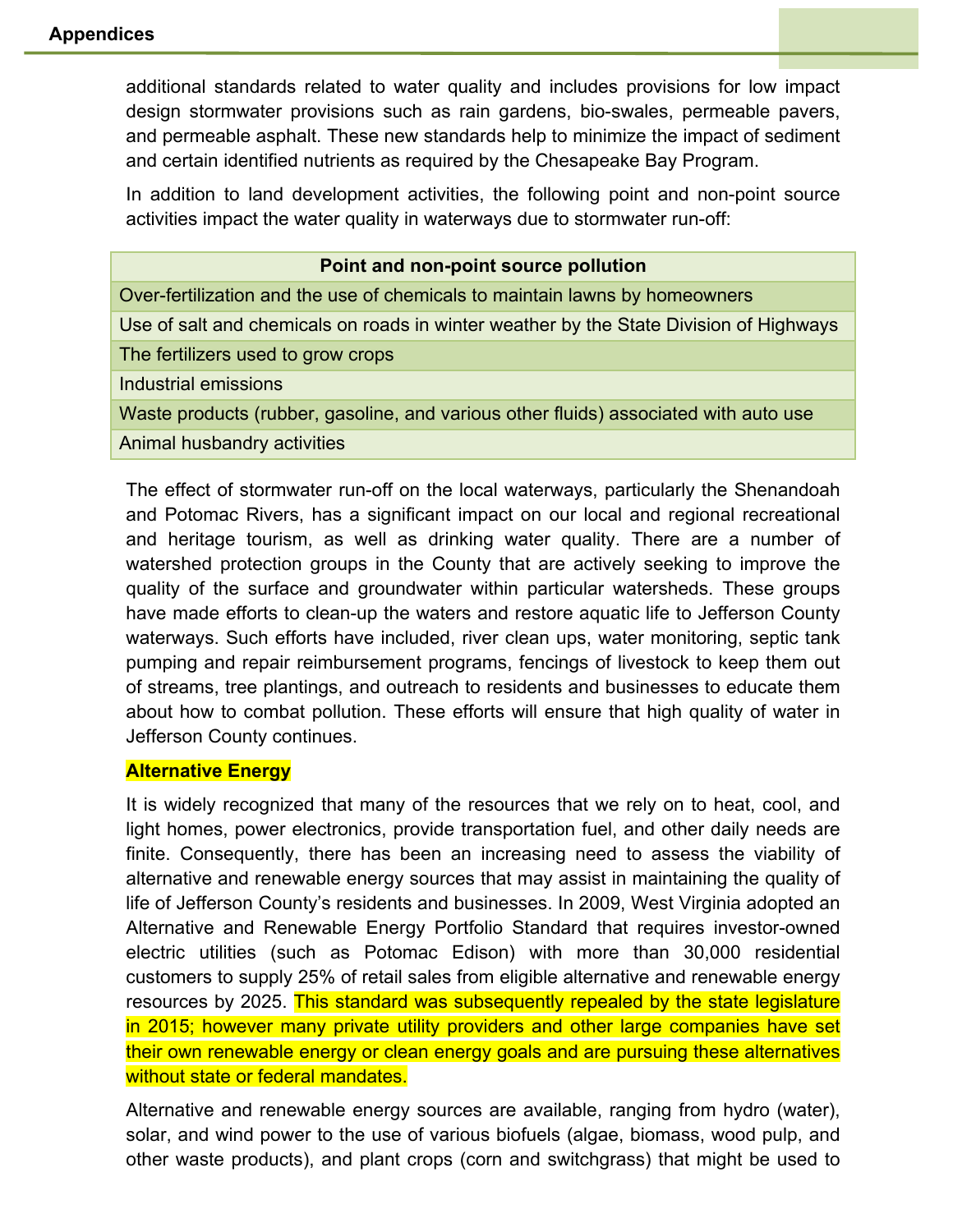complement or replace existing power sources. Another alternative energy source that may be applicable for the heating and cooling of buildings is the use of geothermal systems (drawing up groundwater and circulating it through pipes embedded in a building's walls).

There are efforts underway at the local and state level to encourage the conservation of energy and the utilization of alternative energy sources. The most notable of these are the projects that have been incorporated into the expansion of the American Public University System (APUS) in Charles Town and Ranson. These projects include the use of solar collectors that also serve as cover for parked cars, the installation of several electric car charging stations, and the utilization of building improvements and materials that limit the use of energy needed for heating, cooling, and lighting. The improvements undertaken by APUS can serve as a role model to new development in Jefferson County and to the redevelopment of existing structures and sites.

Several large-scale alternative and renewable energy projects have taken place in the County. Concern has been expressed that legislation prohibiting Cooperatives or Communities to create a solar panel system that would feed multiple houses is impacting the expansion and viability of implementing other solar projects in the County. As the cost of improvements decreases and the efficiency of various renewable energy materials improves, the reliance on current energy sources will be reduced as more families and businesses adopt these improvements.

In recent years, Jefferson County has been identified as an area that could accommodate utility scale solar energy facilities due to its proximity to the grid network, the gentler topography than many areas of West Virginia, and large open areas throughout the County. Opportunities to develop these alternative energy resources should be pursued in the County.

#### **Natural Gas Services**

Jefferson County regional economic development officials and businesses identified the need for natural gas services to homes and businesses. At present the only area of the County served by natural gas lines is the former Kodak/3M plant in Middleway; however, the potential exists for the expansion of service capacity in the Eastern Panhandle and the extension of natural gas lines from the Berkeley/Jefferson County line along WV Route 9 to various parts of the County. The extension of natural gas into Jefferson County would aid County economic development efforts while providing an alternative to electricity for residential and commercial purposes.

One of the reasons this improvement is needed is because an increasing number of businesses are using natural gas in their manufacturing process, due to the lower costs and the cleaner emissions that result from its use. Natural gas, in a compressed or liquefied form, can also be used to fuel cars and buses. While natural gas has been primarily used as a fuel source for local and regional bus services in the US, it can also serve as a fuel source for both privately owned and County owned vehicles.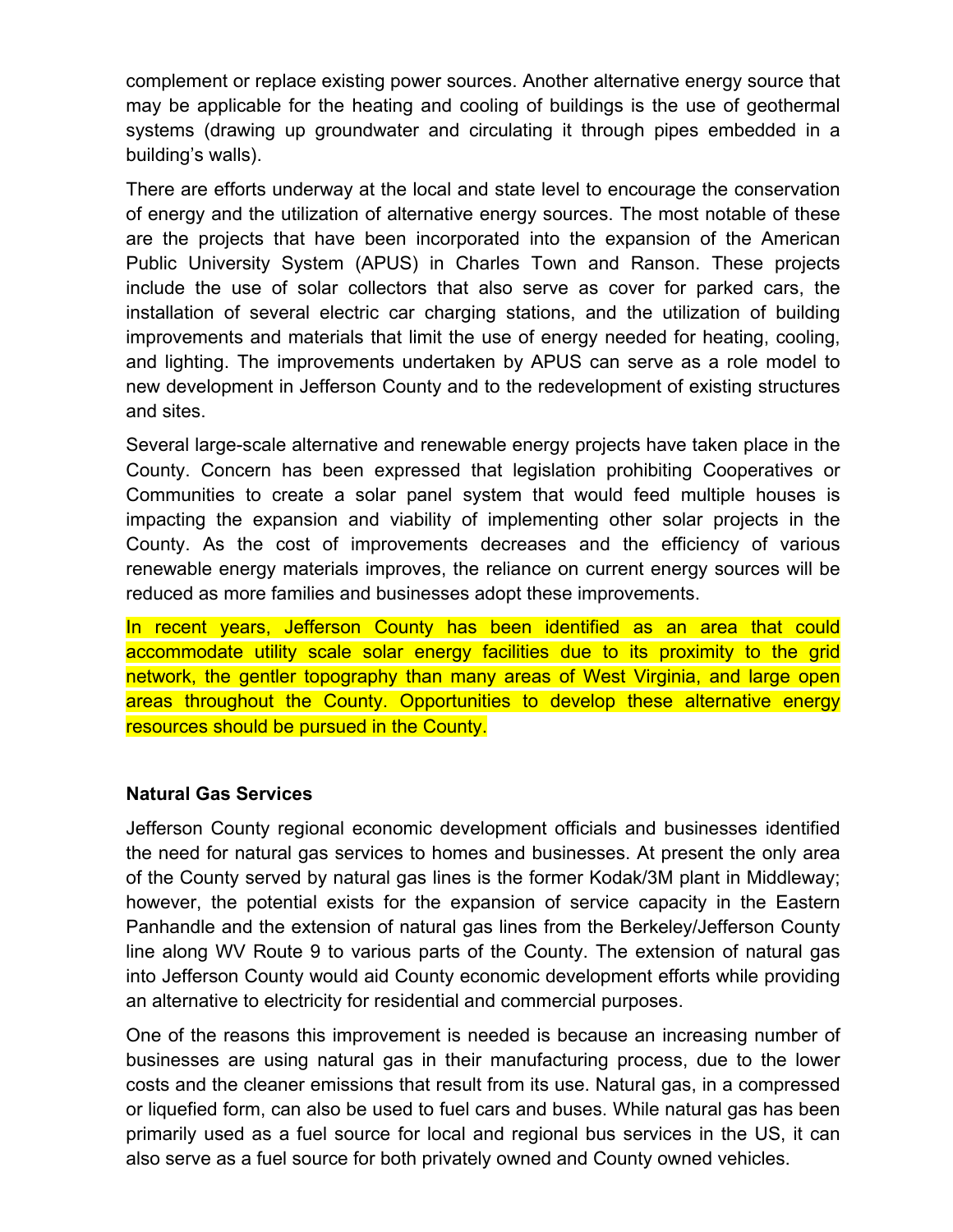#### **High-Speed Internet and Advanced Technology Communication Services**

Over the last two decades**,** people have increasingly taken for granted the ability to be connected to the world via the internet. Internet uses include a variety of communication and media modes, conducting business, shopping for goods, staying abreast of local, national and world events, and have a plethora of entertainment options. For a business, the ability to connect to customers and suppliers, and execute financial transactions in a timely manner is imperative to the success of their enterprises. Advanced and evolving technologies that are not yet broadly used or even invented, will be important to the competitive economic environment of Jefferson County.

In rural Jefferson County, households and small businesses are impacted by the quality of telecommunications options that are available to them. Due to the low residential densities of rural areas, it is not cost effective for telecommunications providers to provide service at an affordable rate. Therefore, areas of the County are not currently served or underserved by wireless services. These factors impact the ability of employees to work efficiently from home and home based commerce from thriving.

The Eastern Panhandle has seen a great deal of private investment in its technology infrastructure; however, there are some gaps in the overall system. In order to maintain a competitive edge, internet connectivity will need to be improved to support a variety of technology enabled services and businesses. As broadband and landline technology and connectivity has improved, Jefferson County's internet providers have steadily increased the maximum possible broadband speed available to their customers. As higher speed internet services or alternate advanced technologies develop and become more commonly used, the County can continue to attract new employers and entrepreneurs who rely on the creation and utilization of this advanced technology.

The following recommendations are related to the provision of public infrastructure in Jefferson County.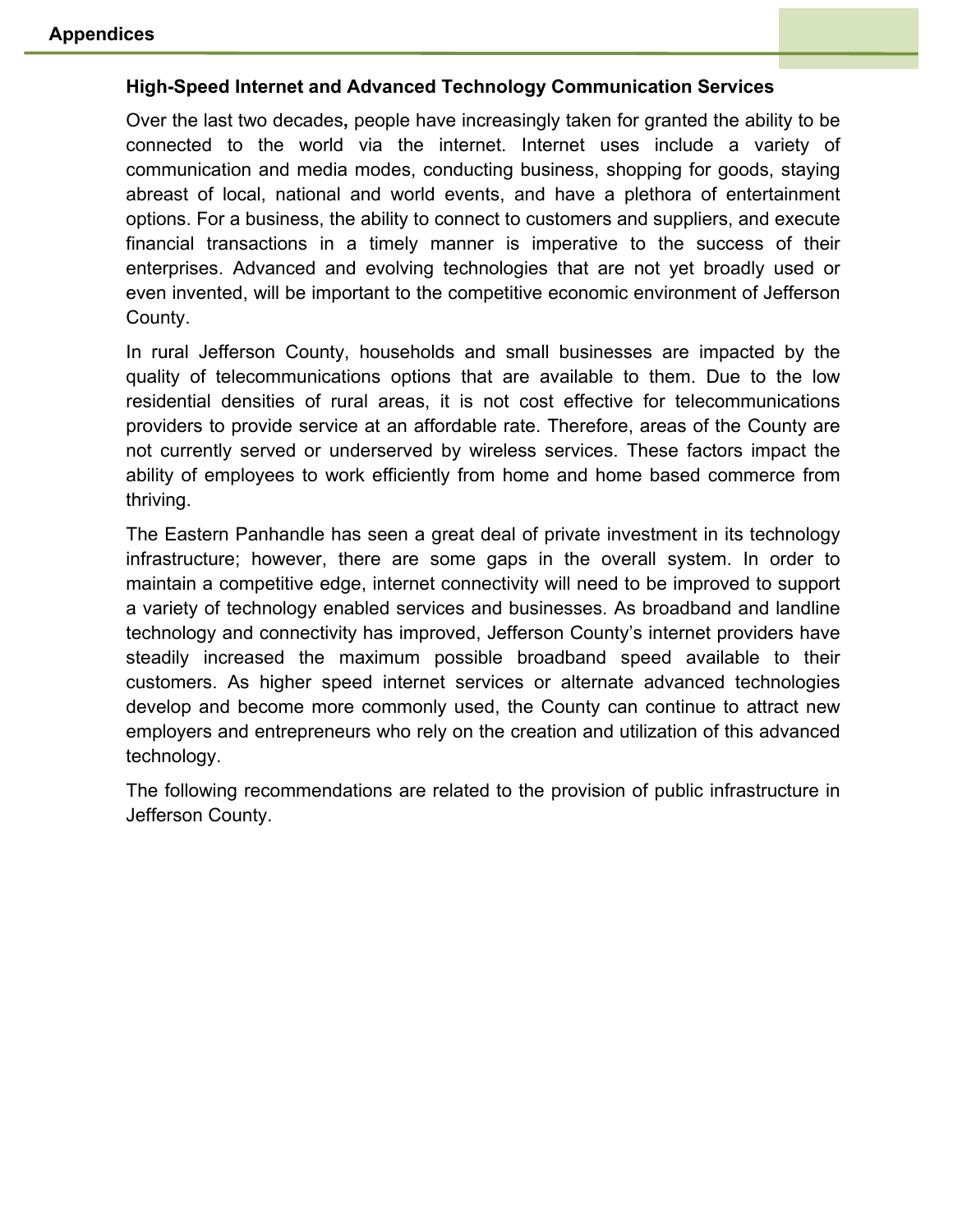| Infrastructure and Technology Recommendations (Goals 10 & 11) |                                                                                                                                                                                                                                                                                                                    |
|---------------------------------------------------------------|--------------------------------------------------------------------------------------------------------------------------------------------------------------------------------------------------------------------------------------------------------------------------------------------------------------------|
| 1.                                                            | Require key stakeholders to coordinate planning and investment for both local and<br>countywide infrastructure improvements.                                                                                                                                                                                       |
|                                                               | a. Require members of the development community and utility and service<br>providers to collaborate regularly to plan for future infrastructure needs, while<br>considering the impact on the individual consumer rates.                                                                                           |
|                                                               | <b>b.</b> Provide and encourage mechanisms to have consolidated water and sewer<br>providers in the County.                                                                                                                                                                                                        |
| 2.                                                            | Bring natural gas into Jefferson County to grow the economy and increase the<br>quality of life for the residents.                                                                                                                                                                                                 |
|                                                               | a. Identify partners and funding sources for the expansion of natural gas services.                                                                                                                                                                                                                                |
|                                                               | <b>b.</b> Ensure that one or more compressed or liquid natural gas fueling stations is<br>built to serve Jefferson County residents, businesses, and visitors.                                                                                                                                                     |
|                                                               | c. In coordination with Hagerstown Eastern Panhandle Metropolitan Planning<br>Organization (HEPMPO), Jefferson County Schools, and Eastern Panhandle<br>Transit Authority (EPTA), advocate for the wider utilization of natural gas as a<br>fuel source for school buses and for EPTA.                             |
| 3.                                                            | Create opportunities for the County's water and sewer providers to share<br>resources and better coordinate their systems and administration.                                                                                                                                                                      |
|                                                               | a. Amend Subdivision and Land Development Regulations to require privately<br>owned public water and sewer utilities to meet the local PSD standards, which<br>would allow a local PSD to assume maintenance, and possible ownership in<br>the future, with fewer upgrades and expenses.                           |
|                                                               | <b>b.</b> Provide opportunities for applicable homeowners associations<br>and/or<br>developers to enter into maintenance agreements for privately owned public<br>water and/or sewer utilities with the applicable public utility providers in which<br>the public utility providers will maintain new facilities. |
|                                                               | c. Coordinate with the County's utility providers to identify methods that would<br>limit the expansion of water and sewer trunk lines to areas within the Urban<br>Growth Boundary and/or Preferred Growth Areas.                                                                                                 |
|                                                               | d. Encourage the PSDs to promote cooperation with the local development<br>community to work toward cost sharing on infrastructure projects.                                                                                                                                                                       |
| 4.                                                            | Collaborate with Village residents, businesses and utility providers to identify ways<br>to provide water and sewer utilities within Village and village expansion areas.                                                                                                                                          |
| 5.                                                            | Enact and enforce requirements for maintenance and inspection of individual, on-<br>site septic systems on a regular basis.                                                                                                                                                                                        |
|                                                               | a. Initiate a dynamic education and informational program for County residents<br>concerning well and septic maintenance and use practices.                                                                                                                                                                        |
|                                                               | <b>b.</b> Pursue an amendment to the state code to allow residents who are required to<br>connect to an extended water or sewer network to continue to utilize existing<br>individual well and septic systems for the lifetime of the home system if there<br>are no public health issues.                         |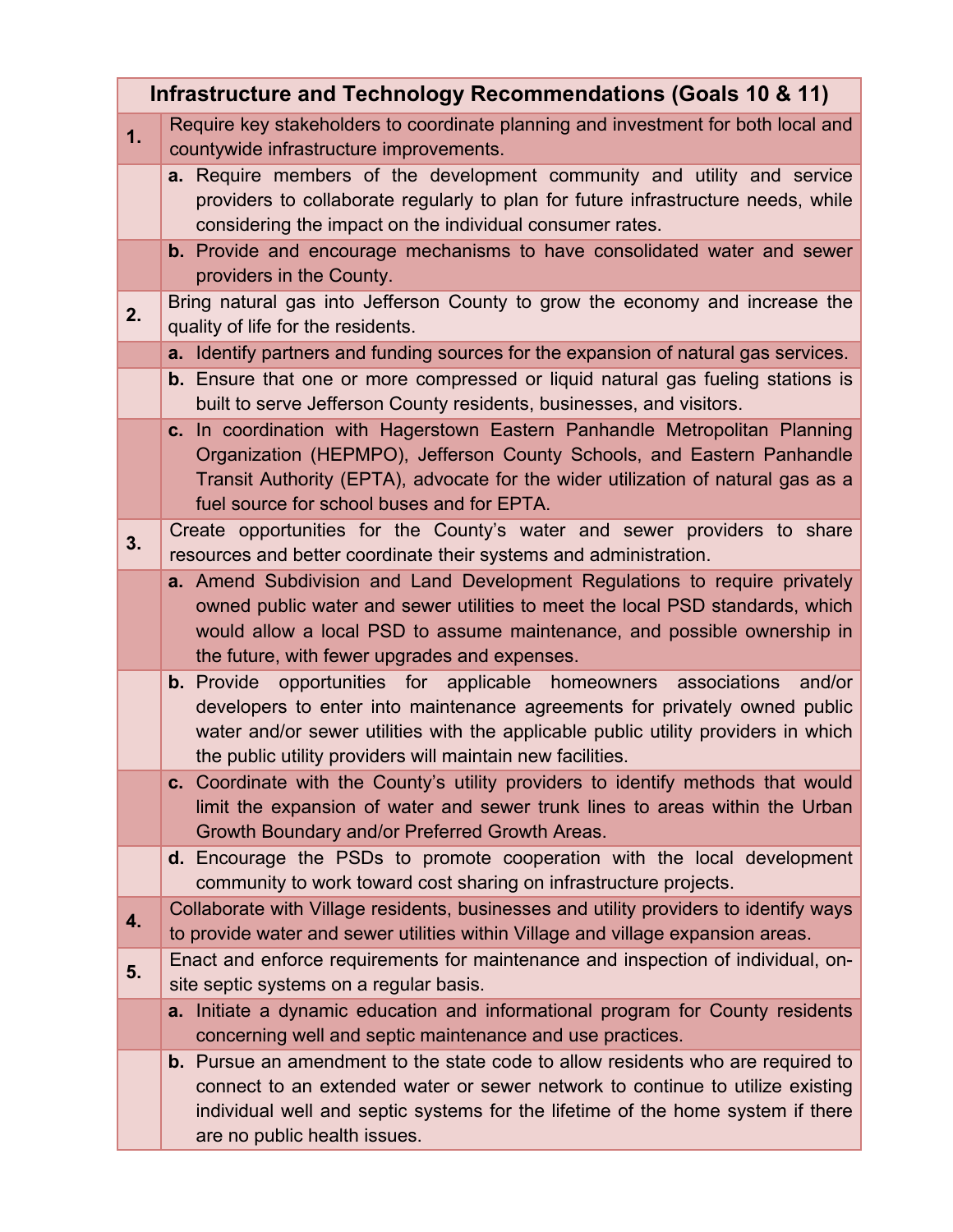|    | c. Collaborate with local public utility providers to identify and provide incentives<br>that would encourage property owners to transition from well and septic to a<br>centralized system where and when needed to address public health issues.                        |
|----|---------------------------------------------------------------------------------------------------------------------------------------------------------------------------------------------------------------------------------------------------------------------------|
|    | d. Find funding mechanisms to defray the costs of providing public utilities in<br>areas where the provision of these utilities is necessary based on declining<br>public health or environmental concerns.                                                               |
| 6. | Coordinate with Region 9 and the County's public service providers to identify and<br>seek additional funding sources that would aid in the construction of needed<br>capital facilities and for the upgrading of existing facilities to meet newer federal<br>standards. |
|    | a. Continue to monitor and participate in planning efforts related to the<br>implementation of the Chesapeake Bay Watershed Improvement Plan.                                                                                                                             |
|    | <b>b.</b> Assess and evaluate the County's stormwater planning documents as best<br>management practices in the field evolve.                                                                                                                                             |
| 7. | Identify ways that utility services can be regularly upgraded to meet the highest<br>level of service and technology through coordination with local water, sewer,<br>electric, gas, and telecommunications utility and service providers.                                |
|    | a. Require all local electric, cable, and other utility providers to bury existing and<br>new lines (serving new development) as a part of the regular maintenance and<br>upgrading of their facilities.                                                                  |
|    |                                                                                                                                                                                                                                                                           |
| 8. | Encourage public and private entities to utilize alternative and renewable energy<br>sources.                                                                                                                                                                             |
|    | a. Enable the construction of renewable energy generation facilities.                                                                                                                                                                                                     |
|    | <b>b.</b> Encourage County businesses and service stations to provide electric vehicle<br>recharging stations within Jefferson County as soon as possible and use<br>distinctive signage to guide residents and visitors to the charging stations.                        |
|    | c. Develop regulations to enable cooperatives or communities to create a solar<br>panel system that would feed multiple houses in the County.                                                                                                                             |
| 9. | Collaborate with local economic development agencies and Information<br>Technology (IT) providers to ensure that the current and future needs of small<br>businesses within Jefferson County are met.                                                                     |
|    | a. Ensure that all areas of Jefferson County are served by high speed wireline<br>and/or wireless services and other advanced technologies.                                                                                                                               |
|    | <b>b.</b> Encourage private sector investment to improve wireless internet service<br>availability in Jefferson County and the Eastern Panhandle.                                                                                                                         |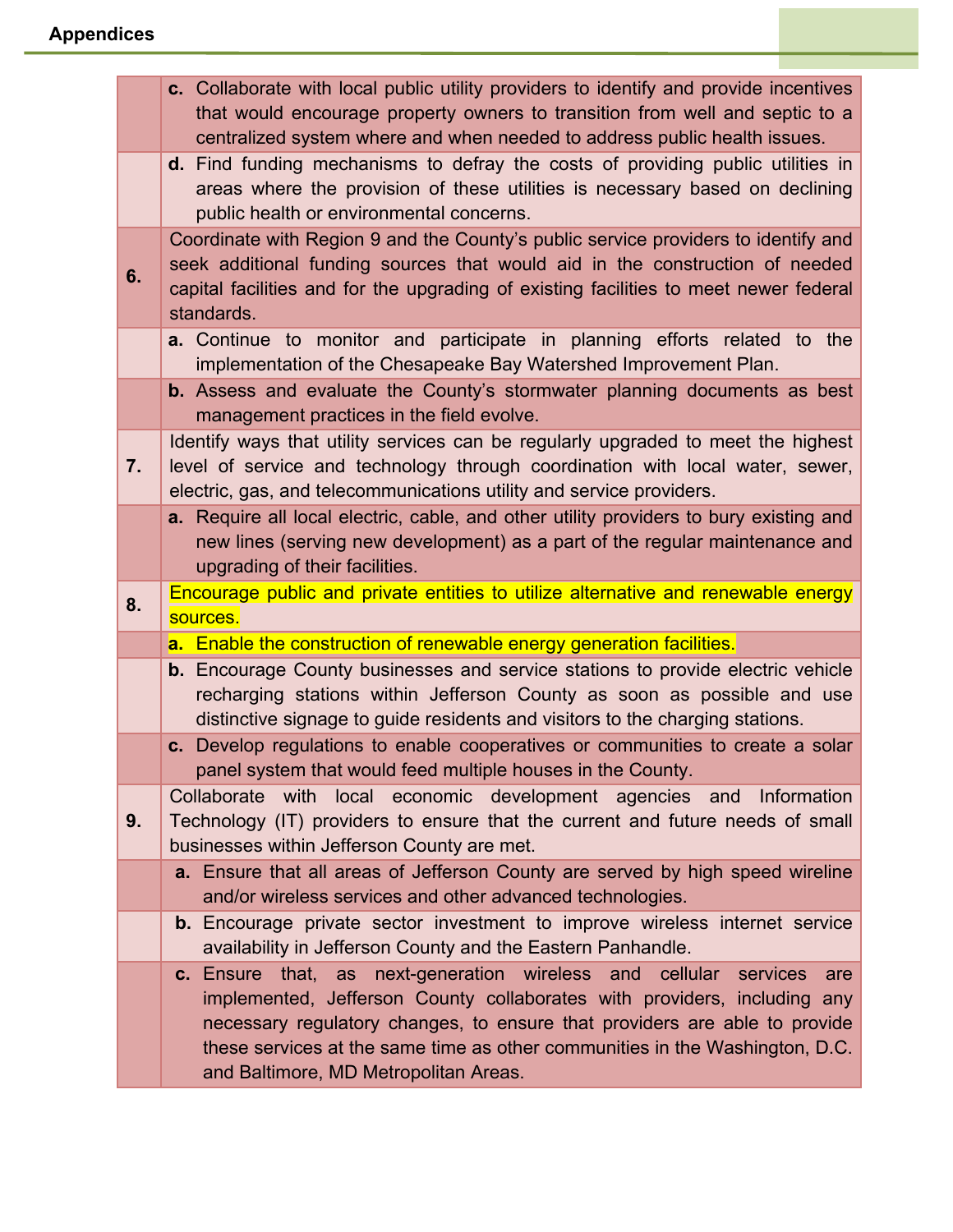| 10. | Partner with IT providers, the Shepherd University Research Corporation (SURC),<br>and the existing federal and state agencies located in Jefferson County to<br>establish the feasibility and creation of an open access telecommunications<br>network that could serve as a trunk line for regional services across the Eastern<br>Panhandle.                                                      |
|-----|------------------------------------------------------------------------------------------------------------------------------------------------------------------------------------------------------------------------------------------------------------------------------------------------------------------------------------------------------------------------------------------------------|
|     | <b>a.</b> Market the availability of the established trunk line services across the Eastern<br>Panhandle to potential businesses and organizations that are heavily reliant on<br>a bandwidth intensive service and researching Jefferson County as a possible<br>relocation site.                                                                                                                   |
| 11. | Explore the creation of a reimbursement funding mechanism that would allow for<br>pump stations and water mains that serve one subdivision to be oversized or<br>expanded upon to serve nearby future development within the designated growth<br>areas, not solely dependent on revenue from rate payers but also the development<br>community.                                                     |
| 12. | Explore policies in concert with the State legislature, Public Service District (PSD),<br>and the municipalities to study and amend regulations related to water and sewer<br>infrastructure development, including legislative options that would allow equitable<br>distribution of cost sharing with entire development community along with rate<br>paying base (i.e. Capital Improvement Fees). |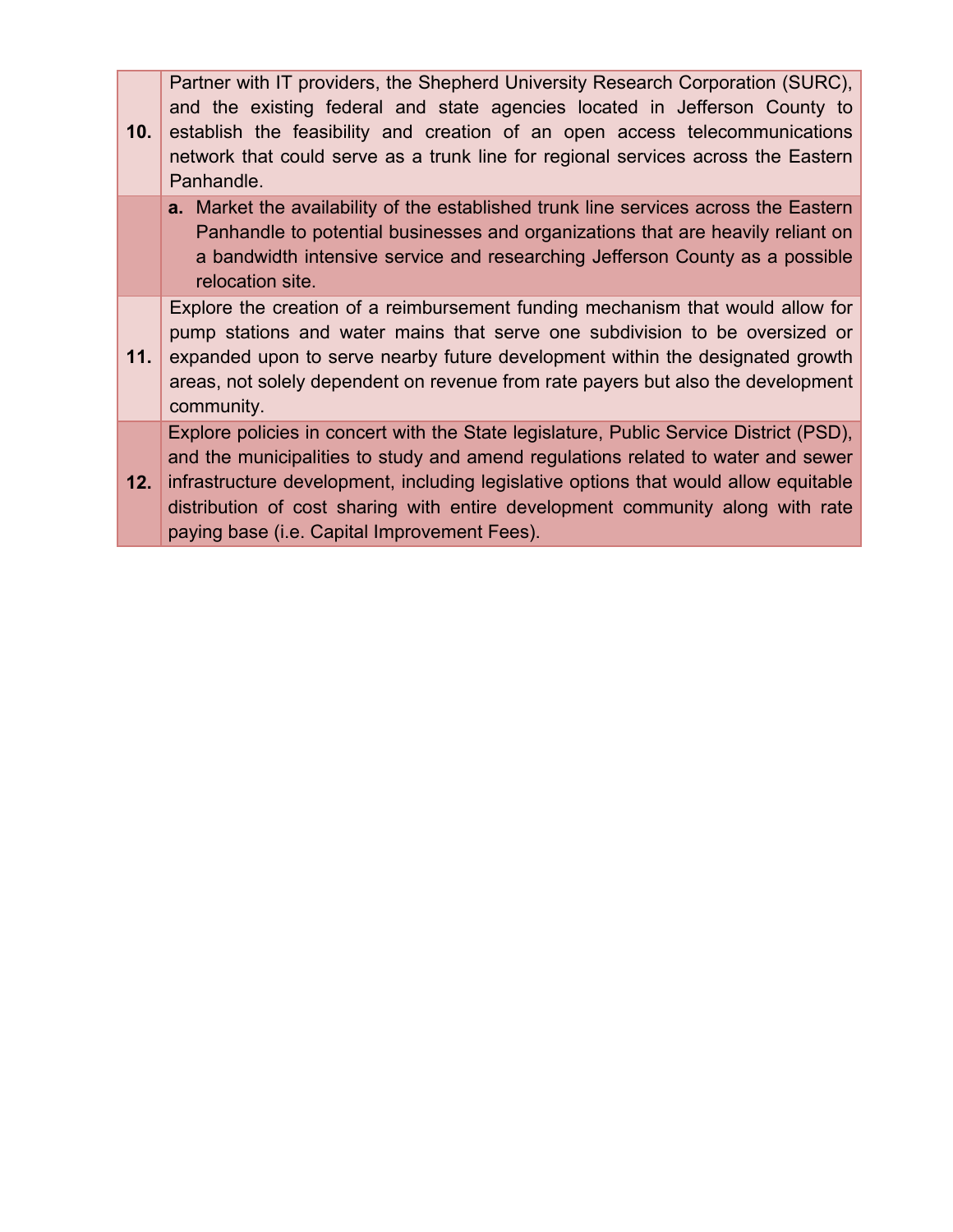# **Appendix D – Goals and Objectives**

# **Land Use and Growth Management Element (includes Housing and Intergovernmental Coordination)**

- **Goal #1: Require Urban Intensity Residential and Non-Residential Development to Occur within Existing Urbanized Areas, Approved Urban Growth Boundaries, Villages, and/or the County's Identified Preferred Growth Areas.**
	- **Objective #1:** Recognize the existing vested rights, development entitlements, and permitted density levels on properties in Jefferson County.
	- **Objective #2:** Require that any rezoning of properties adhere to all of the recommendations created as part of the Comprehensive Plan.
	- **Objective #3:** Establish a broader variety of commercial, residential, and mixeduse zoning categories appropriate to the County's needs.
	- **Objective #4:** Permit the creation of urban level uses (particularly residential development) within approved Urban Growth Boundaries (UGBs), Villages, or in the Preferred Growth Areas (PGAs) through rezoning that is consistent with the recommendations of this Plan.
	- **Objective #5:** Allow areas outside of the UGBs or PGAs to develop as rural cluster subdivisions; in accordance with existing land use rights; and/or as compatible non-residential development utilizing the Conditional Use Permit (CUP) process.
	- **Objective #6:** Encourage the location of new community facilities (such as schools, libraries, parks and other county facilities) and infrastructure within municipalities, UGBs, PGAs, and Villages.
	- **Objective #7:** Establish that new development adjacent to municipal boundaries, Villages, or within UGBs is designed and built in a way that enables connectivity to the existing street and infrastructure network or for future connectivity as development is extended to these areas.
	- **Objective #8:** Encourage the adaptive reuse of existing buildings and previously used sites within Jefferson County, paying particular attention to brownfield and greyfield sites.
	- **Objective #9:** Establish a plan to provide incentives to encourage residential developments to locate in designated growth areas (within the municipalities, UGBs, PGAs, and Villages where water and sewer services are available).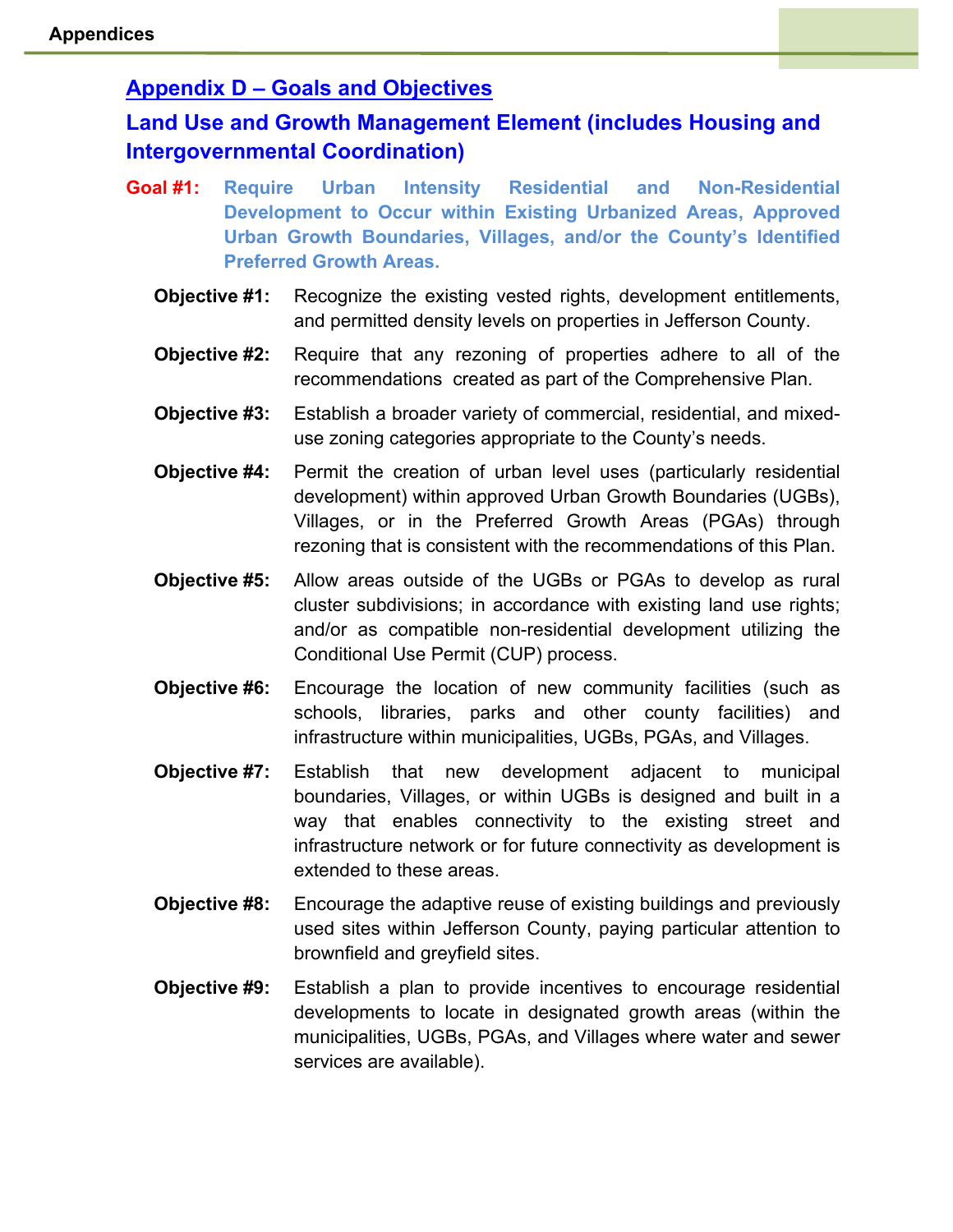- **Goal #2: Maintain and Enhance the Agricultural and Artisan Economy, Rural Land Uses, Rural Neighborhoods, and Rural Character of the Areas of the County Outside the Preferred Growth Areas.**
	- **Objective #1:** Review and revise the existing Jefferson County Subdivision and Land Use Regulations and site plan standards to reduce regulatory barriers to agricultural and/or artisan operations.
	- **Objective #2:** Review and revise local regulations to ensure that production and marketing of artisan or agricultural products can occur on-site in the Rural district; based on the size and scale of the operation and the property.
	- **Objective #3:** Enhance the viability of existing farmlands within Jefferson County by allowing a greater range of agricultural and/or artisan uses within existing rural areas.
	- **Objective #4:** Provide a variety of mechanisms to protect existing farmlands, key farm buildings, and scenic corridors within Jefferson County.
	- **Objective #5:** Identify methods to involve members of the agricultural community in planning and land use decisions related to rural lands within Jefferson County.
	- **Objective #6:** Recognize the vested rights that are present on existing properties in Jefferson County.
	- **Objective #7:** Protect the viability of agricultural lands and wildlife corridors by encouraging the utilization of cluster subdivisions as the preferred form of residential development within rural areas
	- **Objective #8:** Recognize the rights and viability of existing rural residential neighborhoods.
- **Goal #3: Encourage Renewal, Redevelopment, and Limited Expansion of Villages to Allow Village-Scale Residential Development and Compatible Neighborhood Commercial Activities.**
	- **Objective #1:** Identify resources to enable the rehabilitation of key structures within the village areas.
	- **Objective #2:** Provide land use tools to encourage expansions to the village areas and to provide a continuation of village scale and design into these areas.
	- **Objective #3:** Utilize shared public infrastructure to allow the construction of village-scaled businesses, residential uses (including small-scale multi-family housing) and applicable community facilities within designated village areas and in potential village expansion areas.
	- **Objective #4:** Where appropriate, allow small-scale commercial and multi-family uses in existing areas that have the potential to be designated as a village at a future date.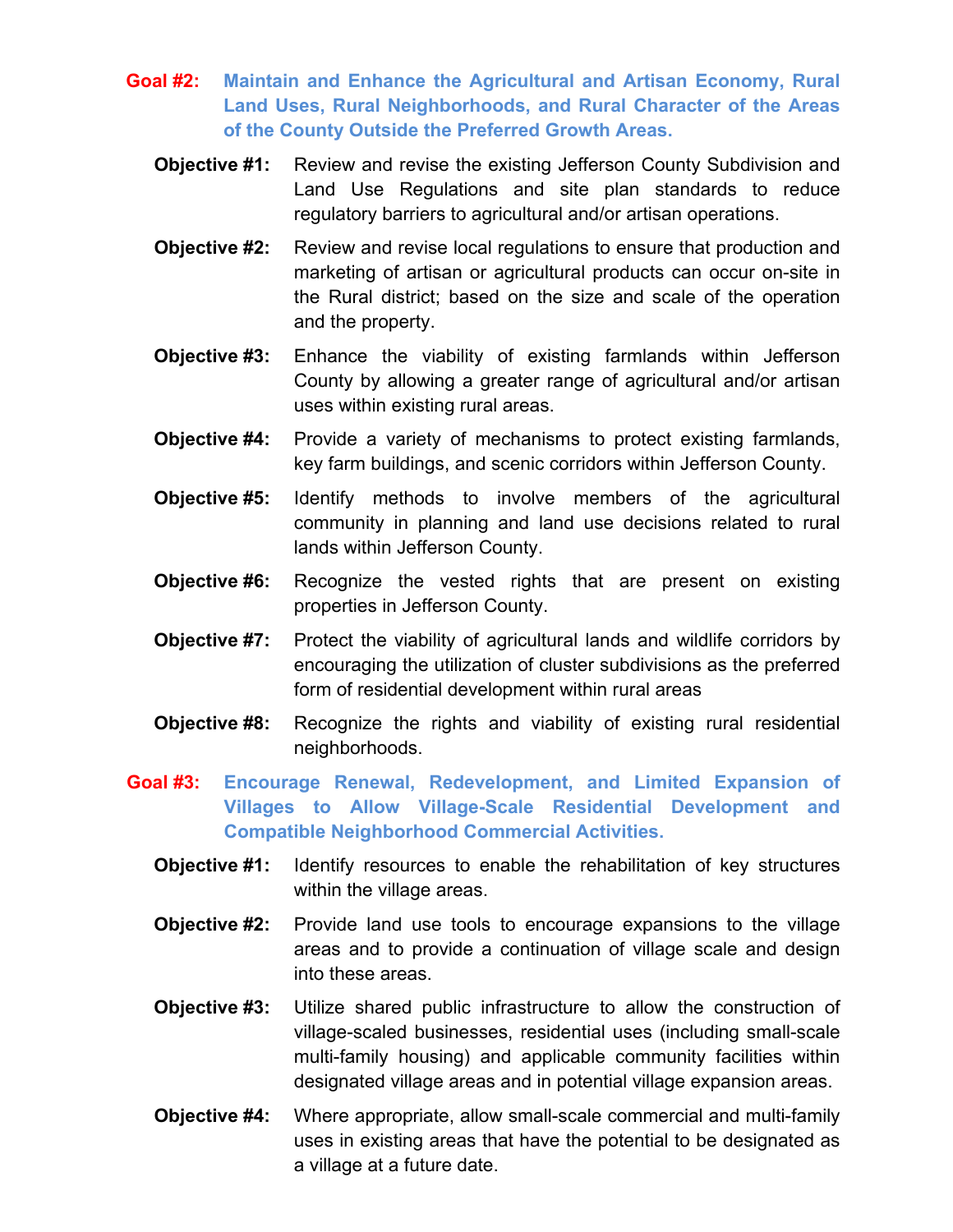- **Goal #4: Preserve, Protect and Enhance the Character of the County by Implementing Community Design Standards which Promote High Quality Development in Appropriate Areas.**
	- **Objective #1:** Ensure that development within approved Urban Growth Boundaries (UGBs) is designed to a similar standard as development in the adjacent municipality.
	- **Objective #2:** Encourage developers to develop new neighborhoods in ways that meet standards set by regional or national sustainable building organizations.
	- **Objective #3:** Create and implement corridor management requirements and design guidelines to protect accessibility and viewsheds along designated Primary and Secondary roadways located within Jefferson County.
	- **Objective #4:** Create and enforce design guidelines for new commercial development and the redevelopment and revitalization of nonresidential properties throughout the County.
- **Goal #5: Encourage the Development of a Comprehensive Range of Housing Options for Residents of all Incomes and at all Lifecycle Stages within Jefferson County.**
	- **Objective #1:** Work with county residents, members of the development community, and local and regional non-profit organizations to identify ways to integrate workforce and affordable housing within existing and new communities in Jefferson County.
	- **Objective #2:** Amend regulations to provide property owners with a streamlined process to enable the construction of accessory dwelling units or energy efficient home improvements on their properties.
	- **Objective #3:** Continue to regularly evaluate fees and taxes related to residential uses in Jefferson County.
	- **Objective #4:** Work with local and regional financial institutions and state and federal agencies to identify a variety of financing mechanisms to encourage the construction of affordable and workforce housing in Jefferson County and to encourage homeownership within Jefferson County by workers employed in the County.

**Objective #5:** Encourage the construction of a mix of housing options, including single family homes, townhomes, and apartments (including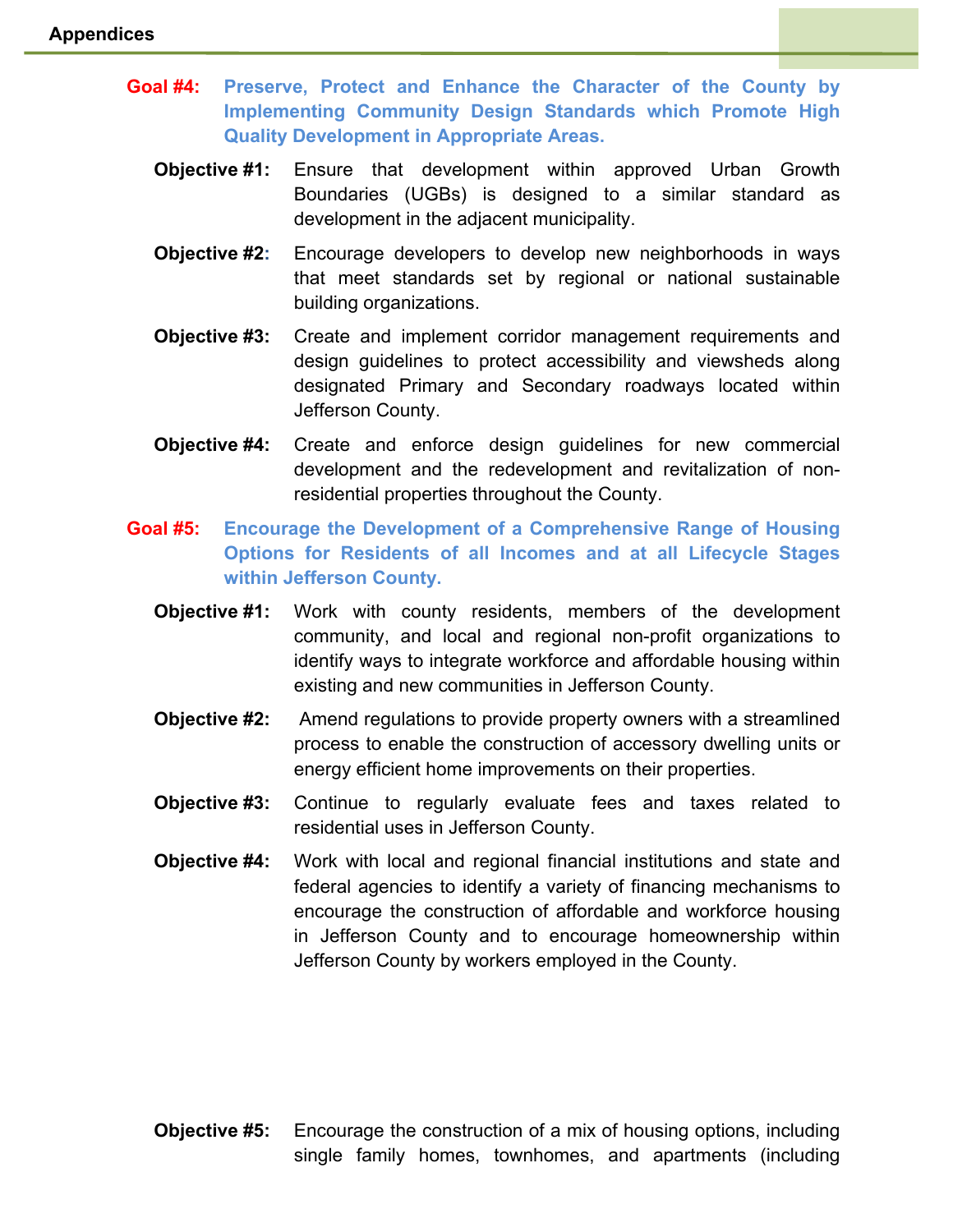detached accessory units or similar housing) within Jefferson County at a variety of price points for both the owner-occupied and rental markets.

- **Objective #6:** Encourage developers, contractors, and homeowners to build new homes and to renovate homes to accommodate residents across the entire lifecycle.
- **Objective #7:** Identify ways to encourage residents to maintain and upgrade their homes.
- **Objective #8:** Encourage the adaptive reuse (renovation and utilization) of existing non-residential structures for housing.
- **Objective #9:** Encourage the construction or renovation of homes that are energy, resource, and location efficient and that provide long-term cost savings for Jefferson County residents by meeting national "green housing" certification standards while being respectful of the natural and built environment.
- **Objective #10:** Identify methods to lower the cost of constructing low-income and affordable housing within Jefferson County while ensuring a high quality of housing in conjunction with local non-profits and housing providers.
- **Objective #11:** Encourage the development of communities that provide a variety of care for elderly and/or disabled residents within Jefferson County in close proximity to transportation corridors, medical facilities, and everyday needs.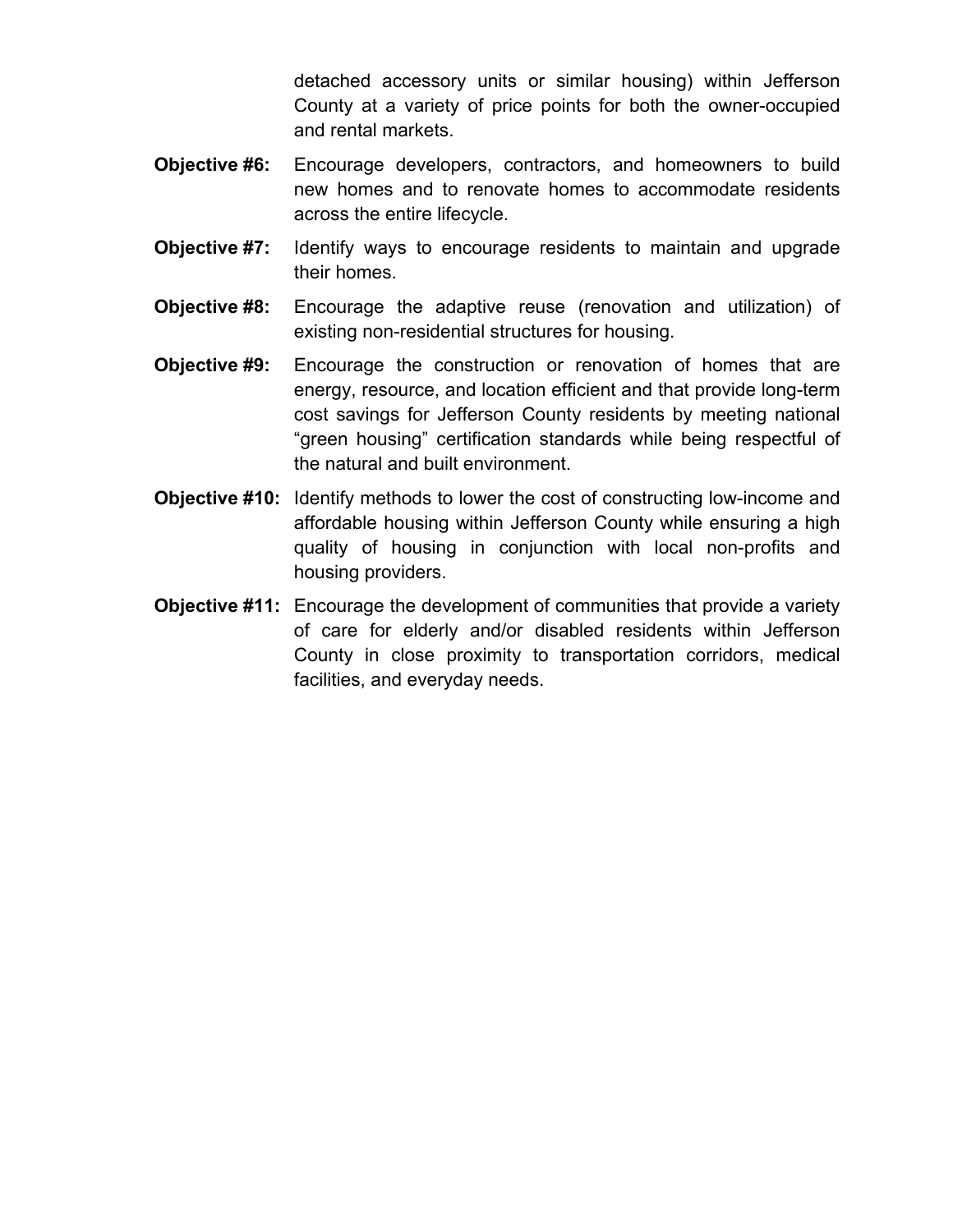# **Economic Development, Employment and Infrastructure Element (includes Transportation)**

**Goal #6: Encourage the Growth of Jefferson County's Economy and Enable the Creation of High Quality Jobs within the County.**

- **Objective #1:** In coordination with the Jefferson County Development Authority (JCDA) and other agencies, work to build and expand existing local businesses and to enable the start-up of new businesses within Jefferson County.
- **Objective #2:** Collaborate with local higher education institutions, non-profit organizations, and existing federal facilities to provide training that supports and enhances local economic development efforts.
- **Objective #3:** Sponsor, support, and establish school to work programs to meet current and future workforce needs.
- **Objective #4:** Work with the JCDA, other local economic development agencies, and local employers to identify opportunities and programs that would aid in retaining young residents within Jefferson County.
- **Objective #5:** Provide opportunities to engage local employers with the existing local workforce to enable county residents to work locally.
- **Objective #6:** In conjunction with the JCDA and other local economic development agencies and local businesses, identify ways to better market local facilities and products within the region and nationally.
- **Objective #7:** Provide incentives and opportunities for businesses in target industries identified by the JCDA and other local economic development agencies to relocate or to expand their operations within the County.
- **Objective #8:** Work with the state's congressional delegation, federal agencies, and state elected officials to identify opportunities for relocation or expansion of federal or state facilities within Jefferson County.
- **Goal #7: Encourage and Promote Diverse Business and Employment Creation and Retention within the Approved Urban Growth Boundaries, Villages, and/or Preferred Growth Areas within Jefferson County.**
	- **Objective #1:** Provide a variety of incentives to guide economic development toward existing municipalities or within the approved Urban Growth Boundaries (UGB), Preferred Growth Areas (PGA), and/or Villages.
	- **Objective #2:** Ensure that sufficient public and private infrastructure is in place within UGBs, PGAs, and/or Villages to enable economic development to occur.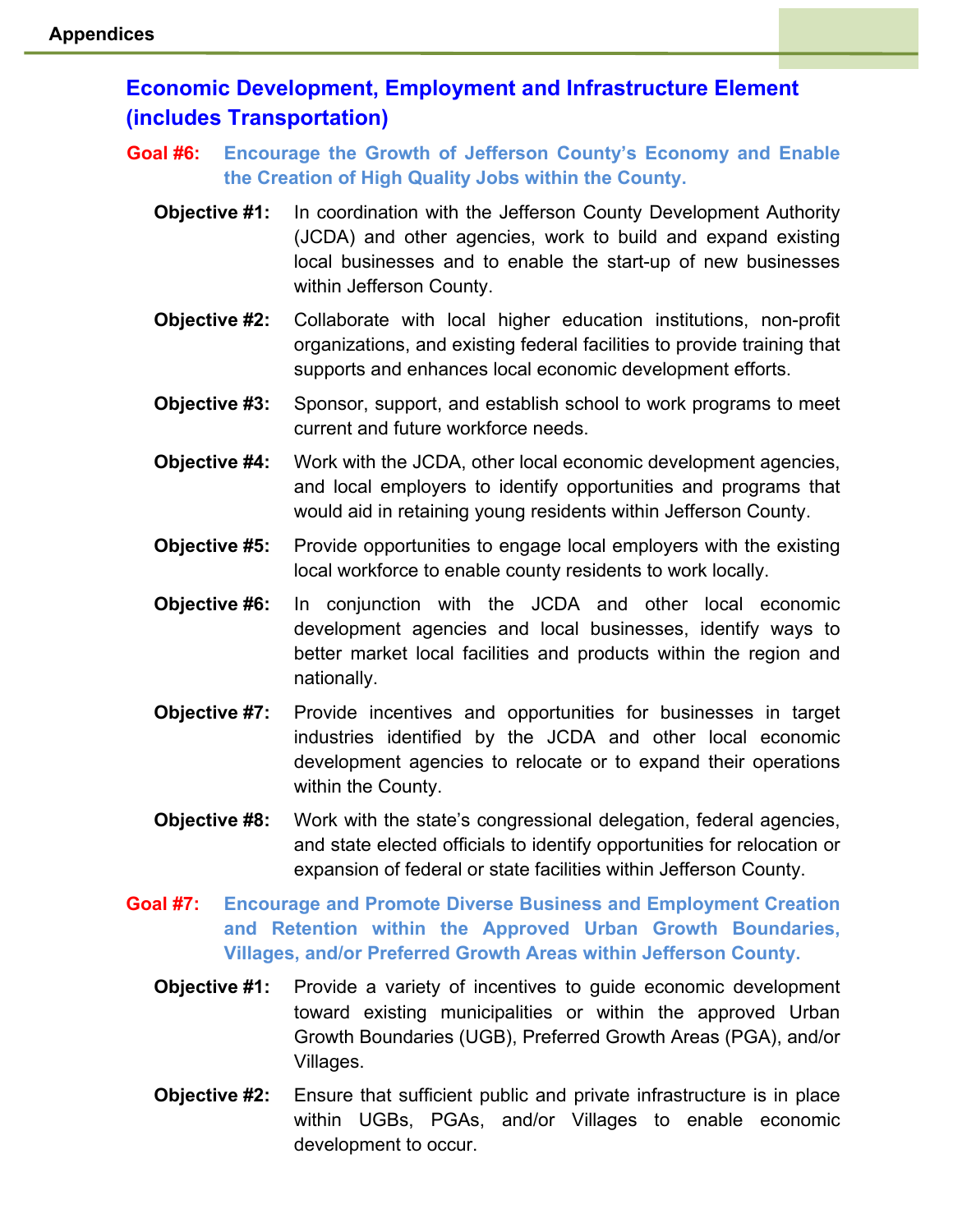- **Objective #3:** Amend development requirements and reduce regulatory barriers to encourage economic development within the UGBs, PGAs, or Villages.
- **Objective #4:** Ensure that sufficient land area is available within the UGBs, PGAs, or Villages to accommodate a variety of economic development opportunities.
- **Goal #8: Retain, Strengthen, and Enable the Growth of Jefferson County's Rural, Cultural and Artisan Economies.**
	- **Objective #1:** Encourage diverse economic activity and agricultural production in the County's rural areas.
	- **Objective #2:** Update existing land use regulations to allow for diverse compatible and complementary uses on agricultural properties and within rural areas of Jefferson County.
	- **Objective #3:** Enhance farmland protection activities within Jefferson County.
	- **Objective #4:** Encourage the creation of agricultural service facilities within Jefferson County, preferably within areas in close proximity to agricultural activities.
	- **Objective #5:** Enhance local and regional distribution and marketing of the County's agricultural products.
	- **Objective #6:** Provide tools for the education of and resources for the creation and viability of new generations of farmers.
	- **Objective #7:** Encourage farm operators to collaborate with county officials in identifying potential economic development opportunities related to agriculture in Jefferson County.
- **Goal #9: Preserve, Promote and Enhance Components of Jefferson County's Natural, Cultural, Built, Historic, Recreational, and Rural Environments which Encourage Tourism.**
	- **Objective #1:** Collaborate with the Jefferson Arts Council (JAC), Historic Landmarks Commission (HLC), Jefferson County Convention and Visitors Bureau (JCCVB), and other organizations in the creation of a long-range cultural tourism and management plan.
	- **Objective #2:** Encourage the utilization of existing historic and agricultural areas for a variety of uses in ways that respect their historical function or setting.
	- **Objective #3:** Protect and enhance the viability of natural, cultural, and built environments within Jefferson County while allowing recreational and tourism opportunities.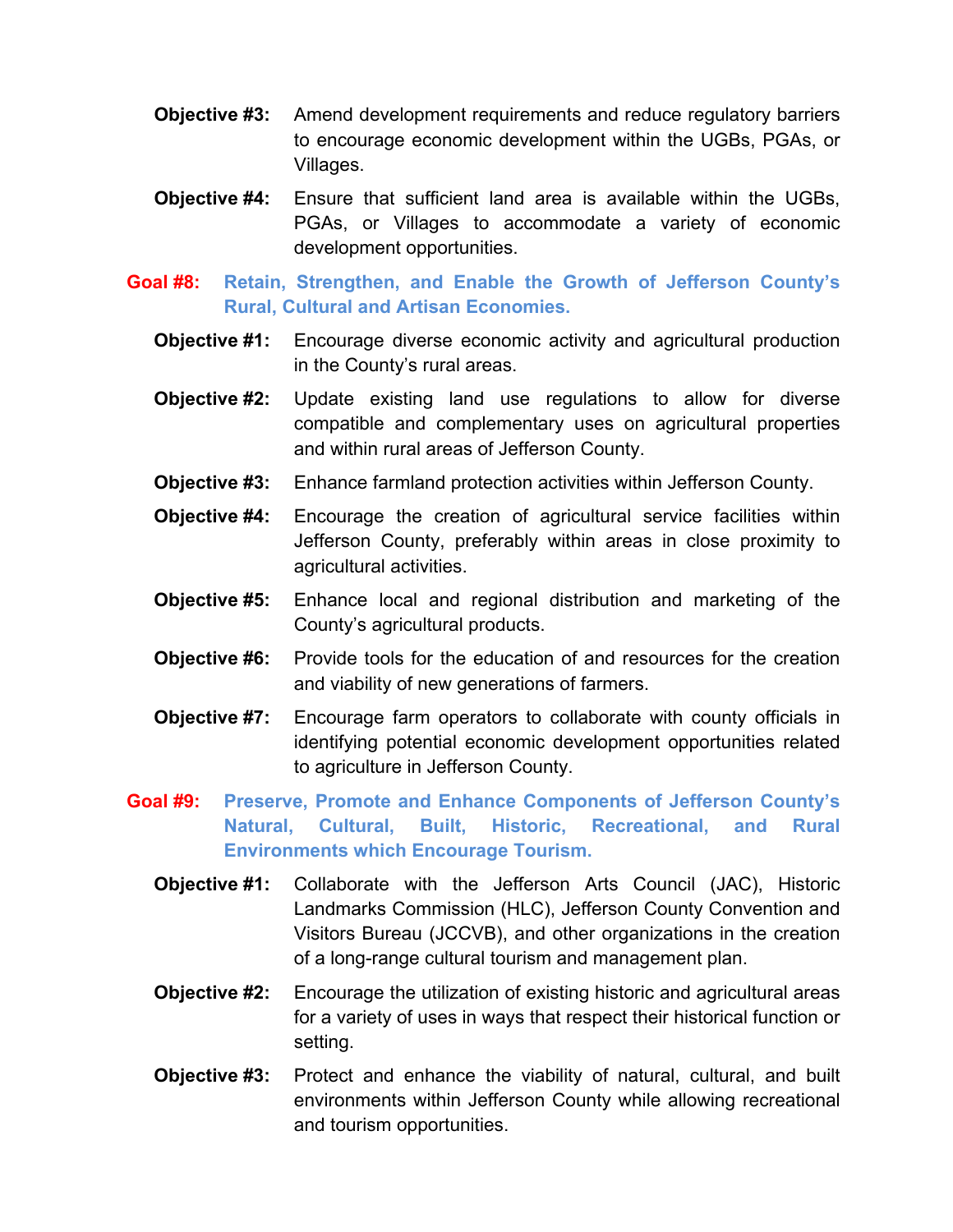- **Goal #10: Maintain and Enhance Community Services and Infrastructure Capacity for Water, Sanitary Sewer, Storm Sewer, and Other Utilities; and Enable the Provision of Orderly and Efficient Services and Advanced Technologies.**
	- **Objective #1:** In coordination with public and private service providers serving Jefferson County, create a public service plan for the County that identifies specific standards (based on state and nationally accepted standards for communities), the applicability of enhancements to existing facilities, and potential locations of future infrastructure improvements.
	- **Objective #2:** Continue to coordinate between county and regional/state agencies in relation to information and activities related to meeting Chesapeake Bay Watershed Implementation Plan (WIP) goals.
	- **Objective #3:** Create and implement a means to require shared infrastructure between existing and proposed development.
	- **Objective #4:** Require that new utility facilities and/or extensions are located within Urban Growth Boundaries (UGBs), Preferred Growth Areas (PGAs), or Villages.
	- **Objective #5:** Identify and implement ways to provide utility services within and immediately adjoining Village areas.
	- **Objective #6:** Provide mechanisms to ensure that existing utility systems are upgraded to meet the needs of the residents and businesses throughout the County.
	- **Objective #7:** Private water and wastewater plants shall meet material and design standards set by local publicly owned service providers.
	- **Objective #8:** Work with appropriate local agencies and regional providers to extend natural gas services into Jefferson County.
	- **Objective #9:** Encourage the creation of and use of a variety of energy sources (including renewable energy) within Jefferson County in ways that respect the character of the County.
	- **Objective #10:** Adhere to the regulations included as part of the Jefferson County Stormwater Ordinance.
	- **Objective #11:** For water and sewer utilities to serve new developments and in areas currently not served by water and sewer where services have been deemed necessary by local or state health officials, allocate costs equitably so that new development or the development being served is responsible for the infrastructure cost, rather than existing ratepayers.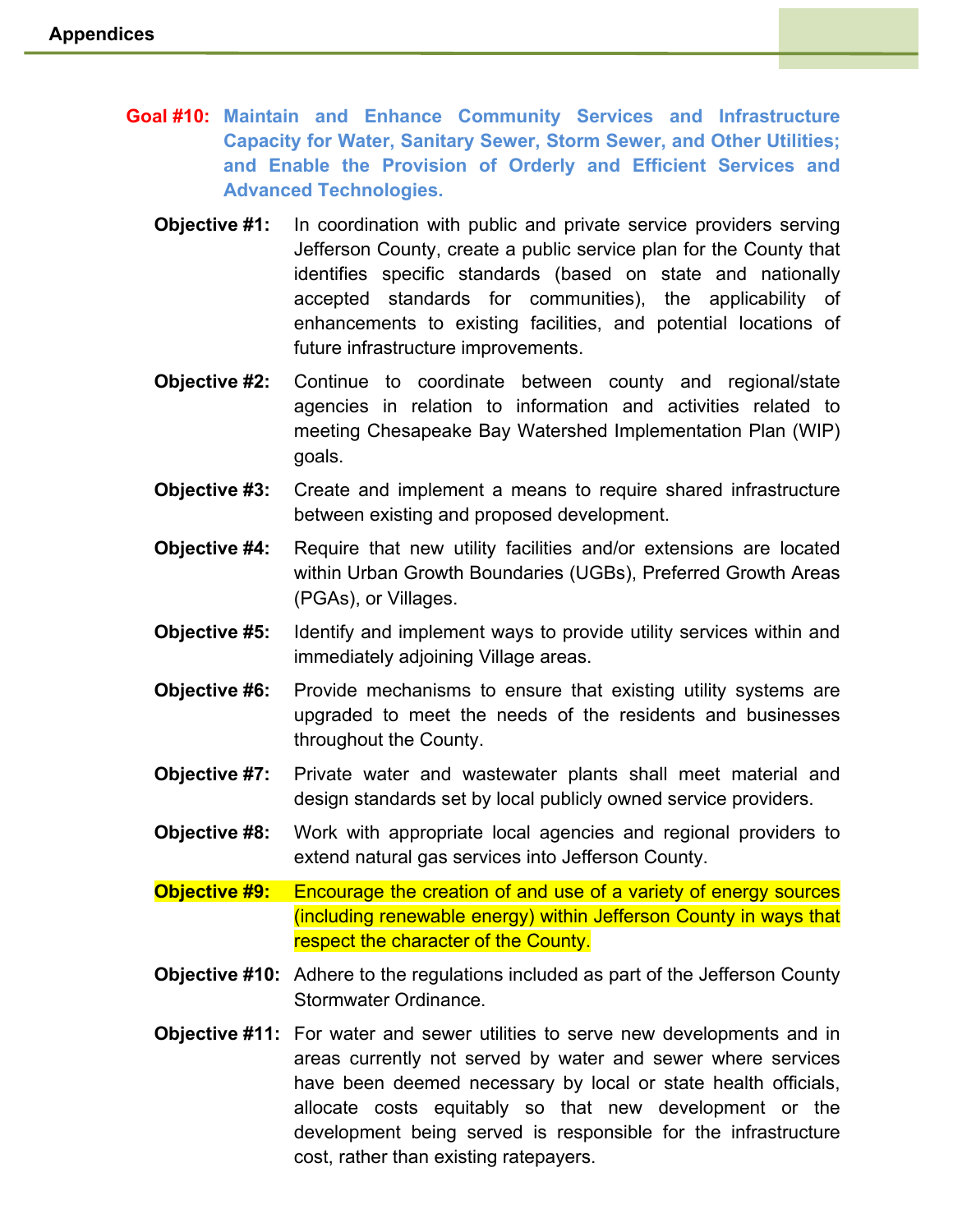### **Goal #11: Ensure the Provision of High-Speed Broadband Internet or Advanced Technology Communication Services throughout Jefferson County.**

- **Objective #1:** Work with local internet service providers to identify ways to enable the provision of more reliable high speed internet connections.
- **Objective #2:** In coordination with other communities and in partnership with the various federal agencies, healthcare facilities, and institutes of higher education located in the Eastern Panhandle, consider the creation of a region-wide open source advanced technology network.
- **Objective #3:** Encourage area communications providers to provide the highest speed or connections that are possible under current technology to reach all areas in the County, while being designed in a way that respects the historic and natural features of Jefferson County.

## **Goal # 12: Improve Roadway Capacity and Safety and Decrease Travel Time and Congestion.**

- **Objective #1:** Identify an attainable level of service for roadways located in Jefferson County and work with appropriate agencies to identify means to achieve this level of service.
- **Objective #2:** Coordinate land use access and transportation improvement decisions to enhance the countywide transportation network through the development review process.
- **Objective #3:** Coordinate with HEPMPO and WVDOH District 5 (and other appropriate agencies) to identify areas of potential highway safety or capacity concerns within Jefferson County and ways to address these concerns.
- **Objective #4:** Work with HEPMPO and WVDOH to create a series of corridor management plans for arterial roadways within Jefferson County that take into account the natural beauty and historic character of the County.
- **Objective #5:** In coordination with HEPMPO, WVDOH, and applicable state agencies in Virginia and Maryland, identify ways to improve highway connectivity into adjoining states.
- **Objective #6:** Continue to take an active role in the preparation of the HEPMPO Transportation Improvement Plan (TIP) and the HEPMPO Long Range Transportation Plan.
- **Objective #7:** Encourage development patterns in the County that would minimize the average household vehicle miles traveled (VMT).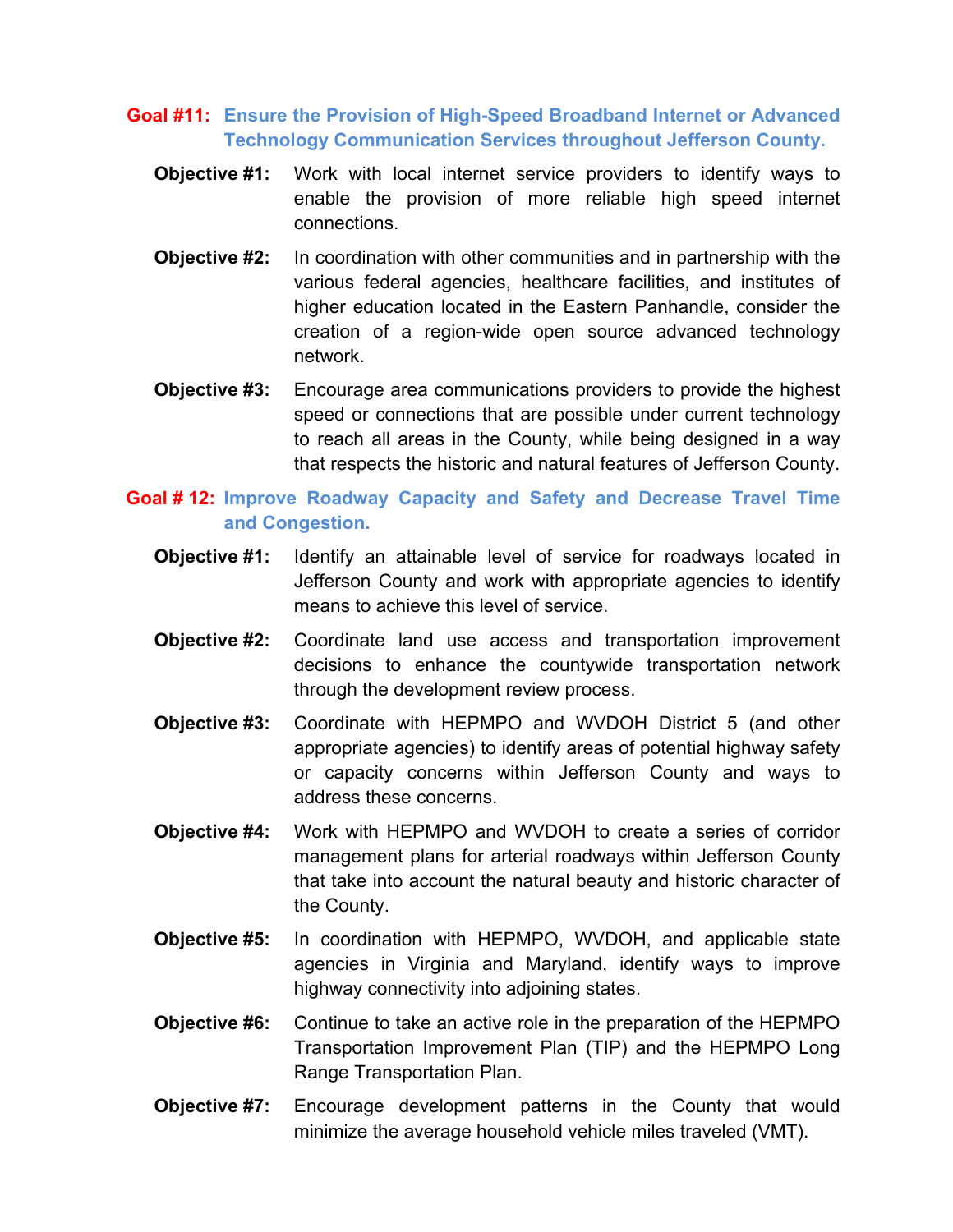- **Objective #8:** Develop and adopt an access management planning tool for application in appropriate areas of Jefferson County.
- **Objective #9:** To enhance the existing or future transportation network, ensure that neighborhood/commercial development within the UGBs, PGAs, or Villages is designed in such a way that interconnections to existing (if possible) and future development are included.
- **Objective #10:** Work with WVDOH to develop a roadside beautification program for identified corridors within Jefferson County.
- **Objective #11:** Continue to coordinate with WVDOH regarding the locations of existing and potential development activities so the State and County can be informed of each other's potential activities.
- **Objective #12:** Ensure that streets through new developments are designed in a way that enables traffic calming and work with HOA's, WVDOH, and other agencies to identify ways that streets through existing neighborhoods and Villages can be retrofitted to enable traffic calming as needed.
- **Objective #13:** Implement a policy to allow for a right of way preservation and/or dedication when a preferred road alignment has been identified.
- **Goal #13: Provide a Variety of Options for Mobility and Accessibility for Jefferson County Residents and Visitors, including Public Transportation and Pedestrian/non-motorized Opportunities within the County and Between Neighboring Counties and States.**
	- **Objective #1:** In coordination with EPTA, improve transit service both within Jefferson County and to other areas of the Eastern Panhandle.
	- **Objective #2:** Coordinate with MARC and other applicable local government agencies to continue and improve commuter rail options from Jefferson County into Maryland and to Washington, D.C., including the relocation of the Duffields MARC station.
	- **Objective #3:** Identify opportunities to provide commuter transit service into Northern Virginia for County residents and visitors.
	- **Objective #4:** Implement a network of sidewalks, shared roadways, and trails are available to residents of Jefferson County and that connections along the trails/pathway are extended into adjoining neighborhoods, communities, and counties.
	- **Objective #5:** Require that sidewalks are constructed (or that at a minimum, easements are provided) within and connecting to existing and new development within the UGBs, PGAs, or Villages.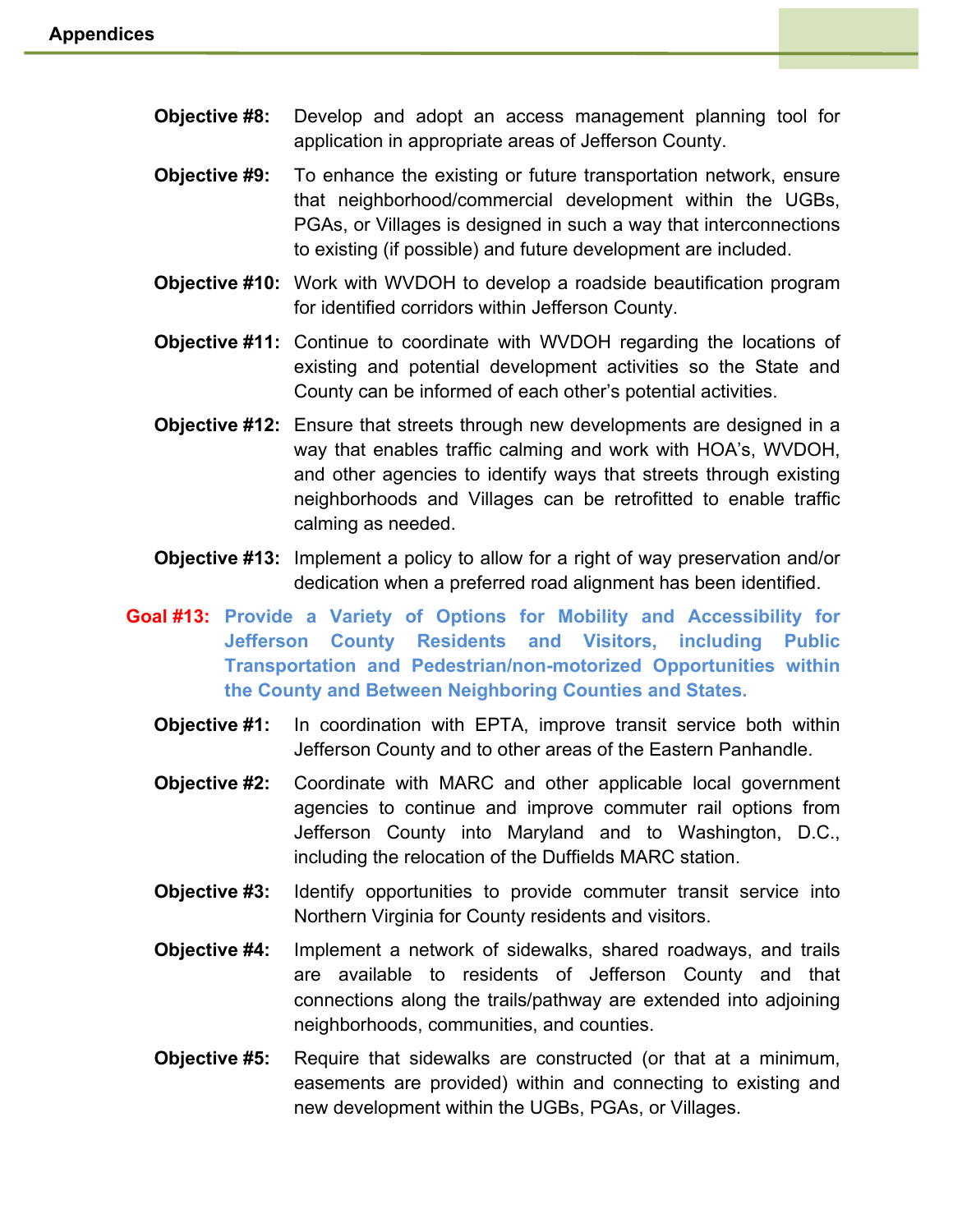**Objective #6:** Encourage the expansion of existing taxicab services and carpool/vanpool programs in Jefferson County (including both traditional and peer to peer models).

## **Cultural, Historic and Natural Resources, and Recreation Element**

- **Goal #14: Preserve and Protect Significant Cultural Landscapes that encompass Historic Properties, Buildings, Battlefields and Sites from the Impacts of Incompatible Development.**
	- **Objective #1:** In conjunction with efforts from the Jefferson County Historic Landmarks Commission (JCHLC) and other applicable agencies, continue to identify key sites and structures built more than 50 years ago that should be prioritized for protection.
	- **Objective #2:** Create and implement a series of preservation standards to help protect the integrity of historic structures, properties, and districts within Jefferson County.
	- **Objective #3:** Work with local, state, and federal elected officials and agencies to identify additional tools and incentives to aid in the preservation of historic structures, properties, and districts in Jefferson County.
	- **Objective #4:** Work with property owners and applicable agencies to balance private property rights with the need to protect historically significant properties, structures, sites, or archeological resources.
	- **Objective #5:** With assistance from applicable agencies, provide technical resources for property owners and local businesses on the protection of historic resources within Jefferson County.
	- **Objective #6:** Encourage the adaptive reuse of existing historic buildings within Jefferson County for a variety of purposes.
	- **Objective #7:** Identify areas or corridors for consideration for inclusion in a historic, cultural, or heritage area of local, regional, or national significance.
- **Goal #15: Protect the Rural and Historic Viewsheds and Landscapes in Jefferson County.**
	- **Objective #1:** Develop and implement Community Design Standards as recommended in the 2004 Comprehensive Plan to enable high quality, compatible development.
	- **Objective #2:** Identify, prioritize, and conduct analysis of key viewsheds and landscapes within Jefferson County in cooperation with other agencies using the viewshed analysis undertaken by the JCHLC and Scenic America along the US 340 corridor as a model.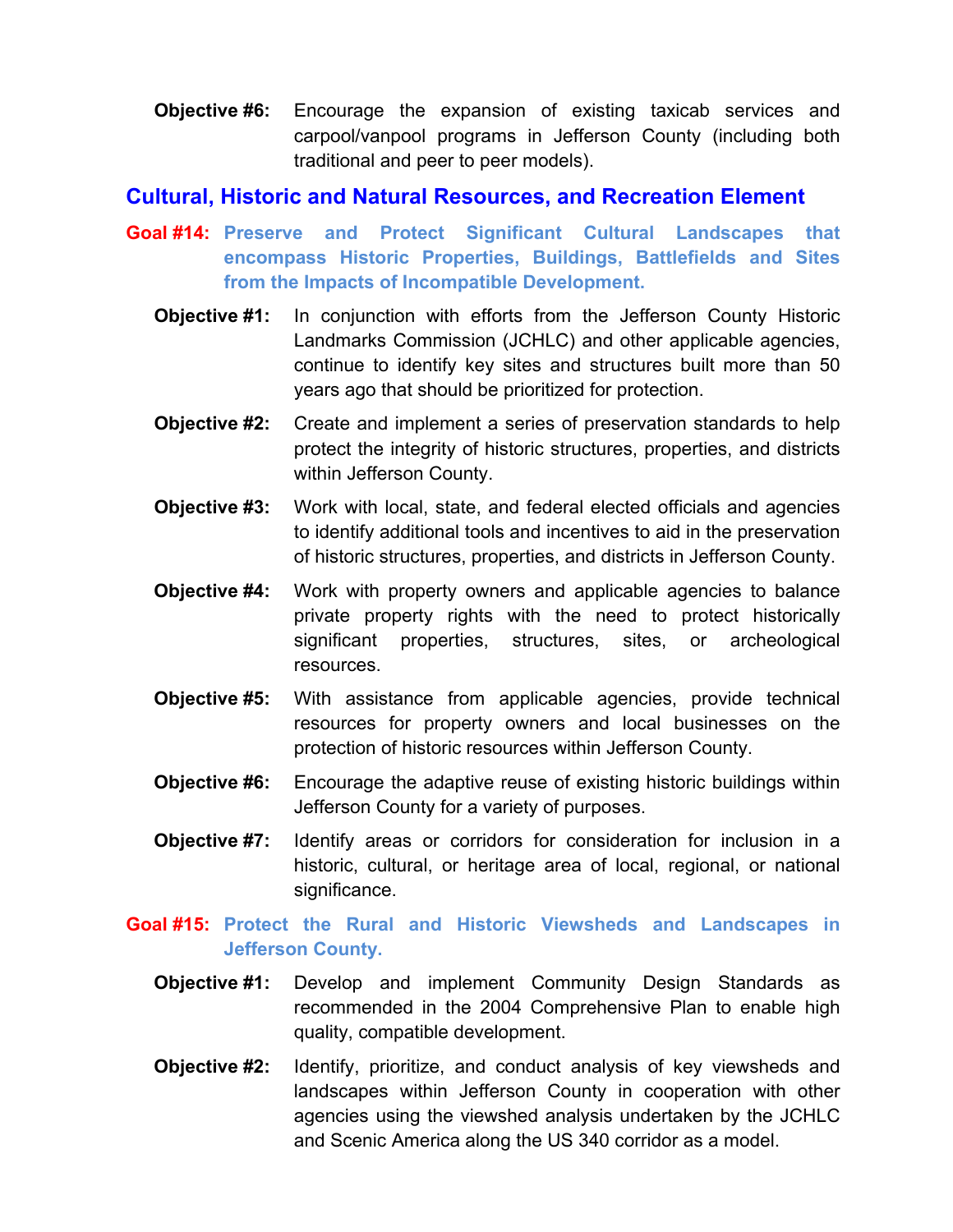- **Objective #3:** Develop methods to balance the interests of property owners and local government agencies in the protection of identified priority viewshed/landscape areas.
- **Objective #4:** Identify and pursue a variety of funding mechanisms to enable the protection of identified priority viewshed/landscape areas.
- **Objective #5:** Coordinate with the JCHLC, the Jefferson County Farmland Protection Board, and other applicable agencies to provide technical resources to assist property owners in the protection of their lands**.**
- **Objective #6:** Continue to work with municipalities, Villages, and the JCHLC to identify and establish additional historic districts where applicable.
- **Goal #16: Encourage and Promote the Protection of Jefferson County's Unique Natural Features Including, but not limited to: Sensitive Karst Features, Rivers and Streams, Steep Slopes, and Tree Canopy.**
	- **Objective #1:** Coordinate with property owners and applicable agencies to identify ways to balance the protection of unique natural features with the rights of property owners.
	- **Objective #2:** Identify and provide technical resources to property owners or their agents and the community to assist in the protection of the County's natural resources.
	- **Objective #3:** Identify financial resources that may be used to help fund activities that would lead to the protection of Jefferson County's unique natural features.
	- **Objective #4:** Continue to actively implement the recommendations of the County's Urban Tree Canopy Plan.
	- **Objective #5:** Identify and utilize best management practices in relation to the protection of the County's natural resources.
- **Goal #17: Conserve and Protect Significant, Sensitive and Unique Natural Features from Incompatible Development through Local Land Use Regulations.**
	- **Objective #1:** Based on the recommendations of the Jefferson County Green Infrastructure Assessment, designate priority natural resource protection areas within Jefferson County.
	- **Objective #2:** Work with applicable agencies to help fund conservation and protection efforts of priority protection areas within Jefferson County.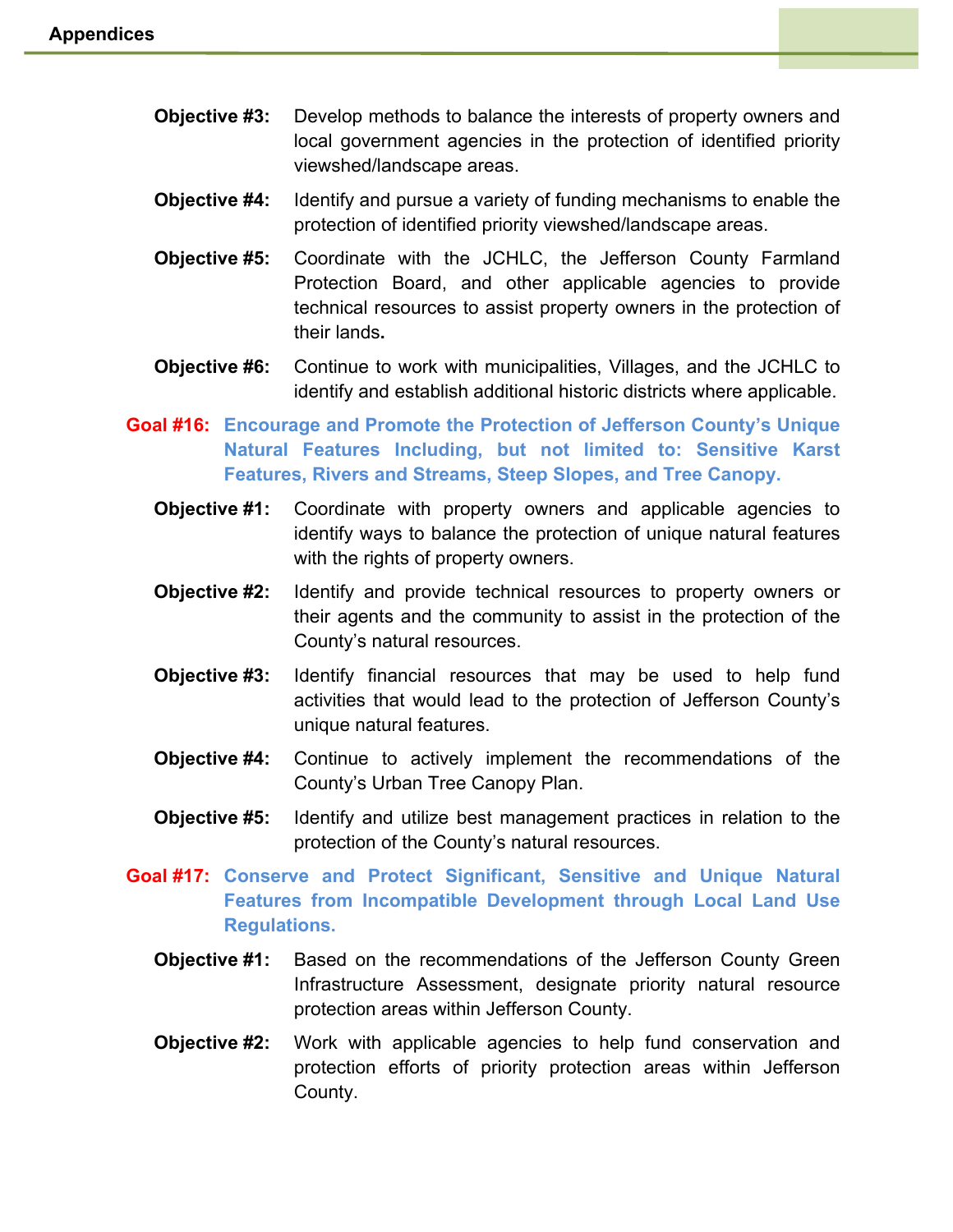- **Objective #3:** Strengthen applicable County regulations and standards related to site development and design to effectively protect key natural resources within proposed developments where appropriate.
- **Objective #4:** Work with property owners and the public to identify appropriate standards for the preservation of the existing tree canopy and significant individual trees and stands of trees where reasonable.
- **Objective #5:** Ensure that the natural beauty of the gateway areas to Jefferson County are improved to take advantage of the natural beauty of their surroundings.
- **Goal #18: Conserve and Protect the Watersheds and Aquifers that are Located Within or Connect to Lands in Jefferson County.**
	- **Objective #1:** Continue to work with private property owners and watershed groups to act upon the recommendations included in the Chesapeake Bay Watershed Improvement Plan.
	- **Objective #2:** Work with property owners on the Blue Ridge Mountain and the Blue Ridge Watershed Coalition to implement the recommendations of the Blue Ridge Mountain Communities Watershed Plan.
	- **Objective #3:** Collaborate with the Board of Health, local watershed groups, other agencies, and private property owners to identify funding mechanisms for the maintenance and upgrade of current septic systems.
	- **Objective #4:** Identify and promote best practices regarding septic system design, installation, siting, and maintenance to ensure that there is a minimal effect on downstream waters.
	- **Objective #5:** Coordinate with WVDOH and private developers to ensure that streets, roadways, parking areas, and other impervious areas within the County are designed in a way that would mitigate stormwater impacts to the greatest possible extent.
	- **Objective #6:** Encourage the formation of new watershed groups and organizations in applicable areas of Jefferson County where groups do not currently exist.
- **Goal # 19 Develop and Expand Well-Programmed Publicly and Privately Owned Local, Regional and Federal Recreation, Park, and Trail Facilities and Opportunities Distributed throughout the County.**
	- **Objective #1:** Coordinate with the National Park Service, public agencies, and private providers to minimize the duplication of facilities and programming within the County.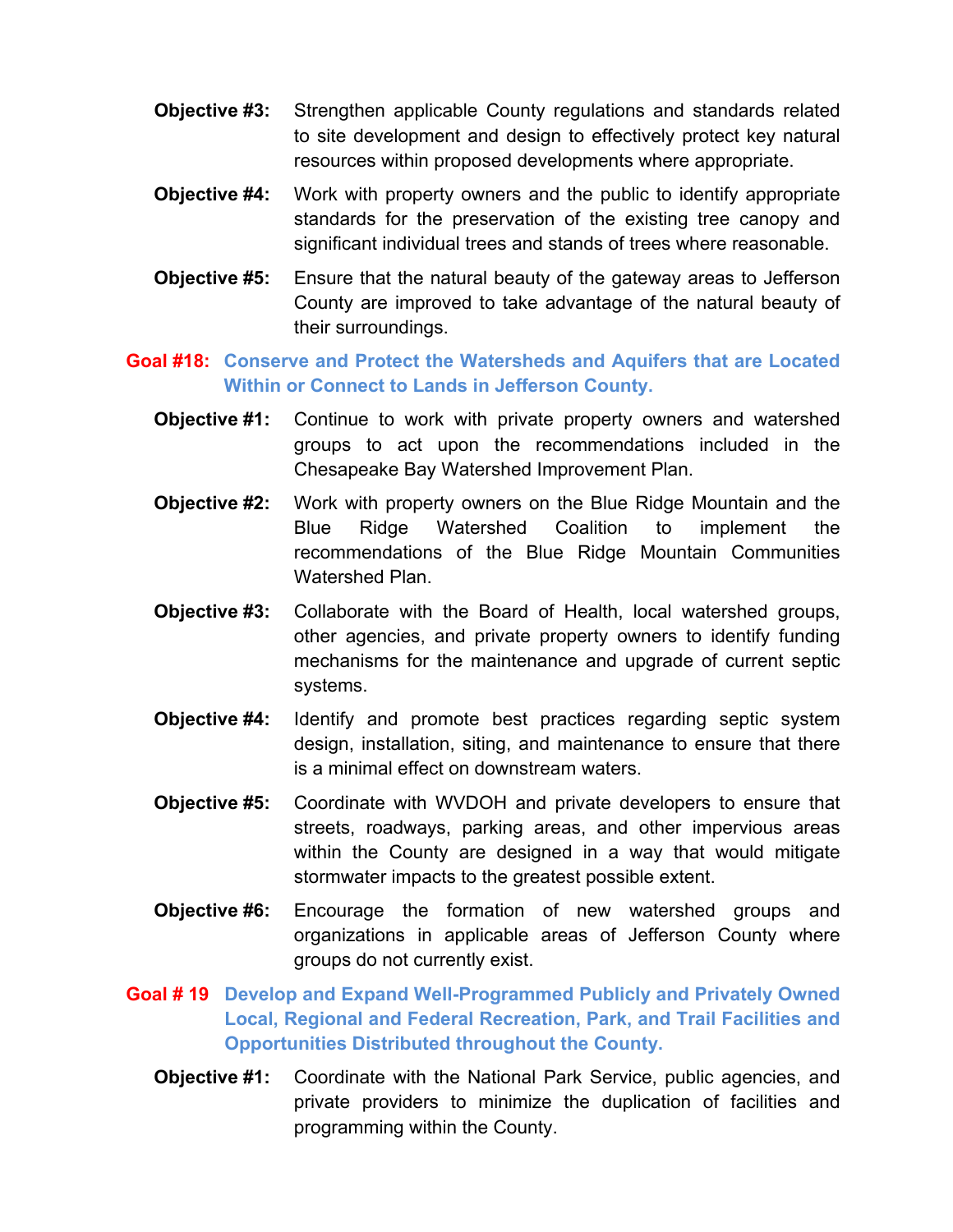- **Objective #2:** Based on the recommendations included in the Jefferson County Parks and Recreation Master Plan, work with area municipalities to identify and collaboratively manage future sites for parks and recreation facilities.
- **Objective #3:** Work with local community groups, property owners, and agencies to identify ways to co-locate parks, trails, and recreation facilities with facilities owned and/or operated by other agencies.
- **Objective #4:** Identify locations and key properties that would allow for the creation of a countywide trail network that would connect communities, parks, schools, and other key civic facilities within Jefferson County.
- **Objective #5:** Coordinate with volunteer groups and other organizations to provide for the development, improvement, and maintenance of trail facilities located within Jefferson County.
- **Objective # 6:** Coordinate with public and private sector recreation providers located within Jefferson County to ensure that their facilities reflect the character of the communities or areas where they are located.

## **Goal #20: Provide for a Variety of Recreational Opportunities that Meet the Needs of Residents of all Ages and Abilities within Jefferson County.**

- **Objective #1:** Utilizing on the recommendations of the Jefferson County Parks and Recreation Master Plan, identify and implement specific programs and opportunities that are desired by the County's residents.
- **Objective #2:** Coordinate with state and local governments, non-profits, and other community groups to identify funding sources for the construction and operation of publicly owned recreational facilities that may be needed within Jefferson County.
- **Objective #3:** Create a range of parks and recreational facilities within Jefferson County for both active and passive forms of recreation.
- **Objective #4:** Work with Shepherd University's Public Recreation and Parks Administration program and with other local schools to provide technical assistance and training for parks and recreation staff and volunteers.
- **Objective #5:** Identify ways for County, private recreation providers, the National Park Service, schools, municipalities, and Shepherd University to collaborate on programming or special events.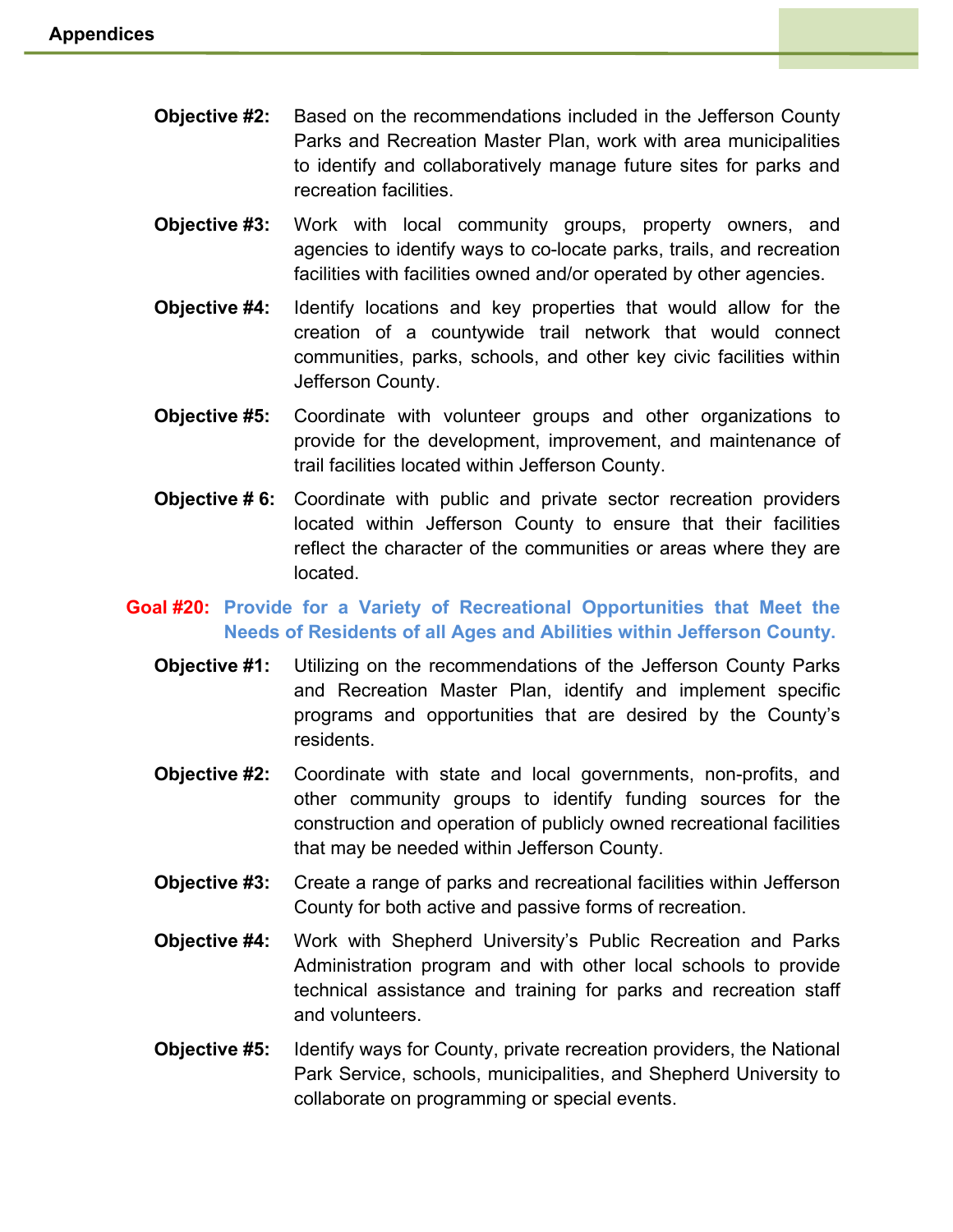- **Goal #21: Balance the Use of Jefferson County's Natural Resources for Recreational and Tourism Purposes with Conservation Practices that Ensure the Resources will be Available for Future Generations.**
	- **Objective #1:** Ensure that public and privately owned parks and recreation facilities within Jefferson County are designed in a way that respects the natural features of the properties where the facilities are located.
	- **Objective #2:** Develop methods to integrate community gardens and related facilities with parks and recreational activities.
	- **Objective #3:** Encourage the provision of a variety of public and private camping facilities located in appropriate areas of Jefferson County.
	- **Objective #4:** Provide improved public access to the Potomac and Shenandoah Rivers for residents and tourists in a manner that is compatible with existing neighborhoods and rural areas, for all water sports and related activities.

# **Education Element**

- **Goal #22: Collaborate with the Jefferson County School Board to Assess Locations for new School Facilities and/or Potential Enhancement of Existing School Sites Based on the Rate and Location of New Development within Jefferson County.**
	- **Objective #1:** Work with the Jefferson County School Board to identify areas of existing and future facility needs related to the student population in Jefferson County.
	- **Objective #2:** Encourage the construction of new school facilities inside of the UGBs, PGAs, or Villages whenever possible.
	- **Objective #3:** Identify ways to protect and enhance the viability of existing school facilities within Jefferson County, particularly those located within UGBs, PGAs, or Villages.
	- **Objective #4:** Identify opportunities for the shared use of school facilities with other area agencies.
	- **Objective #5:** Review the School Impact Fee to determine if the existing fees are appropriate or need to be adjusted
	- **Objective #6:** Jefferson County, in combination with its representation at the state level, should work with state agencies to identify a more equitable funding method for financing operating costs for schools within West Virginia.
	- **Objective #7:** Continue to encourage the adaptive reuse of school buildings for community and non-profit uses.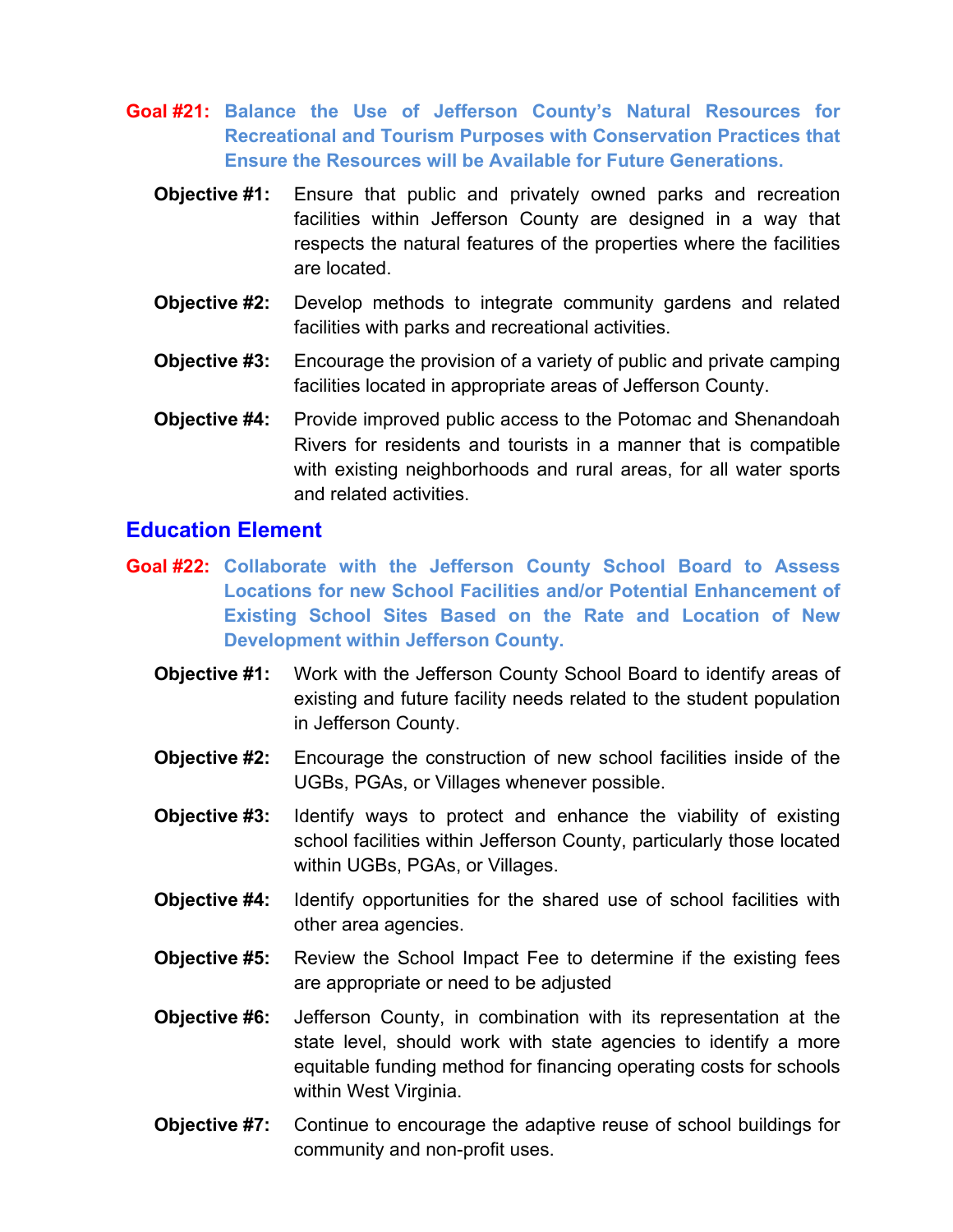- **Goal #23: Ensure that a High Quality Library and Information Technology Service is Available to Residents of Jefferson County.**
	- **Objective #1:** Working with the existing library agencies and based on accepted standards of the field, identify the existing facility needs of the County's public libraries, community libraries and reading rooms, as well as identifying areas where gaps in service may exist.
	- **Objective #2:** In conjunction with the various library agencies operating within Jefferson County, identify a desired level of service for library facilities and associated emerging information technologies within the County and help to find appropriate funding sources to reach the desired level of service.
	- **Objective #3:** Encourage the construction of new library facilities in areas within municipalities, UGBs, PGAs, or Villages, preferably in walkable proximity to residential neighborhoods, retail areas, services, and recreational areas.
	- **Objective #4:** Identify ways to co-locate library facilities within other public and/or non-profit agencies located in Jefferson County.

### **Finance and Public Safety Element**

- **Goal # 24: Ensure that Adequate Short and Long Term Financing is Available to Support the Current Capital and Operating Needs of the County and its Residents as well as the Requirements of Future Growth in Jefferson County.**
	- **Objective #1:** Establish the position of Chief Financial Officer for the County.
	- **Objective #2:** Identify external funding sources to assist in the implementation of county activities or the construction of capital projects.
	- **Objective #3:** Create a robust capital projects funding source in the annual budget that is adopted each year by the Jefferson County **Commission**
	- **Objective #4:** Create a robust capital management plan for all buildings and facilities operated by Jefferson County.
	- **Objective #5:** Ensure that if capital projects are constructed or if additional services are created, adequate funding is available to enable the continued operation and maintenance of the facility or agency.
	- **Objective #6:** Continue to regularly evaluate County impact fees to ensure that they are able to support existing levels of services (based on population growth) for relevant agencies.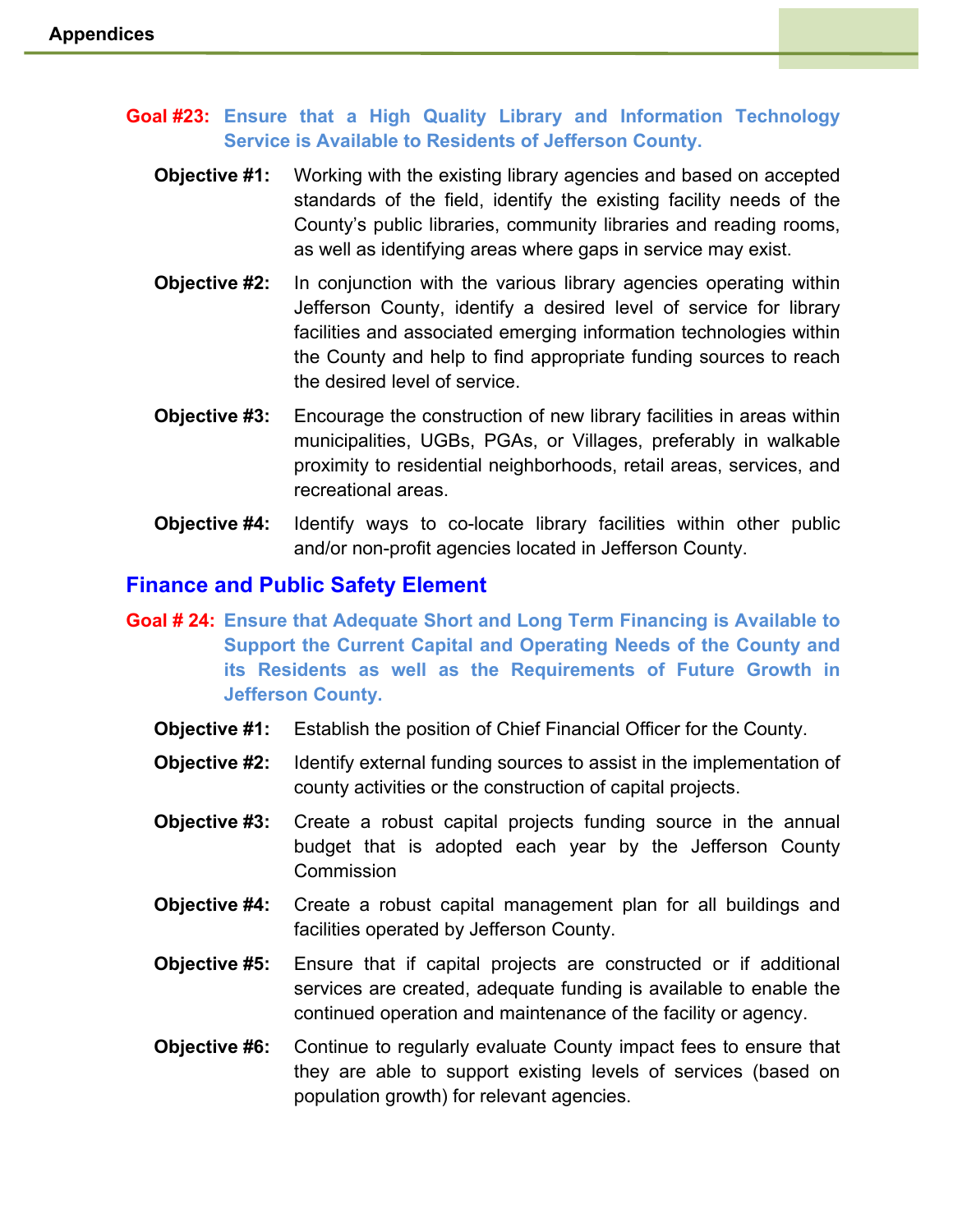- **Objective #7:** Continue to regularly assess property values and to evaluate local taxation rates and fees to ensure that there is funding available to meet local needs.
- **Objective #8:** Identify ways to consolidate purchasing by County agencies, municipalities, and governments in the Eastern Panhandle.
- **Goal #25: Ensure that Appropriate Levels of Fire, Police, Ambulance and other Emergency Services can be provided to Existing and New Development in an Orderly and Efficient Manner.**
	- **Objective #1:** In conjunction with Jefferson County's public safety agencies, identify the desired level of services within the County, based on accepted national standards.
	- **Objective #2:** In coordination with local, state, and federal public safety agencies, identify where service gaps may exist and based on this information, where new public safety facilities should be constructed.
	- **Objective #3:** Identify methods and funding sources to ensure that sufficient staffing, equipment, and personnel training are available to meet the existing and future needs of Jefferson County's public safety agencies.
	- **Objective #4:** To adequately serve the recommended urban density within the UGBs, PGAs, or Villages, identify ways to improve the quality of public safety services to those areas.
	- **Objective #5:** Review impact fees based on the existing level of services to determine if the existing fees are appropriate or should be adjusted.
	- **Objective #6:** Identify locations for dry hydrants where there is not a water utility or low water pressure that cannot support a traditional hydrant system.
- **Goal #26: Coordinate with Local Municipalities, Adjoining Counties and States, and Federal Entities to Ensure Consistency of Goals and Outcomes across Multiple Jurisdictions.**
	- **Objective #1:** Require staff members of local and regional agencies to meet on a regular basis.
	- **Objective #2:** Identify ways that state, municipal, and county governments in the Eastern Panhandle can create opportunities to share services, facilities, and capital projects on a micro regional basis.
	- **Objective #3:** When possible, identify ways to provide for compatible land use regulations to be in place along municipal, county, or state borders.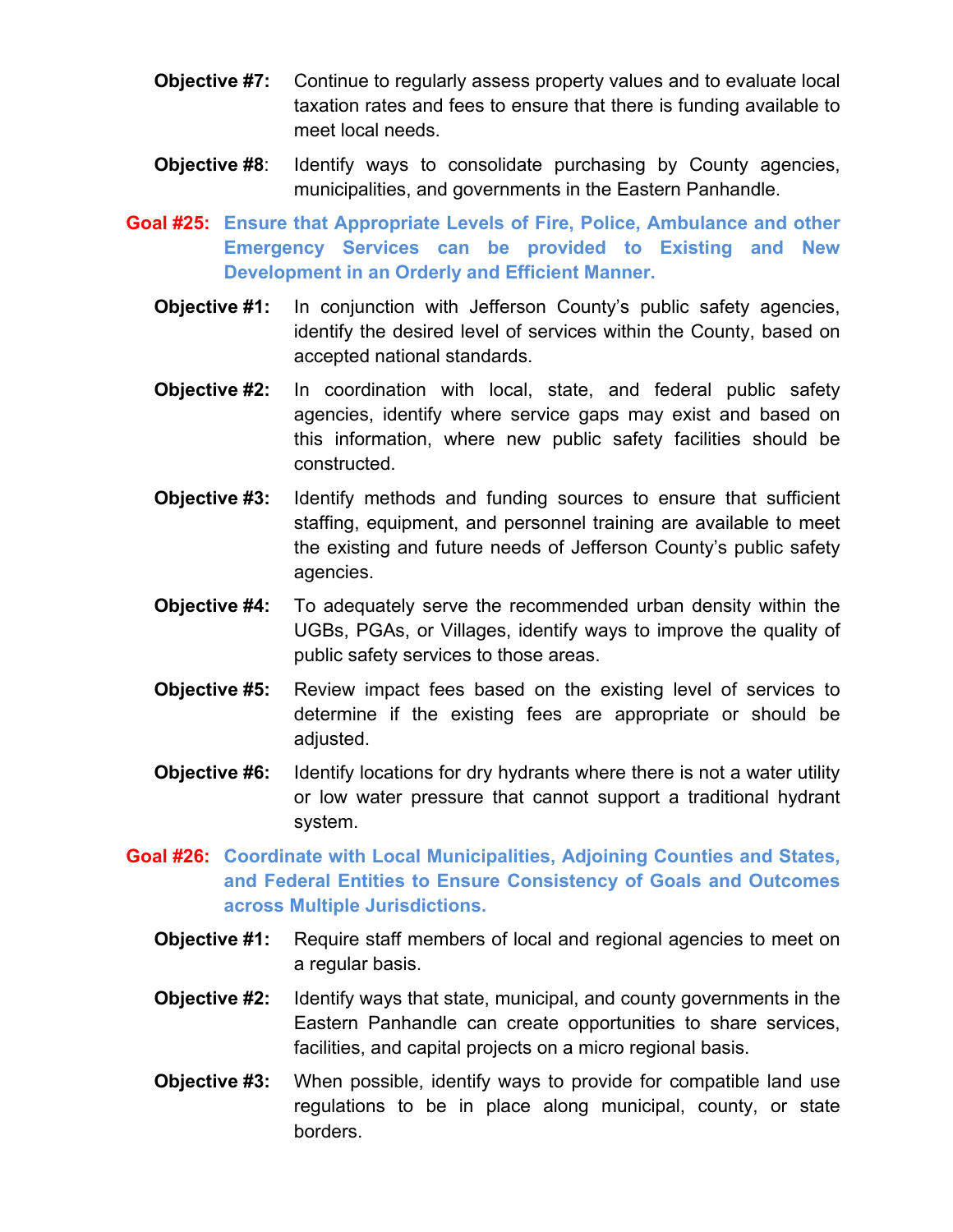**Objective #4:** Continue to encourage the collaboration between County elected officials and elected officials at the municipal, regional, and state levels in matters of importance to Jefferson County and its residents.

**Goal # 27: Provide a High-Quality Experience for Individuals Utilizing County Services and Facilities.**

- **Objective #1:** Ensure that providers of County services act in a transparent and accountable manner.
- **Objective #2:** Work to ensure that staff of County services and agencies continues to provide excellent customer service.
- **Objective #3:** Provide opportunities for County staff to improve their skills and knowledge to better serve the public.
- **Objective #4:** Continue to identify and implement best management practices from a variety of sources that would be applicable to the needs of Jefferson County and its residents.
- **Objective #5:** Establish a Human Resources department within Jefferson County government.
- **Objective #6:** Continue to provide opportunities for the public to provide feedback regarding County services.
- **Objective #7:** The County should provide residents with continuing educational opportunities regarding county and state regulations affecting county services.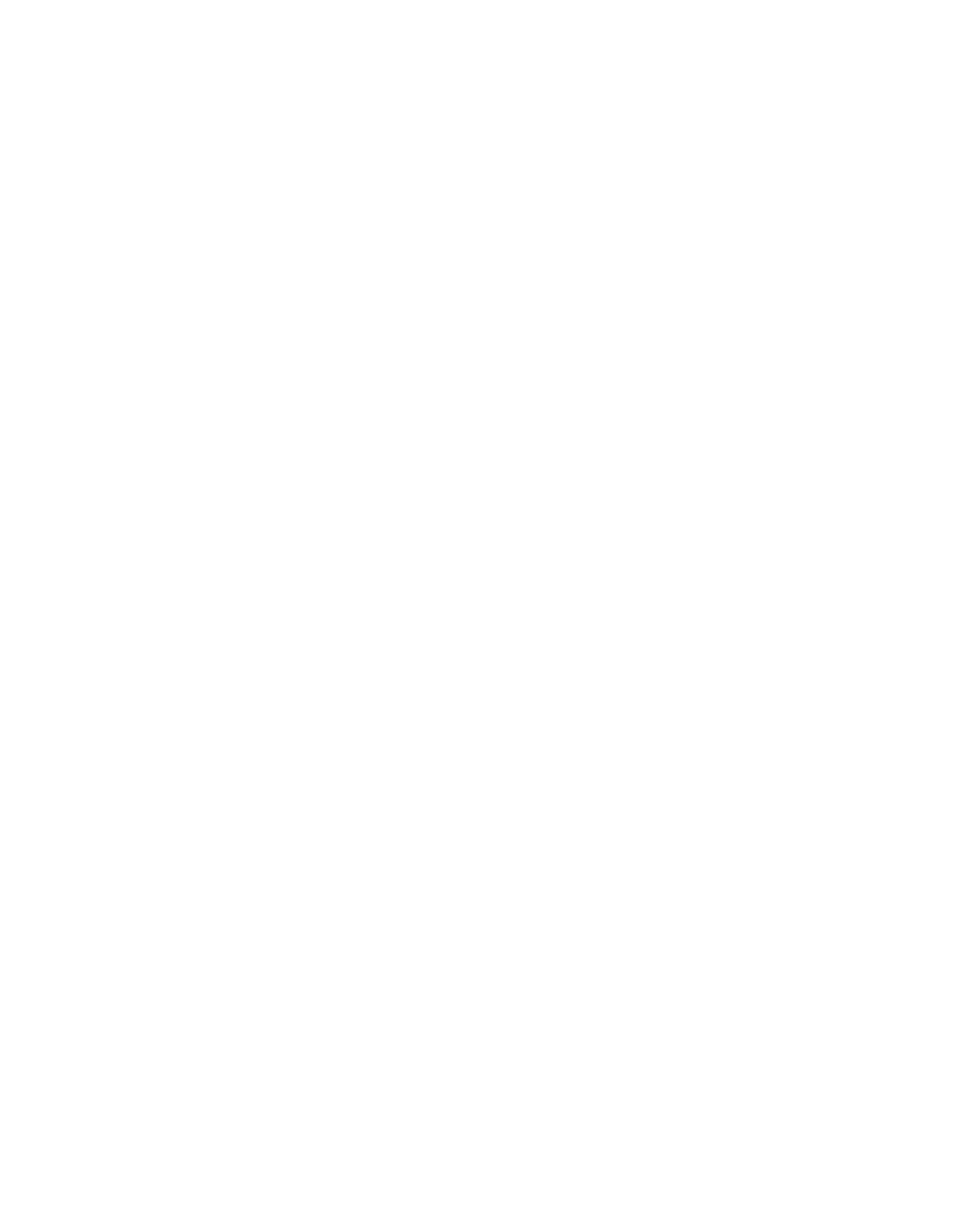

Jefferson County, West Virginia Department of Engineering, Planning and Zoning **Office of Planning and Zoning** 116 E. Washington Street, 2nd Floor P.O. Box 716 Charles Town, West Virginia 25414

Email: [planningdepartment@jeffersoncountywv.org](mailto:planningdepartment@jeffersoncountywv.org) Phone: 304-728-3228 [zoning@jeffersoncountywv.org](mailto:zoning@jeffersoncountywv.org) Fax: 304-728-8126

**MEMO**

**TO: Planning Commission**

| <b>FROM:</b> |  | Jennifer Brockman, County Planner |  |  |
|--------------|--|-----------------------------------|--|--|
|--------------|--|-----------------------------------|--|--|

**DATE: October 5, 2021** 

**RE:** *Envision Jefferson 2035 Comprehensive Plan* **Amendment 9/28/21 Workshop Input Summary** 

On September 28, 2021, the Jefferson County Planning Commission (PC) held a roundtable/workshop to receive input from interested parties and the public regarding the County Commission (CC) request that the PC consider amending the *Envision Jefferson 2035 Comprehensive Plan* (the *2035 Plan*) to clarify or state that solar facilities are Principal Permitted Uses in the rural and residential zoning districts.

At that roundtable/workshop, staff provided an overview of the *2035 Plan* and noted relevant sections that may need to be amended. The PC President stated that the purpose of the meeting was to receive public input about the requested amendment to the *2035 Plan*. Each interested person was permitted to speak for 3 minutes. The following summarizes the input received:

- 1. Mr. Doug Rockwell, Charles Town, WV. Mr. Rockwell referred to WV Code 8A-3-1 and 8A-3-2 regarding the Comprehensive Plan amendment process. Mr. Rockwell stated he objected to the format of the meeting notice and the limitation to three minutes for public comment. Mr. Rockwell provided an overview of various sections of the Comprehensive Plan, emphasizing the Plan's various goals and objectives regarding protection of the County's rural character and viewsheds. Mr. Rockwell suggested a combination of processes to include permitted uses and conditional use permits, similar to special event facilities. [Mr. Rockwell had also submitted a copy of the PAS Memo-2019-09-10 "Planning for Utility Scale Solar Energy Facilities" which was included in the 9/28/21 PC packet.]
- 2. Chris Sternhagen, Minneapolis, Minnesota, Director for Development with EDF Renewables and acting as the Principal Developer for the proposed Wild Hill Solar Facility sited in Jefferson County. Mr. Sternhagen offered various points to consider solar energy facilities as compatible with agricultural uses and also to be considered a variant of traditional agricultural land uses. Mr. Sternhagen stated that solar facilities help preserve productive soil for future agricultural use. He also noted that solar farms do not require the installation of new utility infrastructure or roads typical to traditional commercial development. Mr. Sternhagen provided an overview of the siting process for solar facilities and noted two limiting factors: 1) Access to available transmission capacity; and 2) Topology and access to land suitable for installation and operation of a solar farm. Mr. Sternhagen concluded with a request to the Planning Commission to consider an amendment that would allow solar facilities as a principal permitted use.
- 3. Julie Philabaum, Charles Town, WV. Ms. Philabaum stated that she was speaking as a concerned citizen and not as a representative of any group or organization she had been appointed or elected to. Mrs. Philabaum stated that the proposal to allow solar as a permitted use was not consistent with the Comprehensive Plan. She stated that the text amendment as drafted would allow more than 80% of the County to be used for solar facilities without significant safeguards. Ms. Philabaum referred to various goals in the Plan which include protecting the rural character of the County and implementation of the urban tree canopy plan. Ms. Philabaum concluded by recommending that solar facilities require a Conditional Use Permit and that there be a limitation to the percentage of land that could be used for solar in the County.
- 4. Anastasya Tabb, Shepherdstown, WV. Ms. Tabb stated that the agenda description was not as direct as it could have been. She stated that she was not opposed to renewable energy but argued that the amendment should be drafted in a way that is compatible with the community.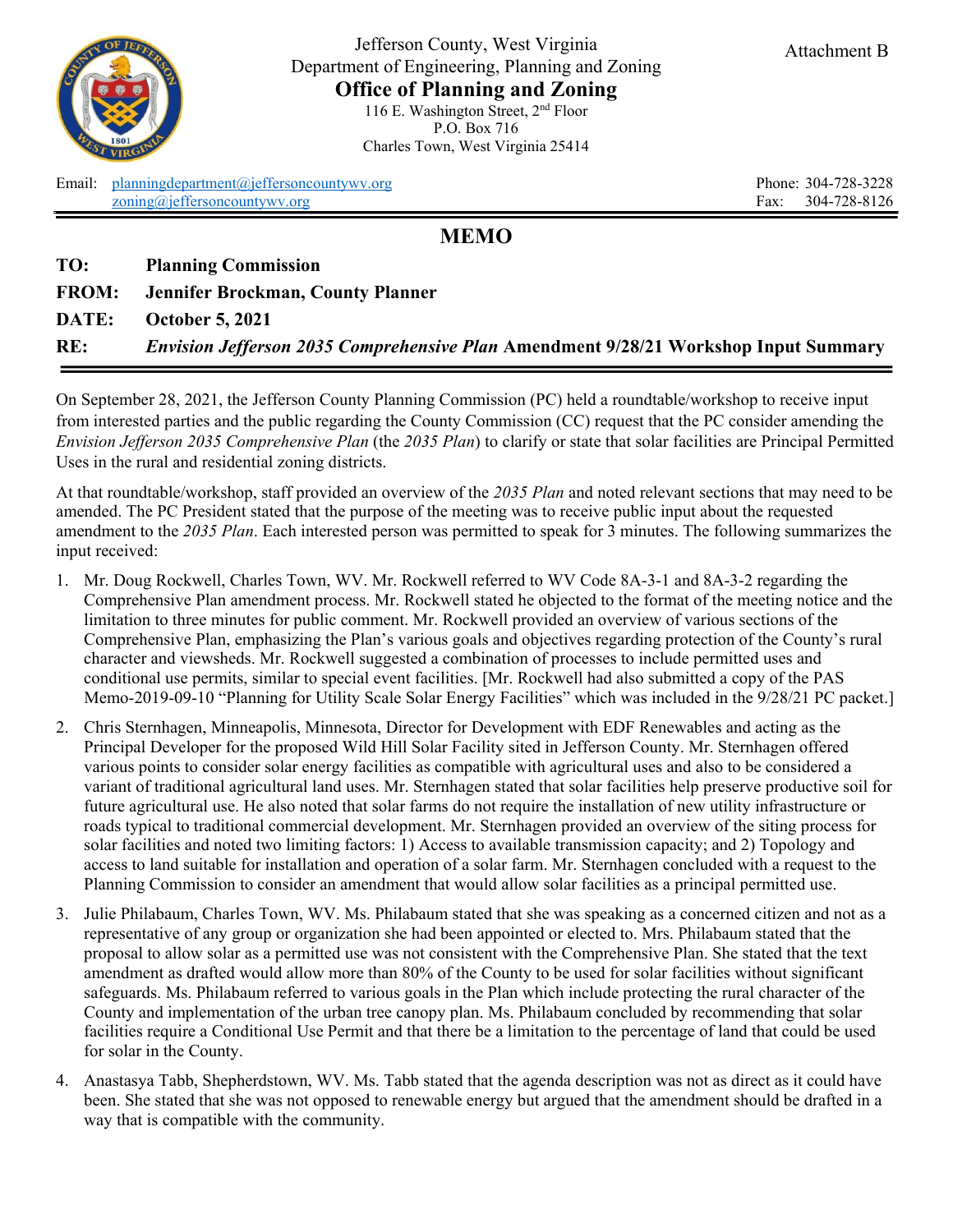5. Christine Marshall, Shepherdstown, WV. Ms. Marshall urged the Planning Commission to conduct a study of the impact of utility scale solar on the county, including environmental and economic impact. She stated that following a thorough study, then the County could propose changes to the concept [sic] plan. Ms. Marshall stated that the County should also study the best siting locations for utility scale solar and consider financial incentive for siting on brownfields and landfills. [Ms. Marshall also submitted an e-mail and copy of the PAS Memo-2019-09-10 "Planning for Utility Scale Solar Energy Facilities" which was included in the 9/28/21 PC packet.]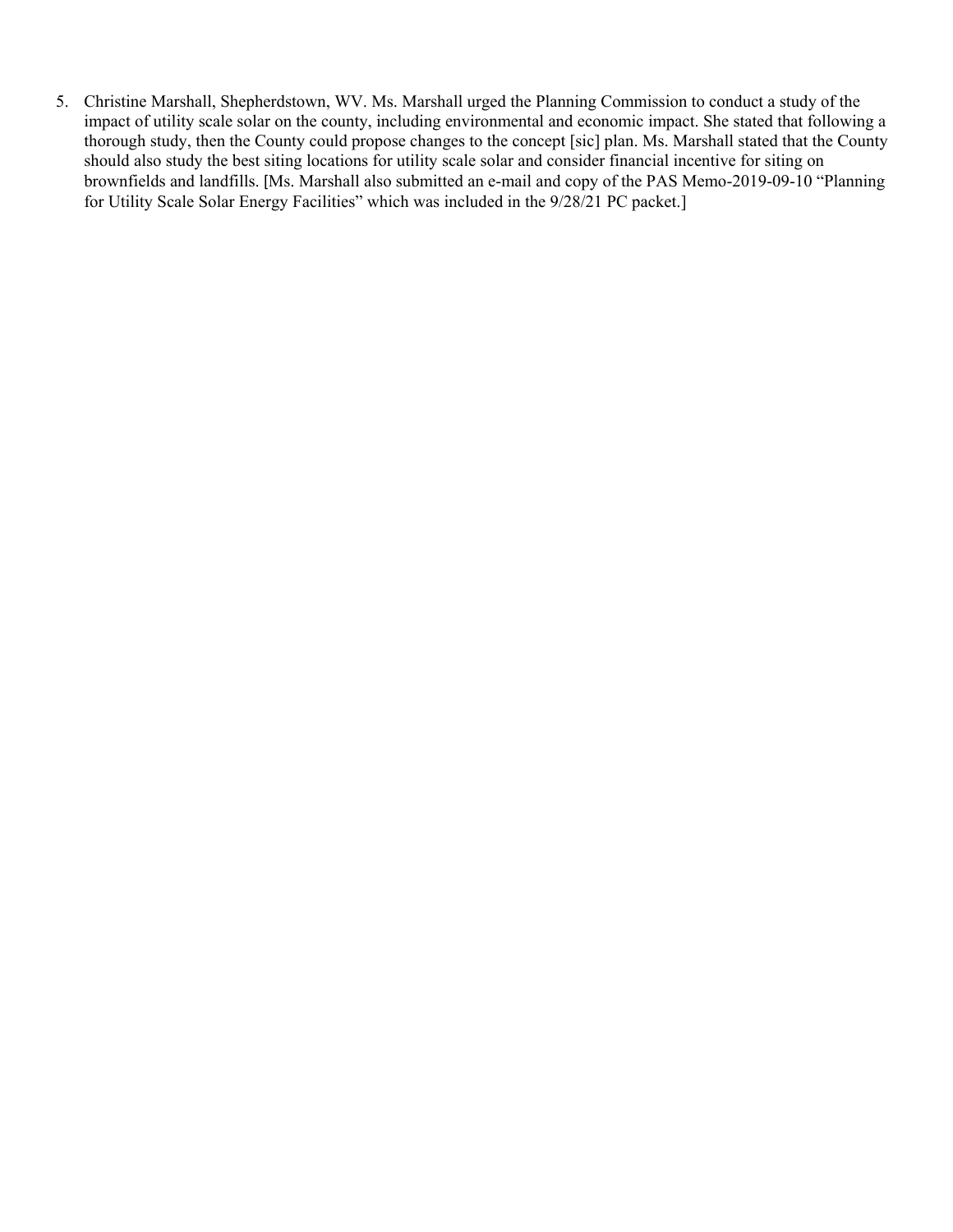| From:               | Susan Hough <farmwife90@aol.com></farmwife90@aol.com>      |
|---------------------|------------------------------------------------------------|
| Sent:               | Friday, October 1, 2021 8:58 AM                            |
| To:                 | <b>Planning Department</b>                                 |
| Subject:            | Comprehensive Plan revisions                               |
| <b>Attachments:</b> | Jefferson Countys Comprehensive Plan Edit 9-24-2021 A.docx |

Planning Commission,

Thank you for reaching out to us for our participation on the Comprehensive Plan amendments regarding solar facilities. We have discussed these amendments with others and are submitting the attached proposed changes to the Comprehensive Plan for your inclusion in the Public Comment and Testimony. We believe that these changes conform with the direction of the County Commission for the Comprehensive Plan amendments. We may also forward to others that may be interested.

Thanks again,

Todd and Susan Hough Kabletown District Jefferson County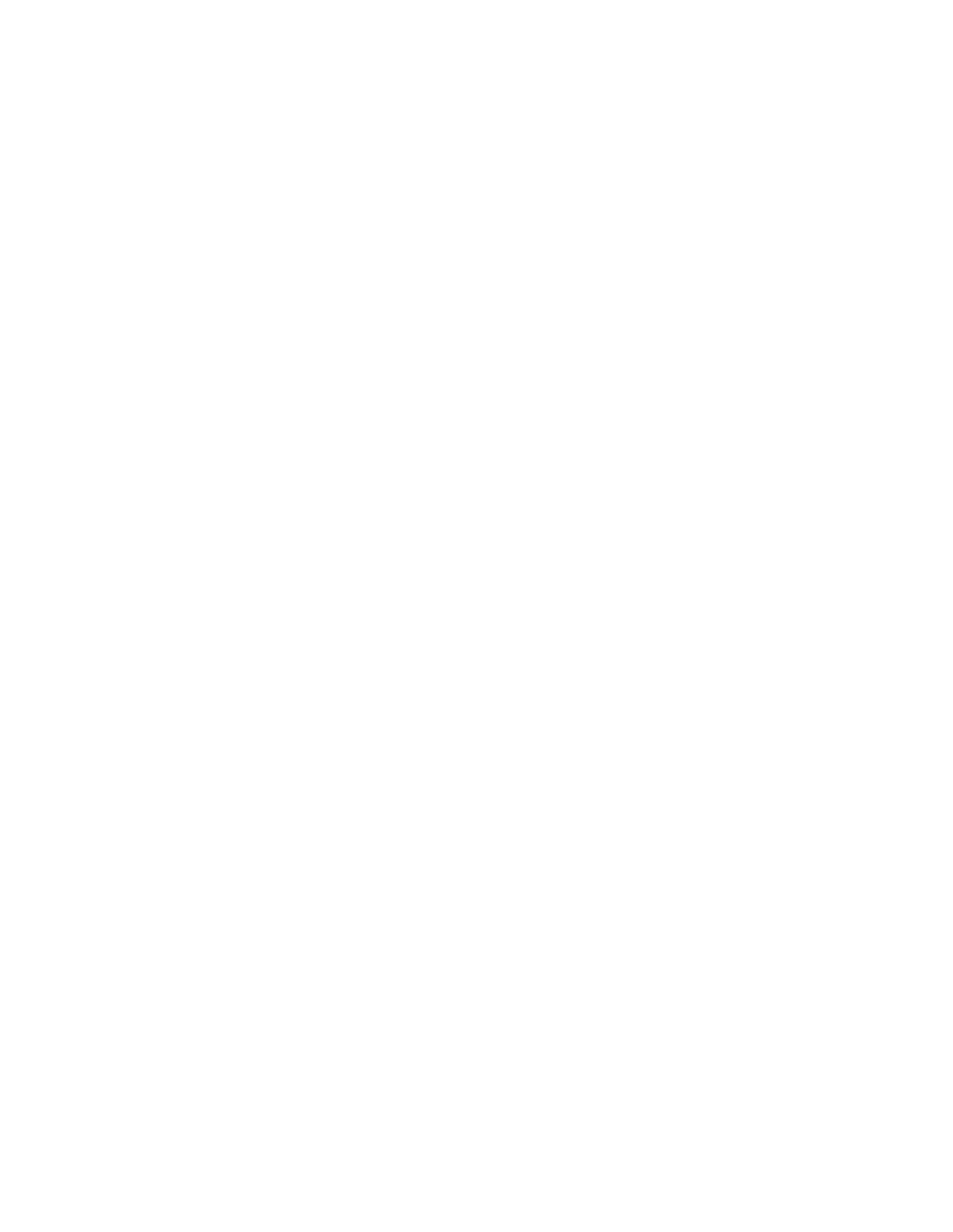Jefferson County's percentage of arable agricultural land is 54.7%, more than any other county in West Virginia. That affords the County a rich mix of urban, suburban, and agricultural environments. With that consideration in mind, the Plan strengthens proposals related to its historic farming community's economic growth. It recommends potential amendments to the Zoning Ordinance and Subdivision Regulations, which will support a more robust, profitable agricultural and artisan economy through a diversity of uses. This Plan proposes a higher density cluster provision rather than allowing rural residential developments via the Land Evaluation Site Assessment (LESA) system / Conditional Use Permit (CUP) process; to authorize the development of solar energy production facilities including commercial and wholesale facilities as a Principal Permitted Use in the Rural and Residential Districts, provided that there is a State or County system for solar panels to be removed at the end of their useful  $l$  life; and to considerallow the use of the a more traditional CUP process in the Rural District for other non-residential uses which are compatible in scale and intensity with the rural environment and that pose no threat to public health, safety, and welfare; and to allow much more flexibility in multiple uses on agricultural properties to allow diversification of their businesses.

### **What are Goals, Objectives, and Recommendations?**

*Goals* are general guidelines that broadly describe what the community wishes to achieve over the period of the Comprehensive Plan. Goals are generally bigger in scope than objectives.

*Objectives* are the types of actions or activities that are recommended in order to attain the goals.

*Recommendations* are implementation strategies that are specific steps that would be undertaken to achieve the goals and objectives. They can involve regulatory processes or actions that provide a means for the goals and objectives to be achieved.

*Goals and Objectives are what a community wishes to achieve. Recommendations are implementation strategies of how a community looks to achieve them.*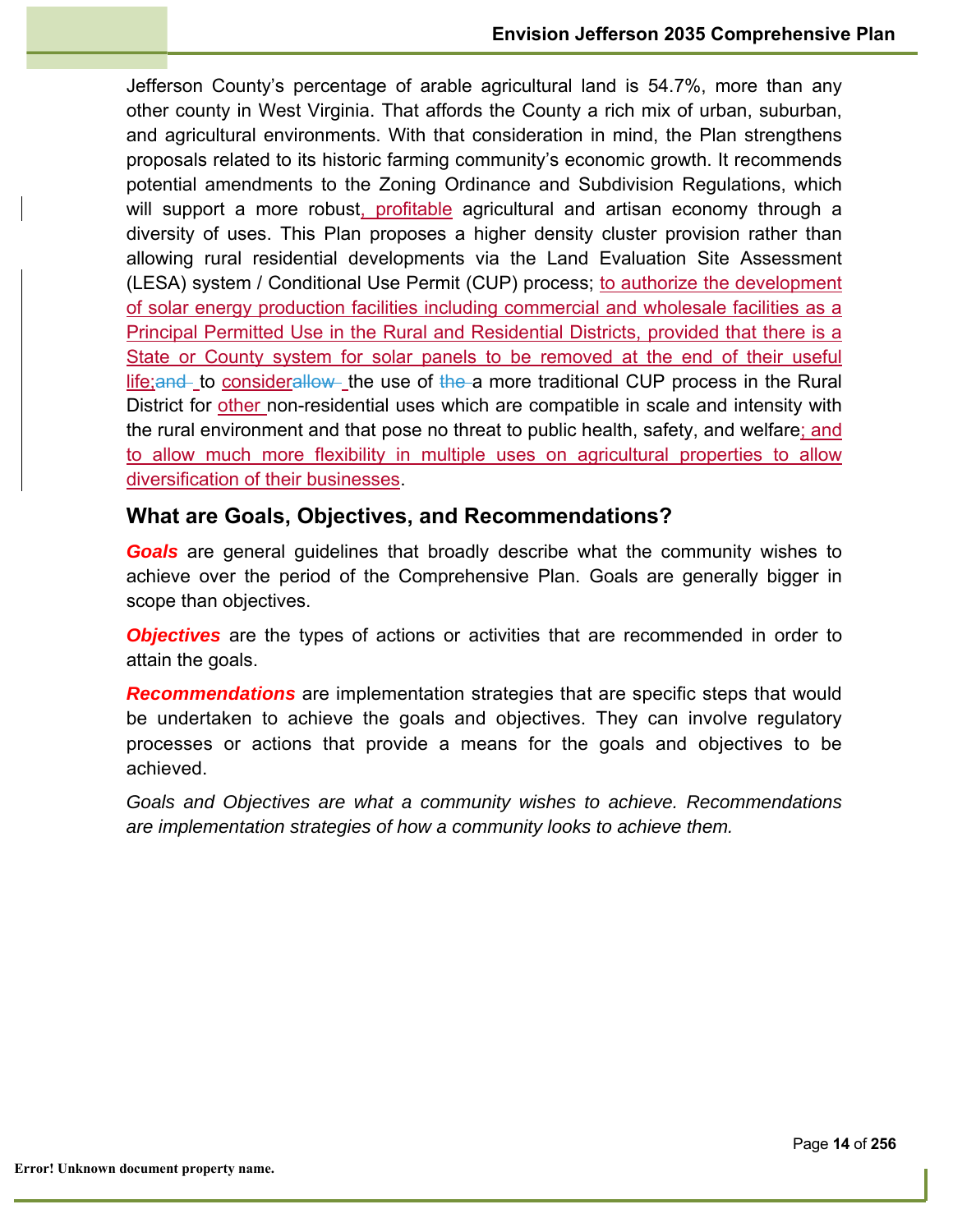## **Rural/Agricultural Areas**

Rural/Agricultural properties outside the UGBs and PGAs are allowed to develop using the "by right" standard of one lot per 15 acres and a cluster development of one lot per ten acres. Over the past number of years, the Zoning Ordinance has been amended to allow many additional uses in the Rural District to promote more rural agricultural uses and value added operations. The 2008 Subdivision and Land Development Regulations have been amended to reduce the site improvement standards for rural business. This Plan proposes that a holistic review of Rural zoned properties should occur that would allow for greater scope and variety of agriculture related activities and rural recreation. It should be noted that regardless of location, whether in an UGB, GMB, or PGA, all Rural zoned properties shall be permitted to undertake the activities noted above. Additionally, this Plan proposes that the Zoning Ordinance be reviewed and amended to consider a higher density for rural/agricultural lots utilizing the cluster provision instead of allowing rural residential developments via the Condition Use Permit process. This Plan also proposes to authorize small or large scale solar energy development including wholesale and commercial facilities as a Principal Permitted Use in the Rural and Residential Districts with land restoration and panel removal requirements with the State or County. Existing farmers who want to stay on their farms but who cannot rely on traditional farming activities to do so have expressed an interest in leasing portions of their land for solar energy facilities rather than selling the land for permanent conversion from agriculture. While commercial scale facilities can be hundreds of acres, most will likely be constructed near the existing electrical transmission infrastructure (which is already exempted from zoning). In addition, there are capacity constraints on the existing transmission system which limit the ability of the transmission system to carry unlimited new generation unless the transmission system is expanded.

#### *Land Evaluation Site Assessment (LESA) also known as the Conditional Use Permit (CUP) process outside the UBG or PGA*

Currently, any land use not listed as a Principal Permitted Use in the Zoning Ordinance may be proposed on any property utilizing the LESA/CUP process. This Plan recommends eliminating the LESA system and modifying the CUP process for use exclusively for non-residential development projects in the Rural Zoning District.

It is expected that urban level residential and non-residential development (and redevelopment efforts) will focus in the UGBs and identified PGAs in the next two decades. In addition, it is anticipated that the bulk of new investment by public entities will take place in these areas over the 20-year timeframe of this Plan.

### **Retention of Existing Zoning Map Classifications**

As part of the Envision Jefferson 2035 process, there are no zoning map amendments (rezoning requests) or reductions in existing zoning rights proposed by the County.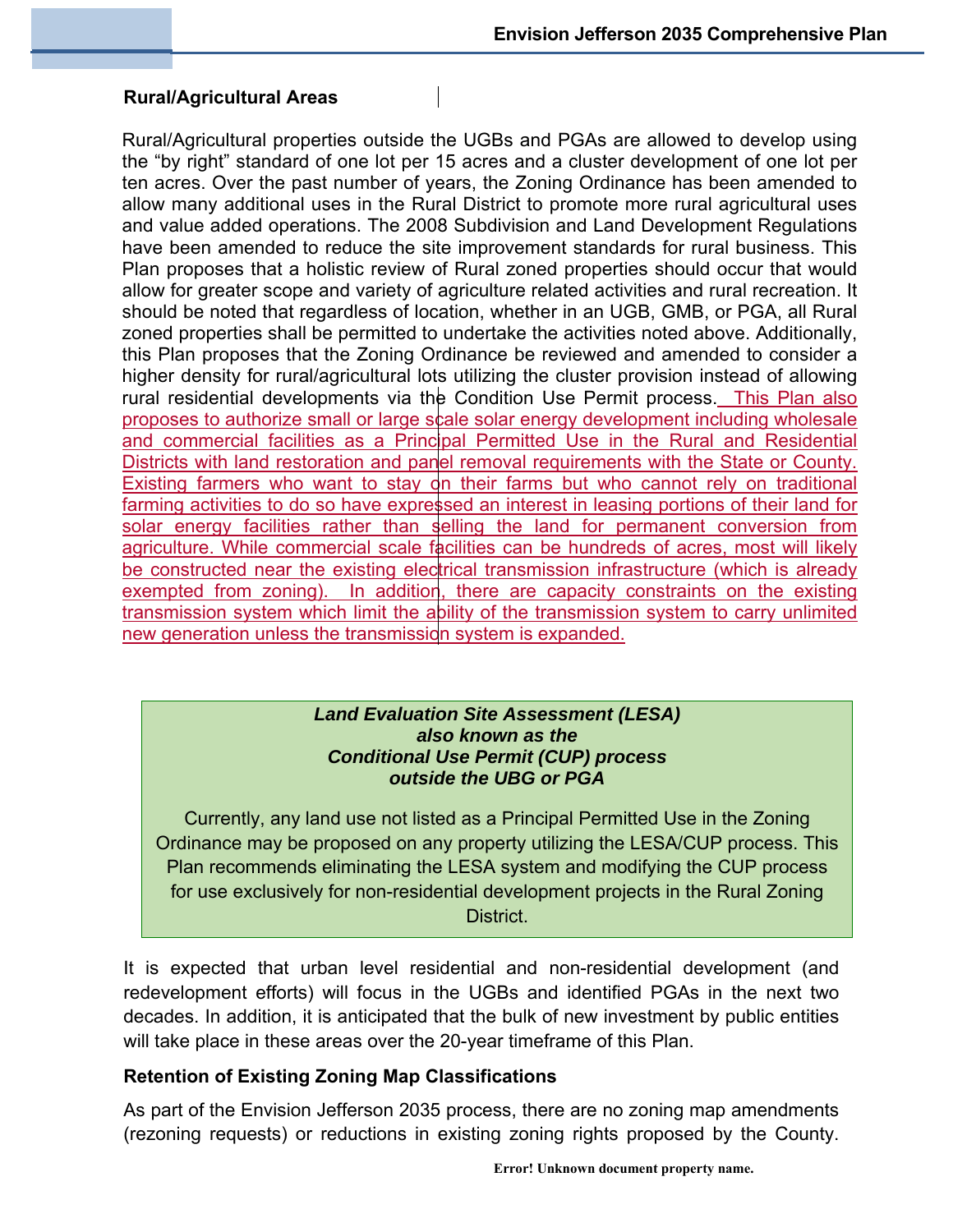|    | f.<br>Streamline development review and permitting policies by establishing a<br>two tiered system that would allow greater power for staff review for<br>projects of a certain size or smaller scale, etc.                                                                                             |
|----|---------------------------------------------------------------------------------------------------------------------------------------------------------------------------------------------------------------------------------------------------------------------------------------------------------|
| 6. | Require new urban level development to provide opportunities for multi-modal<br>accessibility and to occur in a manner that enables connectivity to existing<br>street and infrastructure networks or for future connectivity as development is<br>extended to municipalities, UGBs, PGAs, or Villages. |
|    | a. Create and implement the results of small area studies that would<br>address the potential provision of infrastructure, accessibility, place<br>making, and community facilities.                                                                                                                    |
|    | b. Require viable integration of multi-modal accessibility to facilities as part of<br>new development plans.                                                                                                                                                                                           |
|    | c. In coordination with the West Virginia Division of Highways, identify key<br>corridors where publicly owned roadways might be beneficial to the<br>overall development of the County.                                                                                                                |
|    | d. Coordinate with existing property owners/HOA's to extend existing<br>roadway corridors when possible to connect into adjoining neighborhoods<br>or new development. At a minimum, this may include pedestrian, non-<br>motorized vehicle, and/or emergency access ways.                              |
| 7. | Encourage the location of new infrastructure (water, sewer, utilities) within<br>municipalities, UGBs, PGAs, or Villages.                                                                                                                                                                               |
|    | a. Direct new development to be contained in municipalities, UGBs, PGAs,<br>Villages, and areas zoned for Residential Growth (RG), where public<br>water and sewer will be available; provided however that solar energy<br>production can be located in all Rural and Residential Districts.           |
|    | b. In designating where public utilities are to be delivered, enable public utility<br>providers the ability to right size the infrastructure needed as development<br>occurs, while considering the ability of current and future customer base to<br>assume the debt for the infrastructure.          |
|    | c. Encourage that new investment by public entities be focused toward the<br>municipal areas, including the UGBs and the PGAs.                                                                                                                                                                          |
| 8. | Encourage the location of new community public facilities (such as schools,<br>libraries, parks) within Municipalities, UGBs, PGAs, or Villages.                                                                                                                                                        |
|    | a. Encourage the clustering of development so that the developer retains<br>their density while dedicating community facilities.                                                                                                                                                                        |
|    | b. Locate and integrate new neighborhoods so that existing community<br>centers, schools, parks, or libraries serve the needs of the new<br>development.                                                                                                                                                |
|    | c. Whenever possible, construct community facilities in areas served by<br>public water and/or sewer.                                                                                                                                                                                                   |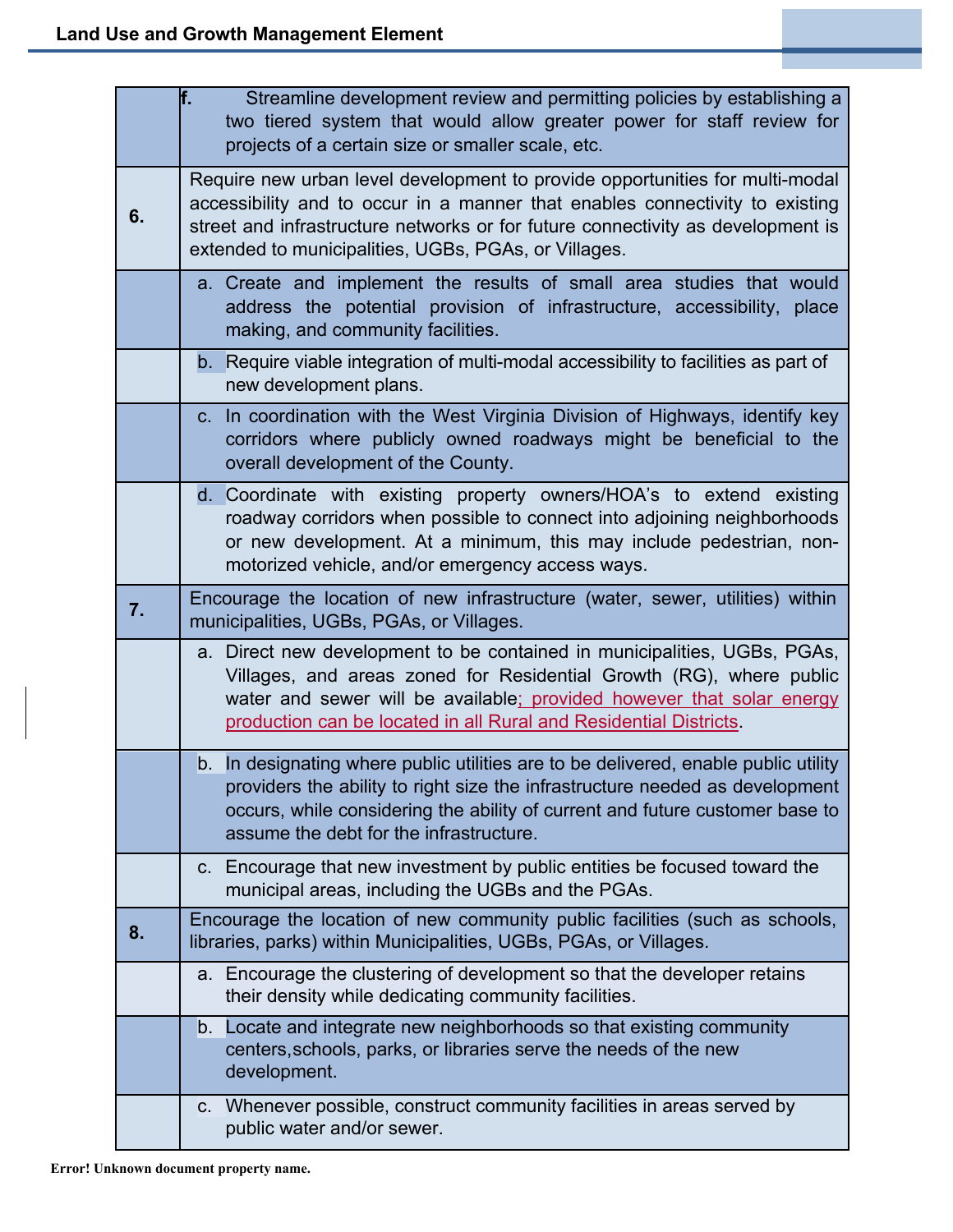# **1.B. Rural Land Use Planning**

Between 1974 and 2007, nearly 14,000 acres of land were removed from agricultural production in the County. Approximately 78% of these acres were lands with prime soils or soils of statewide importance. It is important that viable existing farmlands are protected. By encouraging cluster residential development, a large portion of the property will be maintained for farming activities, which would allow Jefferson County's agricultural and rural character to be maintained. Likewise, by requiring that solar energy production facilities be removed after their productive lives, the land is preserved for future agricultural uses. $\frac{1}{2}$  Below is a soils map of Jefferson County and a larger version can be found in Appendix F – Maps.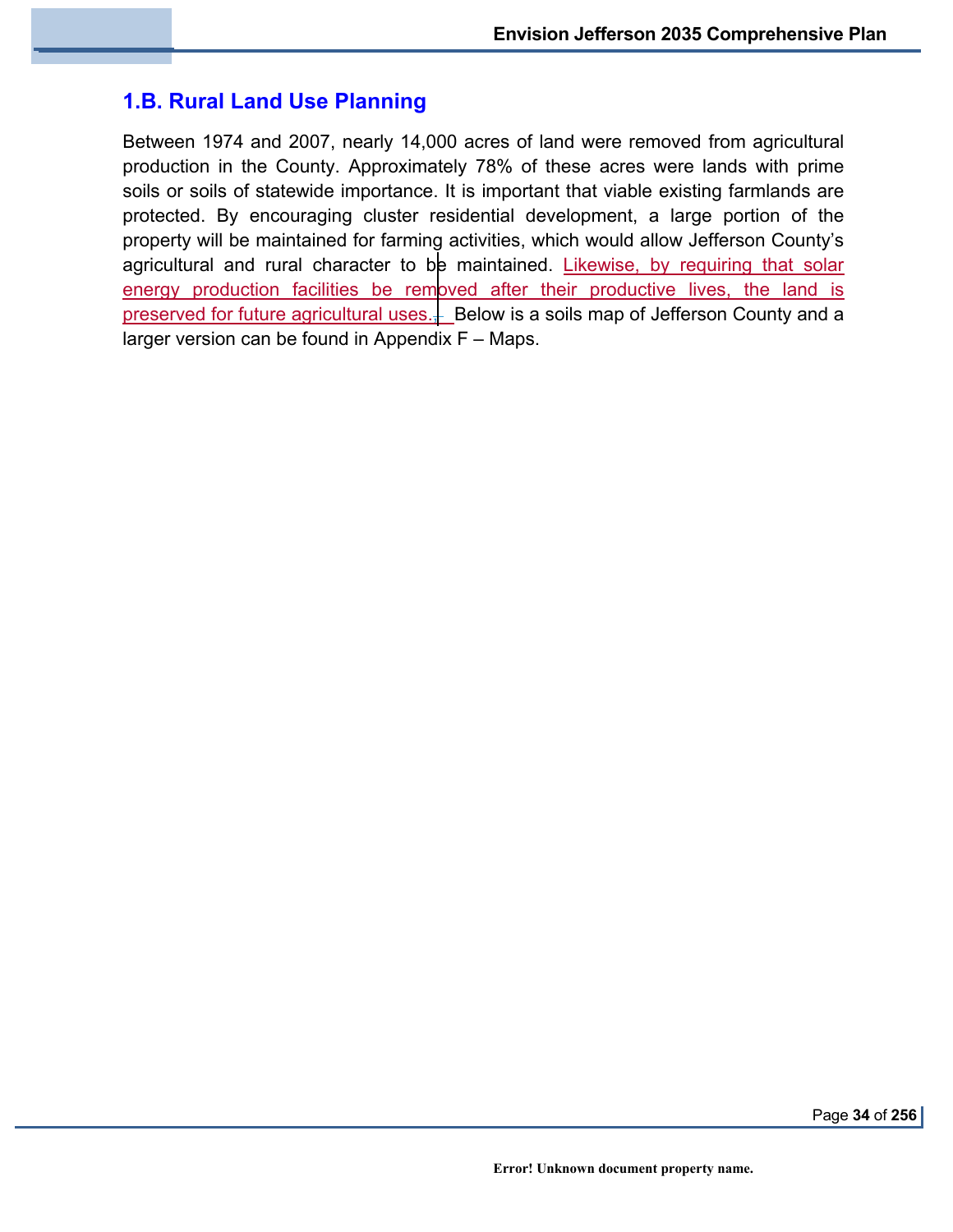With Jefferson County's close proximity to the Washington, D.C. and Baltimore, MD Metropolitan Areas, the possibility of rejuvenated local agricultural activity exists. Niche farming has expanded for both foods and materials used in the creation of goods. As value added agricultural and rural land use activities increase, they enable the retention of the agricultural and rural environment. These value added activities assist in providing farmers with additional revenue sources to maintain the farms. The growing movement toward more localized food sources has resulted in the creation of community farmers' markets, the revitalization of local farm markets, and the expansion and awareness of community supported agriculture (CSA) programs. Similarly local restaurants and schools are increasingly utilizing local grown food in their facilities.

### **Rural Land Use**

One of the highest priorities of the Envision Jefferson 2035 Steering Committee and the public was the desire to preserve the rural landscapes, heritage, and lifestyle that attracted many residents to Jefferson County. Comments were received that indicated Jefferson County needs to balance the demands of growth with the protection of agricultural lands. Efforts of the agricultural and artisan communities can create desirable places for tourism to thrive. In these communities, visitors can visit working farms, shop at an artisan studio, and eat at restaurants that are either located on farms or that serve food derived from local enterprises.

The form and types of development that takes place in the rural environment should be respectful of the rural culture and historic nature of the community. Many of the residential and commercial structures built in Jefferson County are similar in design and scale to types of buildings constructed in other areas of the U.S. without consideration of local architectural style.

A variety of tools and means exist to assist in the protection of lands with prime or statewide importance, soils and active farm sites. These tools range from policy, such as purchase of development rights, to land development standards that allow for flexibility of agriculture based uses and activities on the farm.

Since zoning was adopted in Jefferson County, large residential developments and non-agricultural commercial developments were permitted in the Rural District through the Land Evaluation Site Assessment (LESA) system/Conditional Use Permit (CUP) process. As a result, rural land has been converted to non-agricultural uses. For this reason, this Plan recommends that the cluster provision of the Zoning Ordinance be the preferred method of residential development in the rural zoning district. The cluster provisions should be reviewed and amended to consider a higher density for rural/agricultural lots utilizing the cluster provision. This Plan further recommends amending the Zoning Ordinance to eliminate the LESA point system and to develop procedures that would allow the use of a more traditional CUP process in the Rural District for non-residential uses, except that this Plan recommends that solar energy production be authorized as a Principal Permitted Use in the Rural and Residential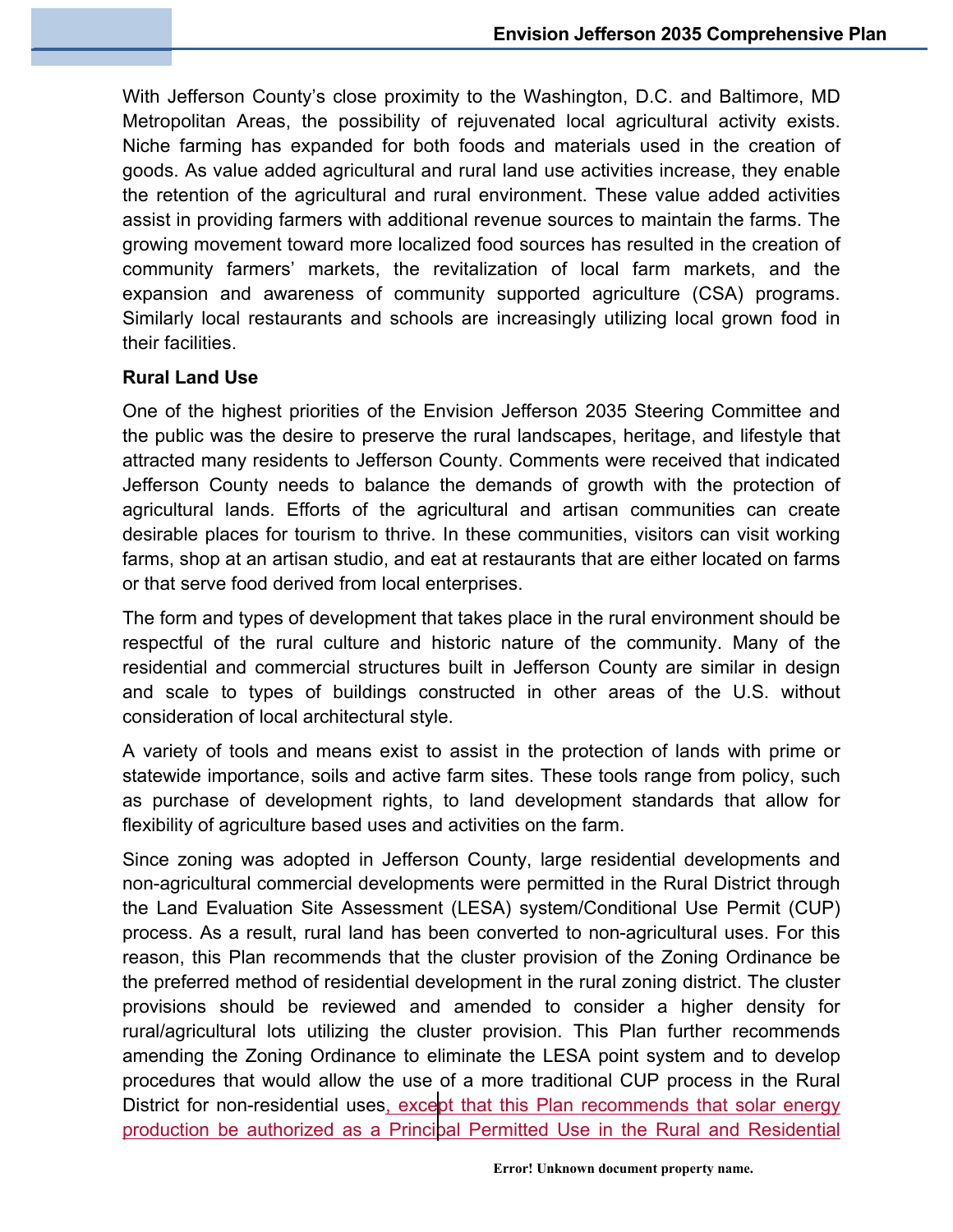Districts and they be required by the State or County to return the land to a condition capable of being used for agriculture after the solar panels are removed. This CUP process should require a public hearing before the Board of Zoning Appeals to determine if the use is compatible in scale and

Page **36** of **256**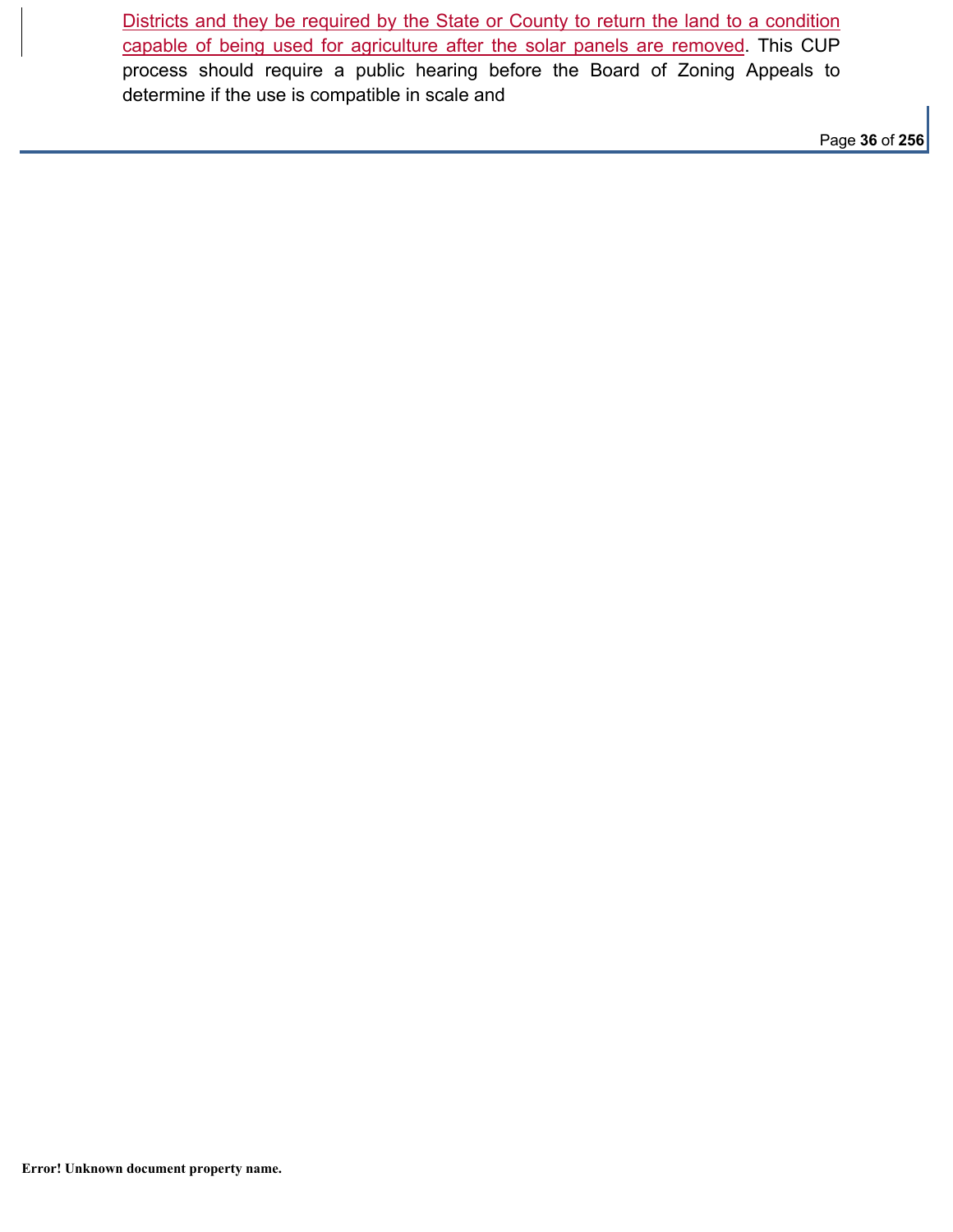and septic systems, with a limited probability that public services will be extended to these properties in the future. The preservation of the quality of life and rural lifestyle for existing and future residents is of great importance for property owners in these communities.

The following recommendations address the needs of the agricultural community, artisan community and the rural environment.

|    | <b>Rural Land Use Planning Recommendations (Goal 2)</b>                                                                                                                                                                                                                                                                    |  |  |
|----|----------------------------------------------------------------------------------------------------------------------------------------------------------------------------------------------------------------------------------------------------------------------------------------------------------------------------|--|--|
| 1. | Recognize the rights and viability of existing rural residential neighborhoods.                                                                                                                                                                                                                                            |  |  |
|    | a. Balance artisan, home occupation, and cottage industry rights with the<br>maintenance of the character of rural neighborhoods by considering the size<br>and scope of all activities within designated rural neighborhoods.                                                                                             |  |  |
| 2. | Allow and promote a greater range of agricultural and/or artisan uses within the<br>rural areas on existing farmlands to incentivize the expansion of the rural economy<br>within Jefferson County.                                                                                                                        |  |  |
|    | a. Collaborate with key stakeholders in the agricultural community to update the<br>County's zoning and land use recommendations to broaden the range of<br>permitted complementary and accessory on-farm uses.                                                                                                            |  |  |
|    | b. Identify types of farm activities that may be successful based on the soils on<br>individual properties and the proximity of Jefferson County to relevant markets.                                                                                                                                                      |  |  |
| 3. | Revise existing Jefferson County land use requirements and site plan standards<br>to reduce regulatory barriers related to agricultural and/or artisan operations.                                                                                                                                                         |  |  |
|    | a. Revise local regulations to balance production and marketing of artisan or<br>agricultural products on-site, considering the individual use, size, and scale of<br>the operation as appropriate to the property site.                                                                                                   |  |  |
|    | b. Waive or modify the roads, parking, and stormwater regulations on farms for<br>on-site production and marketing enterprises, to the extent possible.                                                                                                                                                                    |  |  |
| 4. | Protect the viability of agricultural lands and wildlife corridors by encouraging the<br>utilization of cluster subdivisions as the preferred form of residential development<br>within rural areas.                                                                                                                       |  |  |
|    | a. Allow residential development outside of the Urban Growth Boundaries or<br>Preferred Growth Areas to develop only as rural cluster subdivisions, in<br>accordance with existing land use rights.                                                                                                                        |  |  |
|    | b. Amend the Zoning Ordinance to eliminate the Land Evaluation Site<br>Assessment (LESA) system and to modify the Conditional Use Permit (CUP)<br>process in the Rural Zoning District, which would be used for compatible non-<br>residential development only and without restriction to solar production<br>facilities. |  |  |

Page **39** of **256**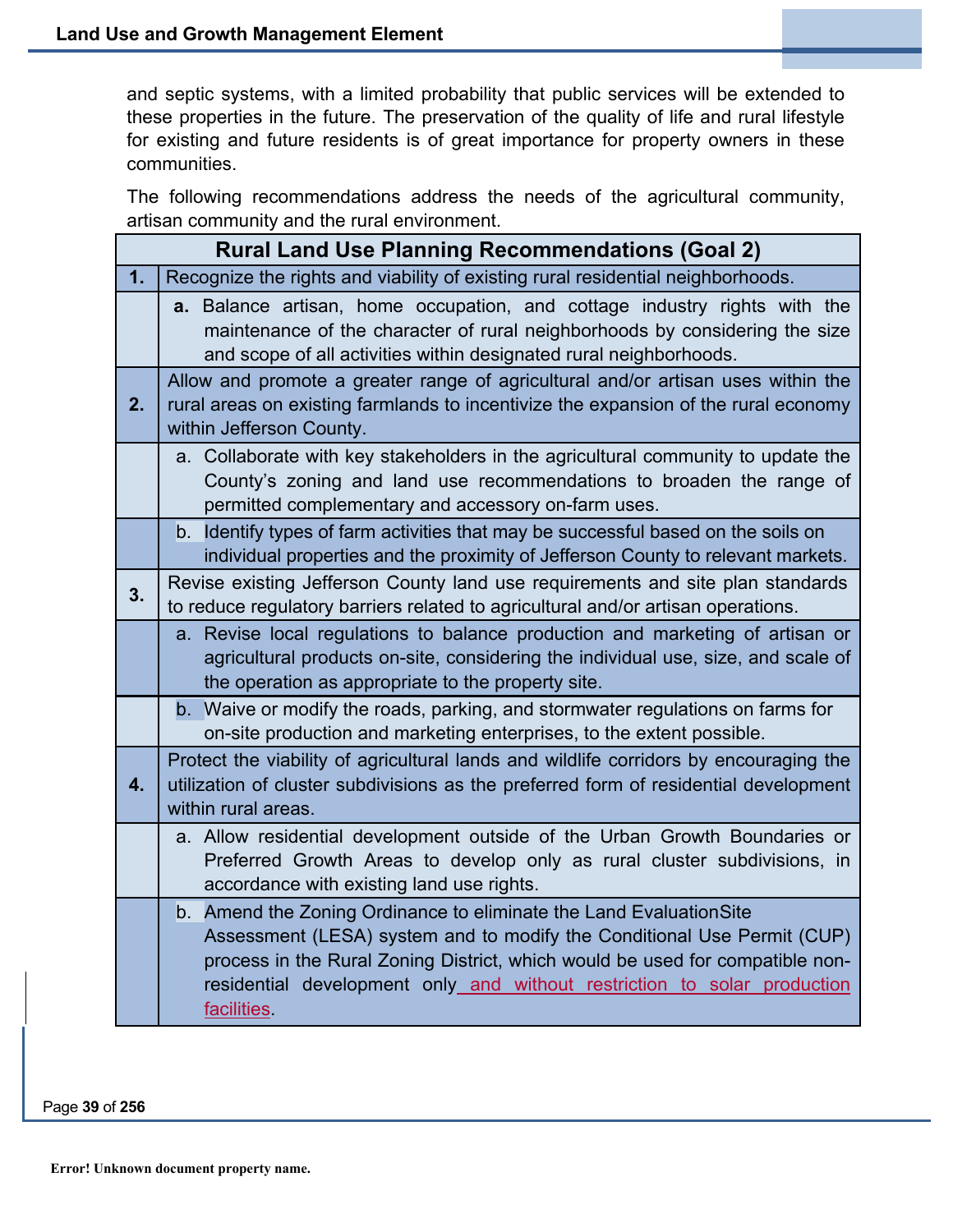|    | c. Amend the Zoning Ordinance density provisions related to Cluster<br>Developments to utilize a higher density such as one unit per five acres, with<br>provisions for a maximum lot size and a mandatory retention of a set<br>percentage of the original tract in agricultural uses, open space, and/or<br>forest/woods, instead of allowing for rural residential development to occur<br>using the LESA/CUP system. |
|----|--------------------------------------------------------------------------------------------------------------------------------------------------------------------------------------------------------------------------------------------------------------------------------------------------------------------------------------------------------------------------------------------------------------------------|
|    | d. Amend the Subdivision Regulations to permit a Cluster Development of any<br>size to process as a minor subdivision, provided that the subdivision<br>standards shall apply.                                                                                                                                                                                                                                           |
|    | e. Encourage the creation of subdivisions that incorporate working farmland or<br>community gardens in Development Supported Agriculture programs.                                                                                                                                                                                                                                                                       |
|    | $f_{\cdot}$<br>Consider amending the provision in the Jefferson County Zoning and Land<br>Development Ordinance related to the transfer of land between parent and<br>child to include other family members, such as sibling to sibling.                                                                                                                                                                                 |
|    | g. Amend the Zoning and Land Development Ordinances to allow small and<br>large scale wholesale or commercial solar energy development as a Principal<br>Permitted Use in the Rural and Residential Districts and provide for the<br>removal of facilities by the State or County after they have exhausted their<br>useful lives, so that the land may be returned to agricultural use.                                 |
| 5. | Encourage a variety of mechanisms to protect existing farmlands, key farm<br>buildings, and scenic corridors within Jefferson County.                                                                                                                                                                                                                                                                                    |
|    | a. Identify funding sources for farmland protection which could come from local,<br>state and federal sources in addition to fundraising opportunities.                                                                                                                                                                                                                                                                  |
| 6. | Involve members of the agricultural community in planning and land use decisions<br>related to rural lands within Jefferson County.                                                                                                                                                                                                                                                                                      |
|    | a. Establish collaborative and interactive mechanisms for the Planning and<br>Zoning staff and economic development officials to coordinate with the<br>agriculture community that will enable the farming community's input in the<br>planning and zoning process.                                                                                                                                                      |
| 7. | Explore policies in concert with the Public Service District (PSD) and municipalities<br>regarding rural water and sewer infrastructure.                                                                                                                                                                                                                                                                                 |
|    | a. Explore legislative options that would allow equitable distribution of cost<br>sharing with entire development community along with rate paying base (i.e.<br>Capital Improvement Fees).                                                                                                                                                                                                                              |

Page **40** of **256**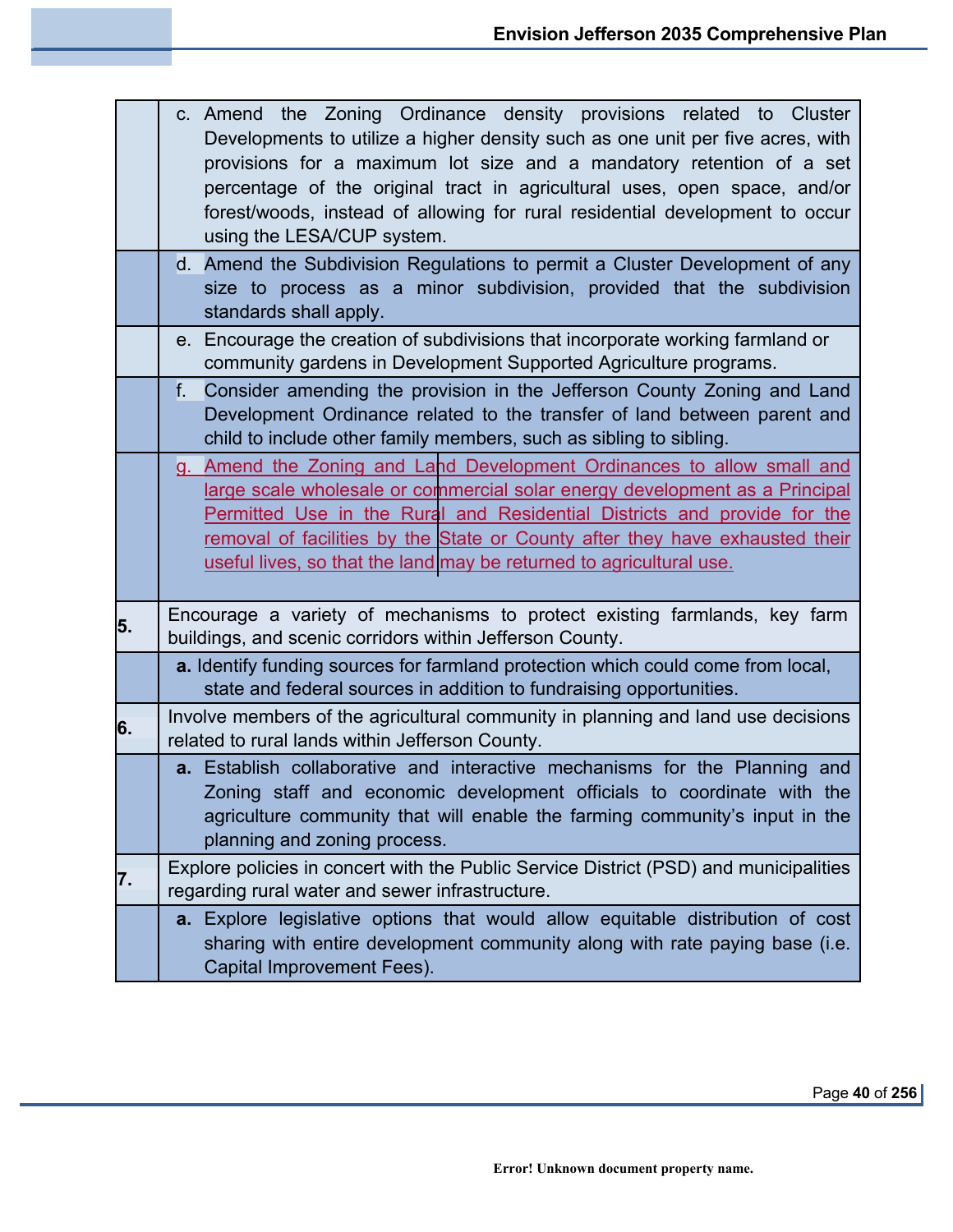# **2. Economic Development, Employment, and Infrastructure Element**

Economic growth and development is closely tied to the availability of natural resources, technological innovation, infrastructure, utilities, energy production and human capital as well as its geographic proximity to major population centers, adequate roads, and infrastructure. Jefferson County is ideally situated to have a vital economy. The general health of an economy can be determined by examining two components: stability and balance. Stability is an indication of the ability of a local economy to withstand the fluctuations in the regional and national economy. Balance refers to the level of diversification of a local economy. The more diversified the local economic and employment base, the more difficult it is to disrupt the local economy. Any economy that is overly reliant on a single employer or employment sector is more highly impacted by economic shifts.

The major sectors of Jefferson County's economy include traditional economic development activity, including education and high tech training; agriculture and the rural economy; and recreational, historic and heritage tourism. This section of the Plan discusses each of these sectors in detail and provides recommendations for them. Additionally, because of the critical nexus of economic development with the adequacy and extent of the infrastructure and transportation system networks, these components are included in this element as well.

| <b>Five Major Economic Sections</b>      |    |  |
|------------------------------------------|----|--|
| 2.A. Economic Development and Employment | 66 |  |
| 2.B. Agricultural and Rural Economy      |    |  |
| 2.C. Tourism                             | 83 |  |
| 2.D. Infrastructure                      |    |  |
| 2.E. Transportation                      |    |  |

# **2.A. Economic Development and Employment**

According to the Jefferson County Development Authority, Jefferson County's strategic Mid-Atlantic location close to Washington, D.C. and Baltimore, MD Metropolitan Areas coupled with ready access to major transportation routes makes the County ideally situated for business, manufacturing, and industry. Jefferson County is located in one of the fastest growing areas in the United States. The County is a major economic driver in a state that boasts the nation's fourth lowest cost of doing business, low utility rates, and a highly skilled and hard-working workforce. While facilitating relocations and start-up businesses, the Jefferson County Development Authority supports and promotes existing businesses.

While there has been a significant amount of commercial development in Jefferson County since the 2004 Comprehensive Plan, it has slowed considerably in recent years. During this same time period, residential growth occurred at a more rapid rate, particularly in the early 2000's. Additionally, Jefferson County's economic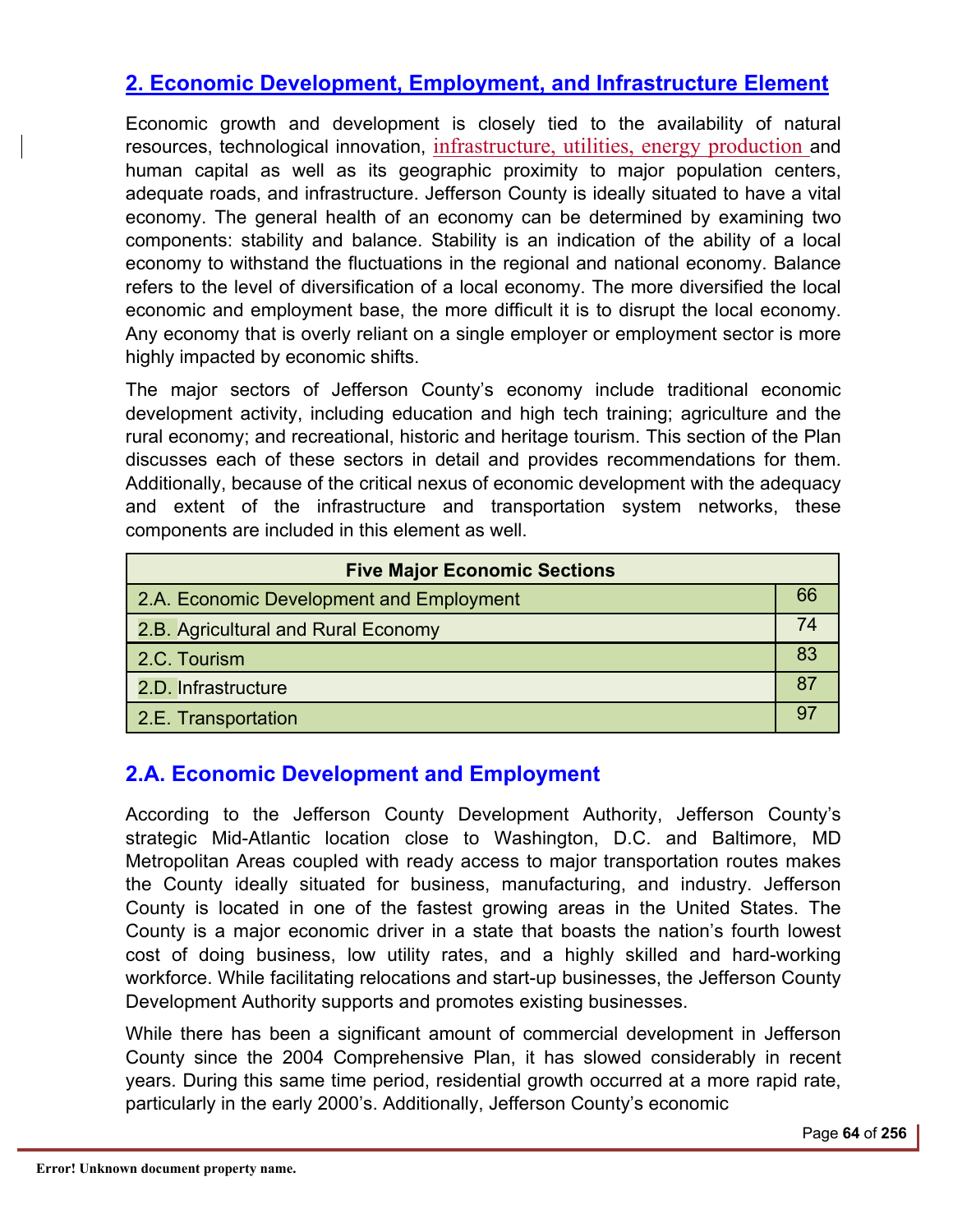development efforts have benefited from a number of public and quasi-public projects and efforts, including, but not limited to:

- Infrastructure improvements that have taken place in recent years (particularly the construction of WV 9 as a four-lane roadway through Jefferson County);
- An increased federal presence within Jefferson County;
- The continued expansion of Shepherd University in Shepherdstown and the relocation of the American Public University System's headquarters in the Charles Town/Ranson area;
- The increased utilization of telecommuting as a viable employee option by national and regional businesses and federal government offices; and
- The expansion of a business park that has the necessary infrastructure in place for each lot which results in ready-to-build parcels.

Despite those gains, the lack of high paying jobs for Jefferson County's skilled workforce requires approximately 36% of all employed individuals to commute to employment centers with higher wages located closer to Washington, D.C. or Baltimore, MD.

At the same time and paralleling a national trend, Jefferson County has lost some manufacturing and warehousing facilities. The loss of these employers has resulted in several vacant or underutilized structures, as well as unemployed workers. A number of these vacant facilities are within the Charles Town/Ranson urbanized area, and provide opportunities for redevelopment. Some of these facilities have been reused for other purposes, particularly by American Public University System (APUS) and the City of Ranson. APUS's efforts have enhanced the economic revitalization process by purchasing and renovating 12 structures in Charles Town and Ranson as well as constructing a multi-story administrative building and related parking with a large array of solar panels. As part of this renovation and redevelopment activity, APUS has utilized several brownfield sites on the Charles Town/Ranson border.

With Jefferson County's proximity to Washington, D.C. and Baltimore, MD and with the existing economic cluster of federal agencies, the County has the opportunity to attract additional federal facilities.

To support the success of future economic growth, there are a number of proposed improvements to the County's public infrastructure that are expected to take place in the coming years. These include:

## **Major Public Infrastructure Projects that are Proposed**

The widening and realignment of US 340 from Charles Town to the Virginia line near Berryville

The potential for improving natural gas and alternative energy facilities in the Eastern Panhandle and extending natural gas services into Jefferson County

Improvements to the County's telecommunications network, particularly wireless technology and any advanced technologies

Page **65** of **256**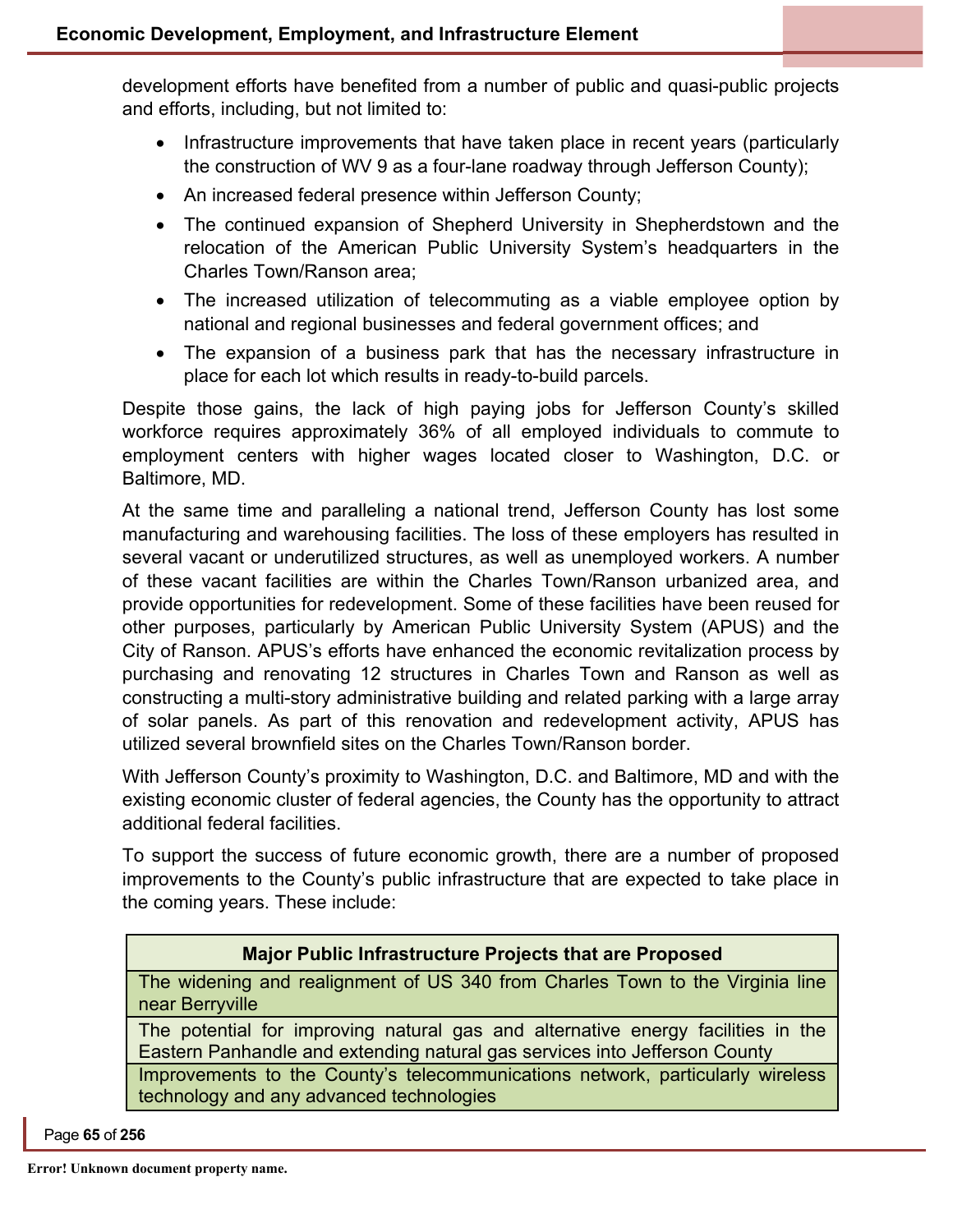These improvements will enhance the ability of Jefferson County to compete on an economic development basis with other communities in the region.

### **Target Industries**

Jefferson County will encourage a diversity of business types to locate within its borders. As part of these efforts, the Jefferson County Development Authority (JCDA) has identified several industries and other sectors of employment towards which incentives and programming should be targeted (in no particular order):

| Jefferson County Development Authority Identified Industry Sectors |                       |
|--------------------------------------------------------------------|-----------------------|
| <b>Agriculture Development</b>                                     | Manufacturing         |
| Government                                                         | <b>Small Business</b> |
| <b>Information Technology</b>                                      | <b>Tourism</b>        |

Each of these target industries are currently located in Jefferson County and will benefit from retention, expansion, and attraction to strengthen each cluster. Building on these assets will give the County a strong identification of its core business strengths. While not identified by the JCDA, there are several large non-profit organizations which are a significant part of Jefferson County's economy. This provides additional economic and  $\phi$ mployment opportunities. In addition, more regional employers are looking to acquire renewably generated electricity to meet the demands of shareholders and expected future regulatory requirements. Starting around 2020, this demand has created interest in sourcing solar energy production facilities in Jefferson and surrounding counties. These facilities will place little stress on existing infrastructure and will add substantially to the tax base.

Additionally, small businesses, which can range from restaurants and artisan cottage industries to small technology and service firms, are an integral part of the local economy and have opportunities to grow stronger.

### **Federal Government**

One of Jefferson County's target industries is correlated with the presence of state and federal government facilities. Since the federal government has found success with their existing local facilities, the potential for additional federal employment opportunities to locate here is greatly enhanced. The following Table lists federal facilities, many of which have had a long term presence in the County.

| <b>Federal Facilities in Jefferson County</b>                                                                            |
|--------------------------------------------------------------------------------------------------------------------------|
| U.S. Coast Guard Administrative Support Facility                                                                         |
| U.S. Customs and Border Protection Advanced Training Facility                                                            |
| Department of State Diplomatic Security Training Center<br>U.S. Fish and Wildlife, National Conservation Training Center |
| <b>Harpers Ferry National Historical Park</b>                                                                            |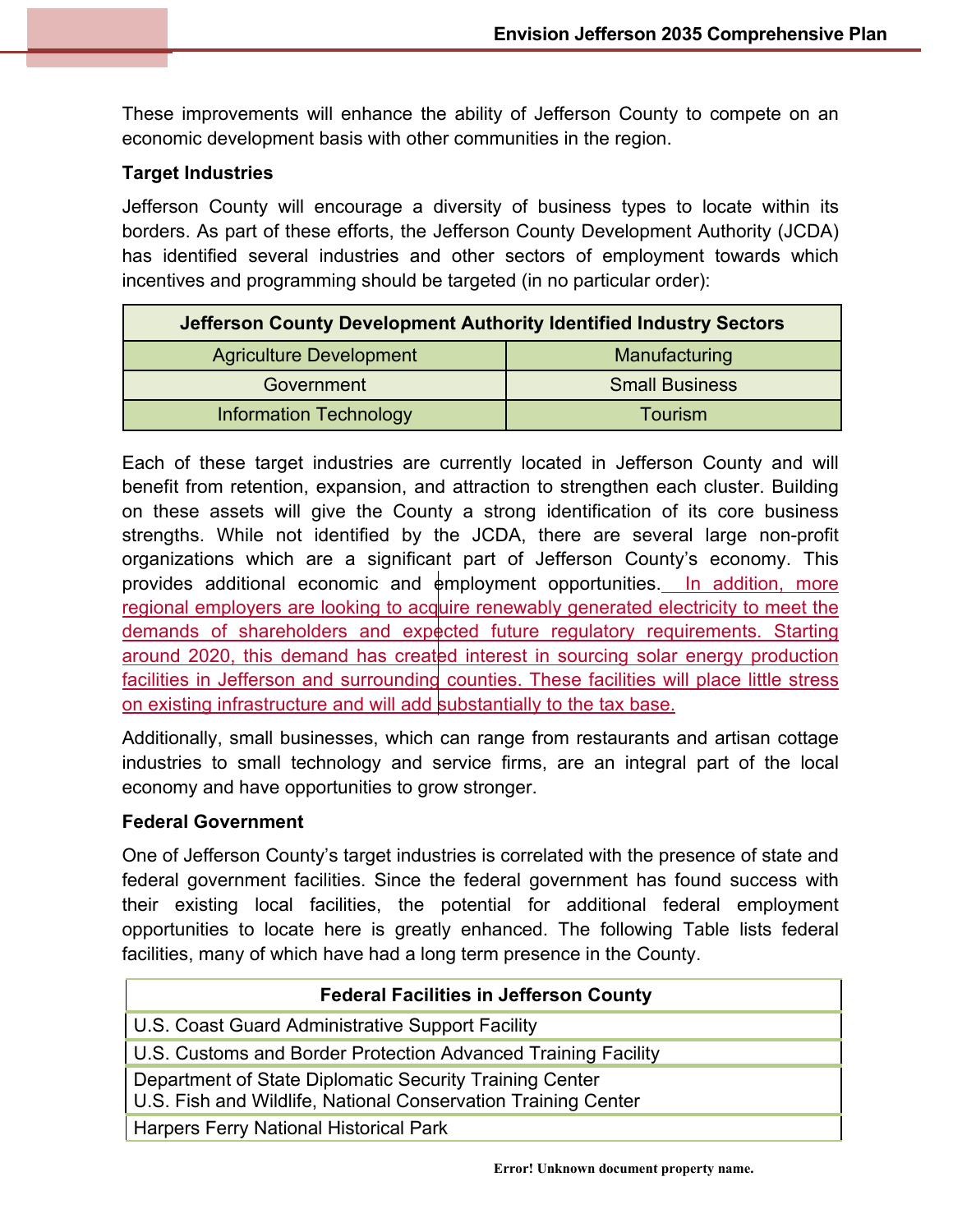### **Focusing Economic Development in Municipalities, Urban Growth Boundaries, and Preferred Growth Areas**

Envision Jefferson 2035 expects urban level commercial, office, and industrial activity to be located in the municipalities, within the Urban Growth Boundary and Preferred Growth Areas, where the infrastructure is expected to be available to support these uses. Within the unincorporated area, the County's industrial park and properties zoned industrial are also important to the economic growth and vitality of the County. The exception to this general philosophy is to also allow solar energy development as a Principal Permitted Use in all of the Rural and Residential Districts as well.

In recent years, public, and private reinvestment in the urban core of the five municipalities has occurred and is continuing to grow, as the following examples illustrate:

- The Town of Ranson received numerous grants that focus on the Brownfield Commerce Corridor that is shared with Charles Town, and includes the redevelopment of vacant industrial buildings, street and streetscape improvements, and the expansion of a key transportation corridor through Ranson.
- Shepherdstown and Bolivar/Harpers Ferry have vital core commercial areas that support the local and tourist population in the County and serve as gateways into the County from neighboring states.
- Shepherdstown and Bolivar/Harpers Ferry are a part of the Canal Towns Partnership, comprised of several communities along the C&O Canal, which is an economic development initiative with the goal of cooperatively marketing and making improvements to attract visitors to the canal's gateway communities.
- The American Public University System made substantial investment in Charles Town and Ranson, including the redevelopment of existing structures and construction of administrative buildings and parking facilities.
- Hollywood Casino at Charles Town Races has been a strong component of economic activity in the County and continues to respond to a changing market by advancing alternative entertainment and horse racing options.

These examples of collaboration between local government entities and private entities bolster local economic development opportunities and this collaboration should continue.

The County's downtown areas are concentrations of local and regional government agencies, small offices, and a limited number of small shops, restaurants, and services which serve to attract visitors and residents to the downtown areas. The downtown areas of Jefferson County are viewed as a place to gather or meet, where unique shopping options, good food, a nice walk, and small entertainment venues are available.

The following recommendations are related to the enhancement of economic development activities in Jefferson County.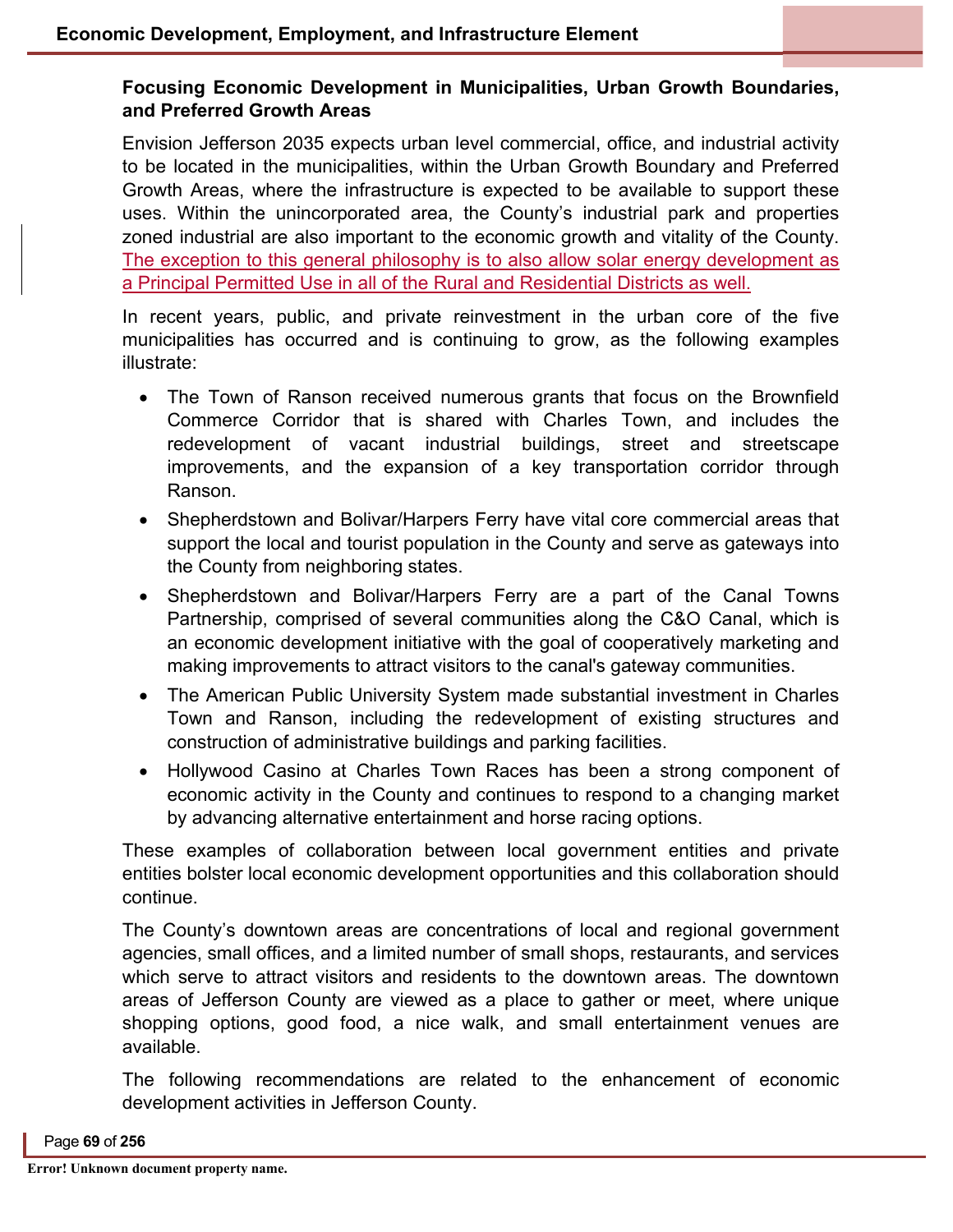| 11 | Collaborate with Shepherd University, American Public University System (APUS),<br>and other higher education entities to identify opportunities for Jefferson County<br>based research programs that would combine classroom learning with virtual<br>resources. |
|----|-------------------------------------------------------------------------------------------------------------------------------------------------------------------------------------------------------------------------------------------------------------------|
| 12 | Recognize that modern and innovative energy sources such as solar energy<br>facilities provide for clean economic development in the County and are vital to the<br>emerging local, State and National trend/need for clean electrical energy.                    |

Page **71** of **256**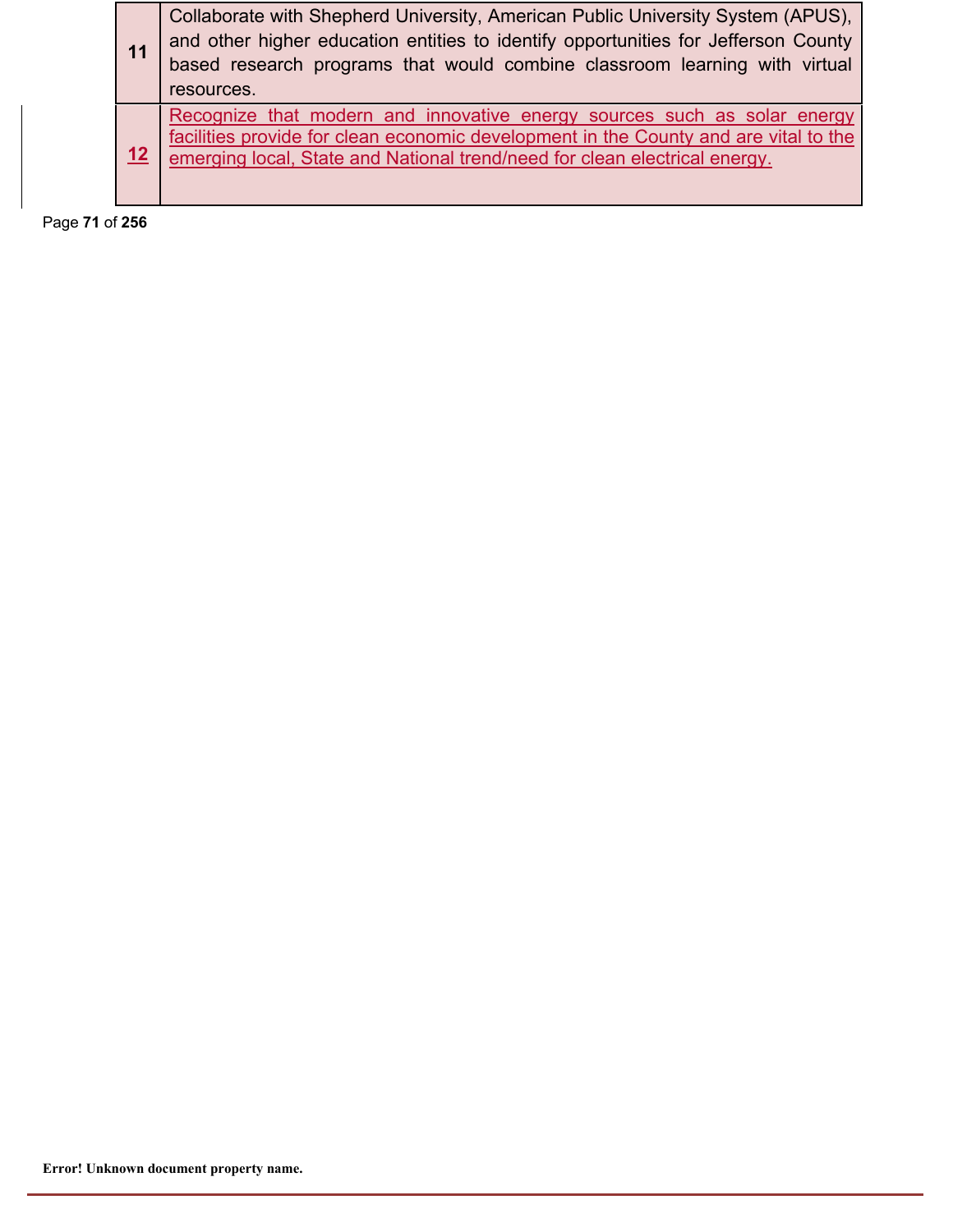# **2.B. Agricultural and Rural Economy**

One of the more significant issues expressed by County residents involved in the Envision Jefferson 2035 process was maintaining the rural economy and small town lifestyle of Jefferson County. It is important that this discussion not be framed by the concept of preservation but of creating opportunities for farms to be economically viable. This would include identifying ways to protect and enhance the farms and open spaces that provide the rural character along with the agribusinesses that have been the historical heart of the Jefferson County economy. One goal of this Plan is to maintain productive farmland soils and the rural character and economy of the County by reducing the conversion of farmland to non-agricultural based uses. Or, by providing other opportunities for farmers to use their land and then return to farming in the future when other possibilities may emerge. Throughout this Plan, solar facilities are presented as a way to preserve farms for a generation and then return the land to agricultural uses. This protects large acreage from permanent residential development, while allowing other portions of the properties to continue to farm.

There must be a viable rural economy to maintain the rural landscape. The rural economy is much more than traditional farming. It includes innovative agriculture, horticulture, forestry, commercial and non-commercial equine industry, other forms of animal husbandry, tourism, rural based public and commercial recreation, ancillary rural business, and compatible rural institutional uses and other profitable uses such as solar energy production. Many of these sectors are growing and collectively contribute significantly to Jefferson County's economy and provide several thousand jobs. The County's citizens benefit from the proximity of rural based activities and services and the rural enterprises benefit from nearby markets for goods and services. With this potential, the rural areas of Jefferson County should be seen as ripe for investment and reinvestment.

A key aspect of the County's rural economy is recognizing the changes in the regional and national marketplace that might affect agricultural activities at the local level. In some instances, farm operators have adapted to these changes by diversifying into additional farm based activities, changing the types of farming activities taking place on a site, or seeking to include direct sales and on-site marketing, and value added processing of crops or products. The ability of a farm operator to diversify or change their operations to meet the needs of the marketplace is an important consideration in providing a framework for the continuation and enhancement of farm and agricultural activities in Jefferson County. The County Commission and Planning Commission need to authorize other uses, such as solar development, that have emerged on farms and in the rural areas that may in the long run protect farms from other development.

The enhancement of the rural economy is a central focus of the rural strategy of this Plan and requires the support of the County Commission, Jefferson County Development Authority and other organizations which support the agricultural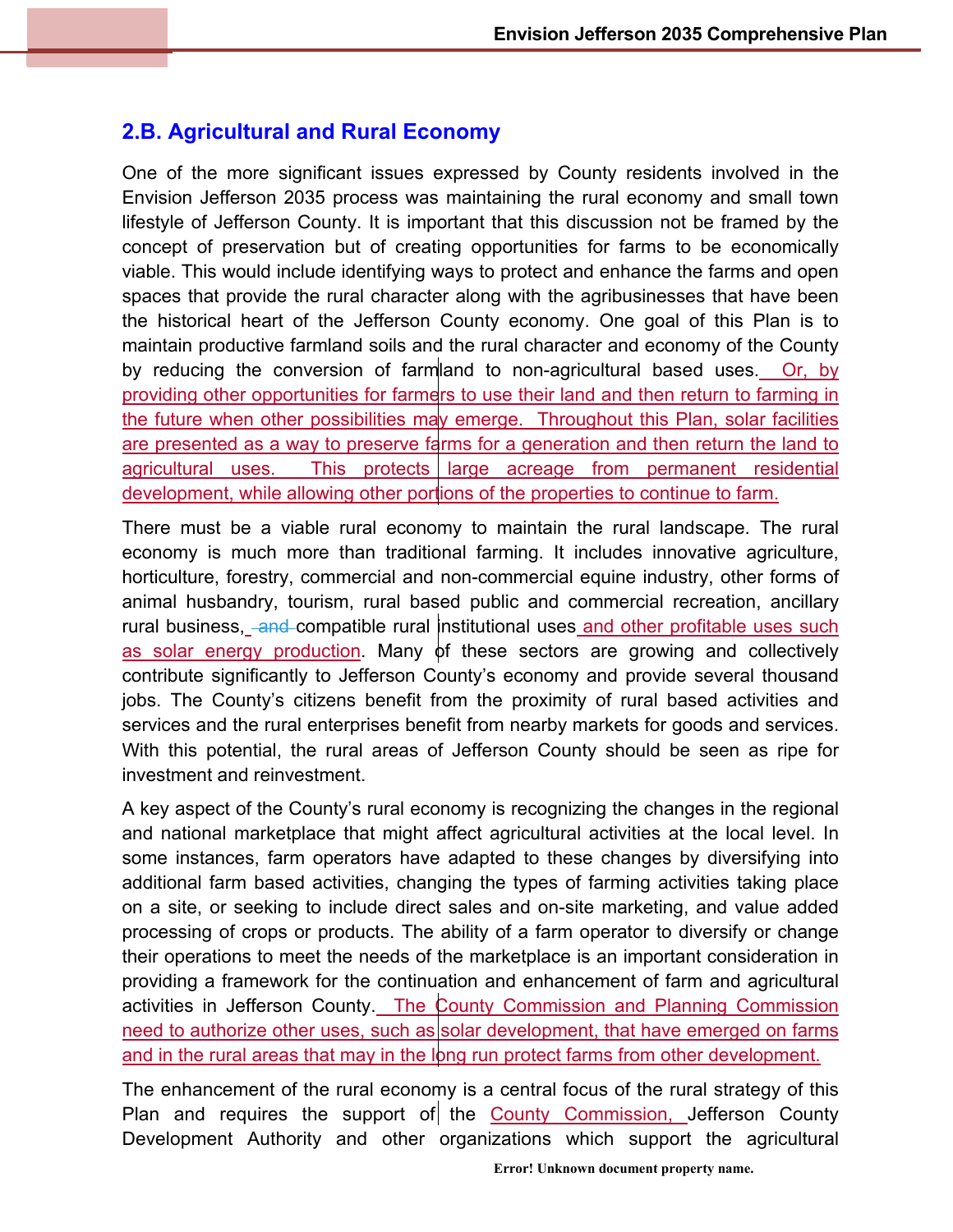economy. A broad-based rural economy can be a net-revenue generator for the County because tax revenues generally exceed expenditures for rural properties. The County recognizes its fiscal responsibility to protect the land resource for the rural economy, to provide fundamental protection for rural businesses, to ensure prudent fiscal management of limited public resources, and to provide needed protection of the public health and safety.

Page **72** of **256**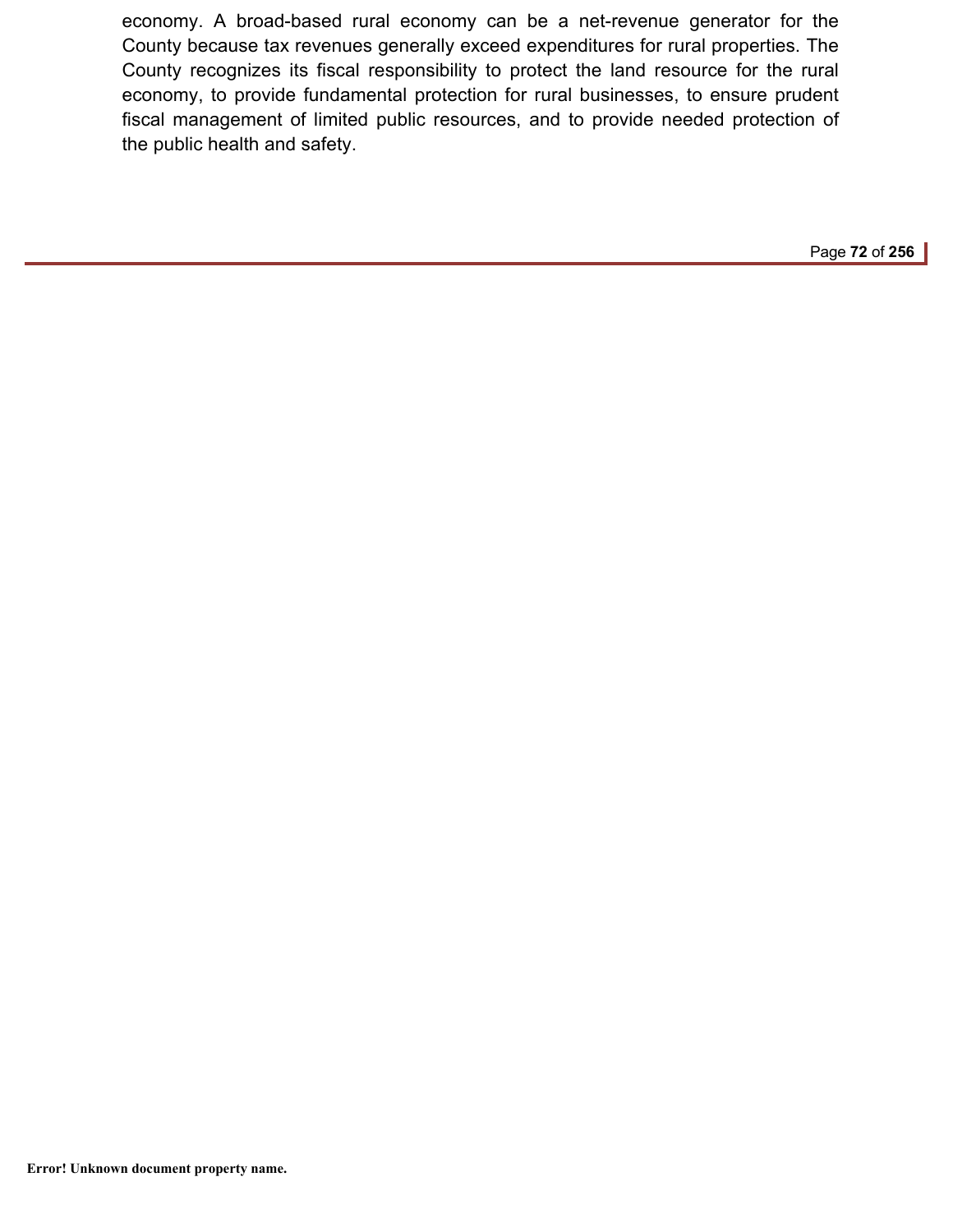### **Rural Economic Activities**

The agricultural community in Jefferson County recommended the following priorities to strengthen the rural economy:

| <b>Agricultural Community Priorities</b>                                                                                                        |
|-------------------------------------------------------------------------------------------------------------------------------------------------|
| Diversify farm operations through the sale and marketing of value added products<br>(such as the processing and marketing of products on-site); |
| Allow farm operators to work with nearby farm operators to market and sell each<br>other's goods on each individual farm;                       |
| Allow a wider range of service activities to take place on agricultural properties.                                                             |

The rural areas of Jefferson County include not only farms and residences, but also a variety of small artisan studios and other cottage industries. While the preservation of agriculture is essential to the protection of rural areas, it is also important to provide for the ability of appropriately scaled businesses to succeed. When permitting additional uses in the rural area, it is important that the size and scale of both the property and the business be correlated. The intensity of the activity permitted should directly relate to the size of the rural property which would enable larger rural properties to undertake more activities. By correlating scale and intensity of uses to the rural property size, it is anticipated that off-site impacts would be mitigated for the surrounding landowners. Some uses may require performance standards which should be incorporated into the local land use regulations.

By enabling farm operators to have more options and encouraging the creation of cottage industries that reflect the rural aesthetic, the viability of operating rural based businesses in the County's rural areas will be enhanced in the coming decades. While Jefferson County has modified its Zoning and Land Development Ordinance to allow for a greater variety of uses, additional steps might be needed to improve opportunities for farm operators to continue or expand their businesses, and for artisans and other individuals to operate small businesses that complement these activities. A streamlined process for uses with minimal impacts to surrounding neighbors should be developed.

As discussed above (*see* Land Use and Growth Management: Rural/Agricultural Components), significant new opportunities exist for farms located near existing electrical infrastructure to lease their land for the production of solar power. These opportunities will provide those farmers, some of whom have indicated they cannot maintain their farms without additional sources of revenue, to access new income sources and to maintain the rest of their farms in agricultural uses. By further restricting the solar facilities with reclamation and panel removal standards, the impacts to the rural landscape will be minimized, while allowing farming and other agricultural uses to return once the land is reclaimed.

The land use component of this Plan recognizes an example of a non-residential Conditional Use Permit (CUP) in the Rural area referred to as an Agricultural Based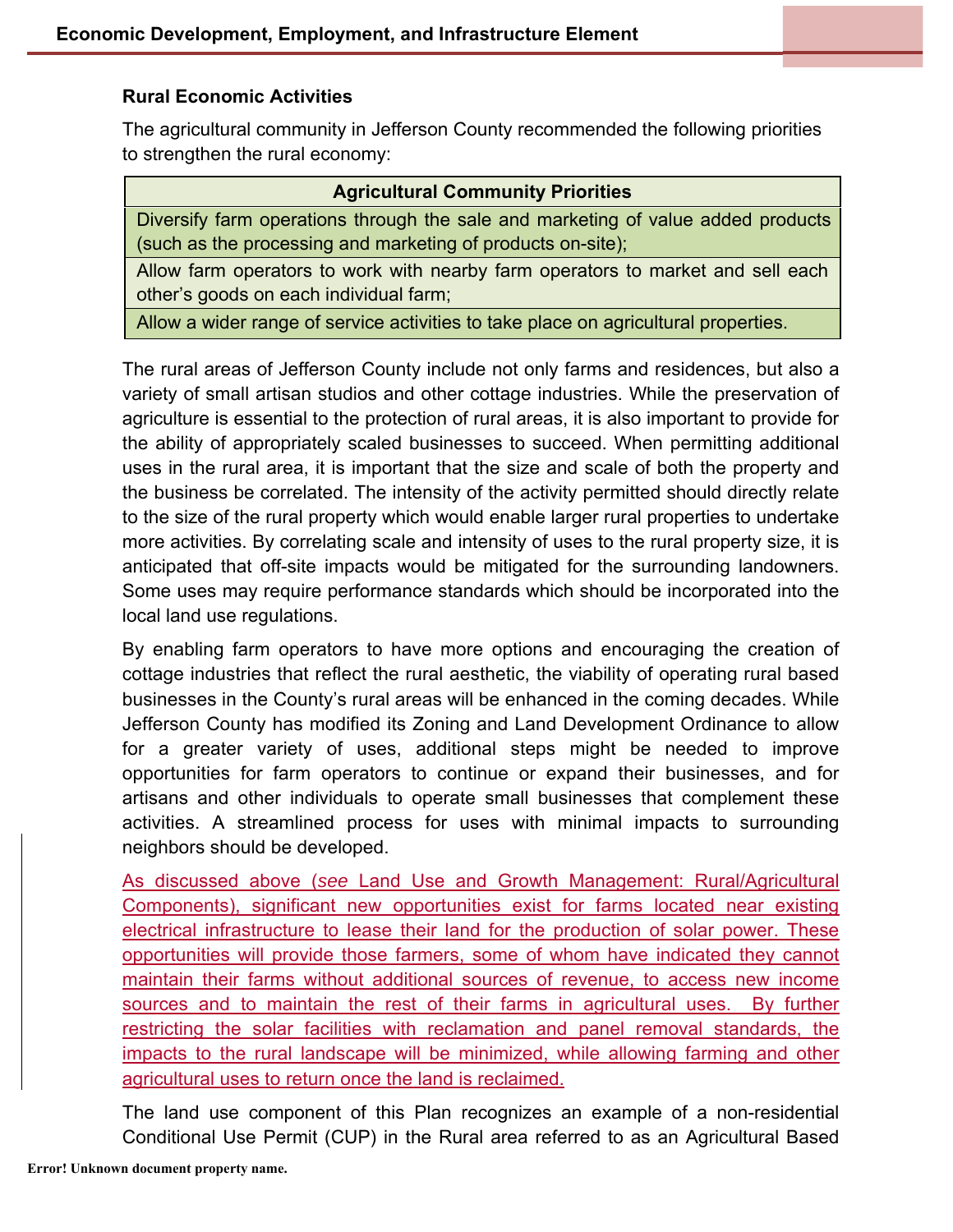Economic Empowerment Area, defined as a commercial agricultural hub that is not located on a farm, but is located in a rural area and focuses on intensively supporting agricultural activity through the value added processing, holistic health and marketing of local goods. Other appropriate uses in the Rural district (some of which may require a CUP) include, but are not limited to, artisan activities; home based businesses; agricultural equipment sales, rental, and repair services; veterinary services; farm coops; product storage and seed supply; agri-tourism, bed-and-breakfast enterprises; farm markets, wayside stands, and similar types of uses, provided that these uses are designed in a manner compatible with the rural character of the area. As noted throughout the Plan, solar energy production facilities shall be a Principal Permitted Use in these areas, as well.

Page **73** of **256**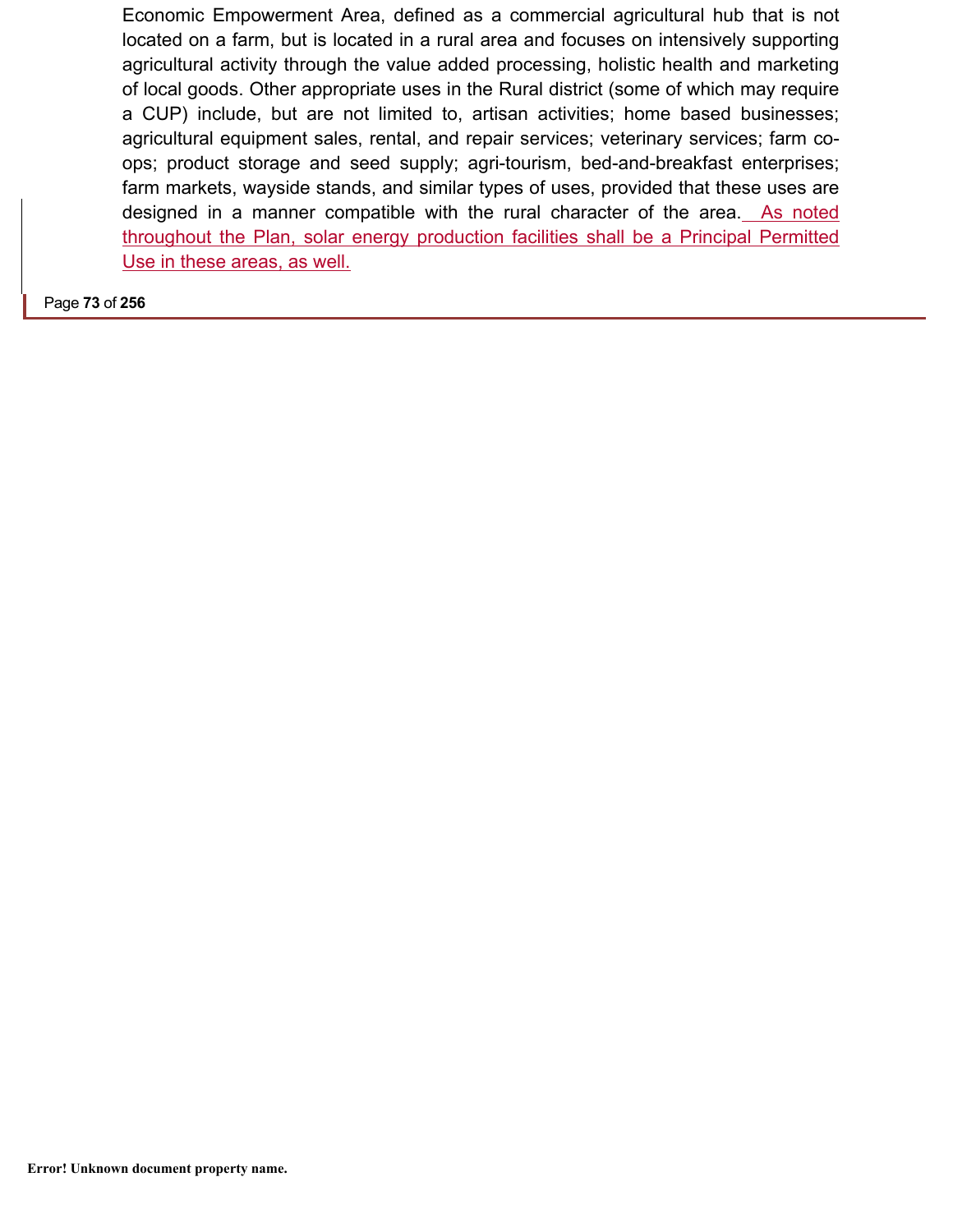productive agricultural land. In order to retain the maximum amount of land in farm use and rural economic activity, the open space requirement for residential cluster development shall be met by the residue which will retain no development rights.

### **Transportation in the Rural Environment**

The County's rural road network originally evolved serving the needs of the farming community and is not intended to serve the needs associated with the higher traffic volumes and speeds required for large residential subdivisions. At certain seasons of the year conflict can be created between residential traffic and large pieces of slow moving farm equipment. The LESA/CUP system has not effectively protected the rural road network from this type of development pressure. As such, this Plan recommends utilizing cluster developments as the preferred form of residential development within the rural areas. Limiting suburban development in the rural area helps protect agricultural land use activities.

Most of the roads in the County's rural area are paved, but tend to have narrow widths, excessive horizontal and vertical curvatures, bridge and drainage problems, and poor intersection alignments. These conditions contribute to the safety concerns associated with increasing motor vehicle traffic on the rural roads. The increased residential densities that have occurred in the rural area in the past are producing additional traffic volume and requiring more maintenance of the rural road network of predominantly narrow, two-lane paved roads with existing design issues.

### **Agriculture Tourism**

The rural areas of the County contribute to the local tourism economy in a variety of ways. Not least of these is the maintenance of attractive viewsheds to enhance the experience of visitors to battlefields, historic sites and villages. Tourism is addressed later in this Element on page 81.

The following recommendations provide action steps to foster and expand the diverse rural economy through a variety of policy, regulatory, incentive-based, and programmatic approaches that will protect the rural land, structures, and character necessary to advance the rural economy.

### **Solar Energy Facilities**

Solar energy facilities which are required to be removed upon expiration of their usable lives can provide farmers with the income necessary to retain their farms while having minimal impact on the rural esthetic or the permanent conversion of land to nonagricultural use. Permitting these facilities as Principal Permitted Uses will also generate construction jobs and tax revenues while placing almost no strain on existing infrastructure and will thereby promote the economic well-being of the County and the Rural and Residential Districts. Additionally, the land will be reclaimed for the ability to farm the land or provide for other permitted agricultural uses.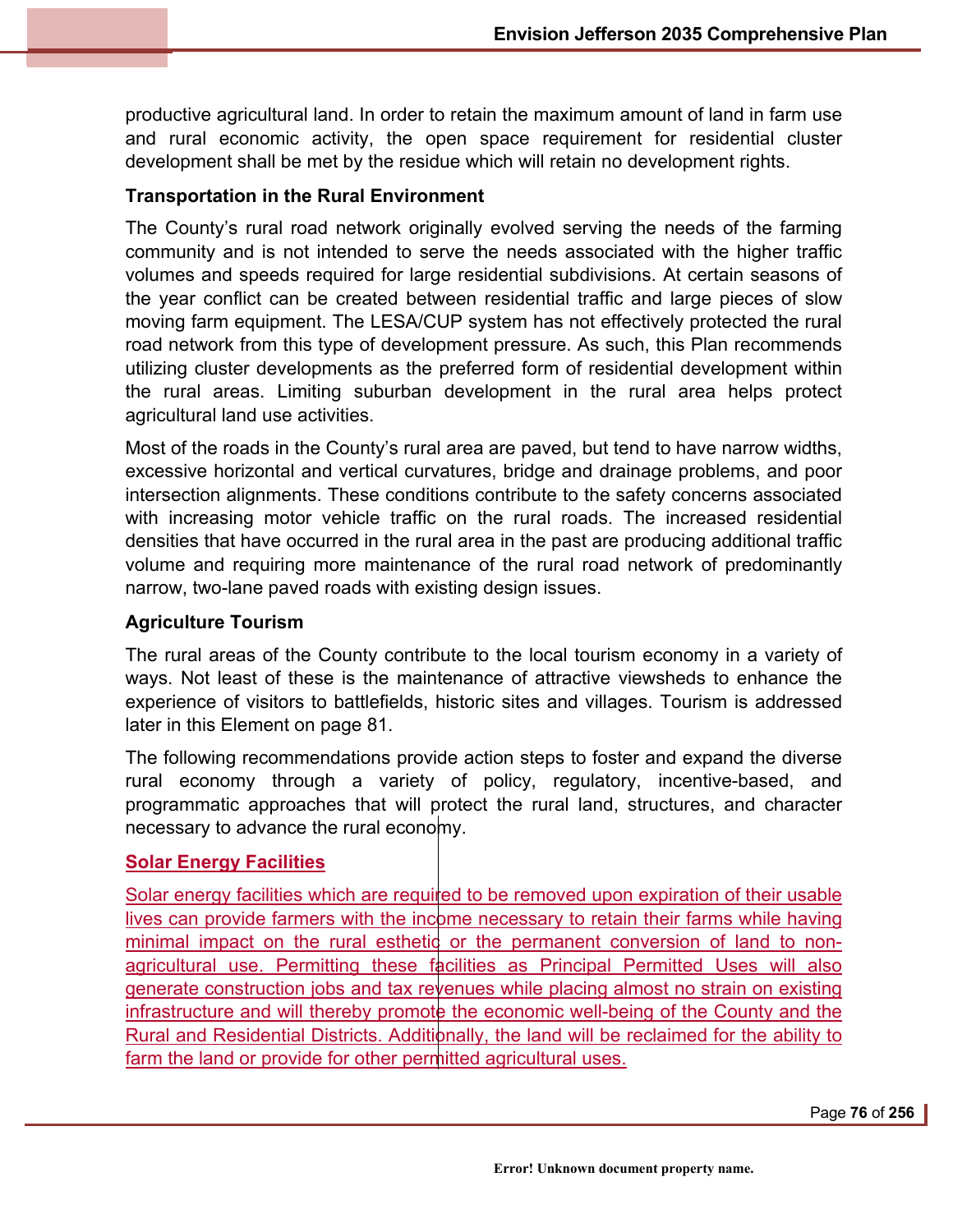| <b>Agricultural and Rural Economy Recommendations (Goal 8)</b> |                                                                                                                                                                                                                                                                                                                                                                                                                      |  |
|----------------------------------------------------------------|----------------------------------------------------------------------------------------------------------------------------------------------------------------------------------------------------------------------------------------------------------------------------------------------------------------------------------------------------------------------------------------------------------------------|--|
| 1.                                                             | Support West Virginia's and Jefferson County's "Right to Farm" policies which<br>protect the rights of existing and future farms and farmers by developing zoning<br>standards, other legislation, and<br>educational programs designed to reduce<br>potential conflicts arising from the proximity of agriculture to residential<br>development (State Code § 19-19; Section 4.5 of the County's Zoning Ordinance). |  |
|                                                                | a. Identify and utilize a wider variety of funding sources that could serve to<br>expand the County's farmland protection program.                                                                                                                                                                                                                                                                                   |  |
|                                                                | b. Create an educational pamphlet informing developers, realtors, and potential<br>homeowners of the offsite impacts of living adjacent to farming activities.                                                                                                                                                                                                                                                       |  |
| 2.                                                             | Enact Zoning Ordinance provisions to reduce the intensity of residential<br>development in the Rural zone, other than by clustering, thereby protecting and<br>increasing the investment potential and attractiveness of the agricultural lands for<br>families, entrepreneurs, and businesses.                                                                                                                      |  |
|                                                                | a. Decrease the problems of rural traffic volume and the need for additional costly<br>public infrastructure services in rural areas while conserving areas of the<br>Rural zone for agricultural uses and the rural economy through support for<br>rural cluster development vs large subdivisions of new home growth.                                                                                              |  |
| 3.                                                             | Support the rural economy by amending the Subdivision Regulations to establish<br>rural business site plan standards to include:                                                                                                                                                                                                                                                                                     |  |
|                                                                | a performance criteria, including compatible size, scale, use, intensity, traffic<br>capacity limits, employee limits, site design standards (i.e. buffering, siting),<br>and standards that protect public health, safety, and welfare; and                                                                                                                                                                         |  |
|                                                                | b. the adaptive reuse of existing historic and agricultural structures.                                                                                                                                                                                                                                                                                                                                              |  |
| 4.                                                             | Collaborate with the County's agricultural community to assess the current land<br>use regulations and determine what opportunities for agriculture might currently<br>exist and what additional opportunities might be able to succeed in Jefferson<br>County.                                                                                                                                                      |  |
| 5.                                                             | Amend the Zoning and Land Development Ordinance to permit additional non-<br>residential rurally compatible uses.                                                                                                                                                                                                                                                                                                    |  |
|                                                                | a. Incorporate into the zoning provisions innovative agricultural uses including<br>the creation of standards which permit flexibility in the sale of farm products<br>and related auxiliary products.                                                                                                                                                                                                               |  |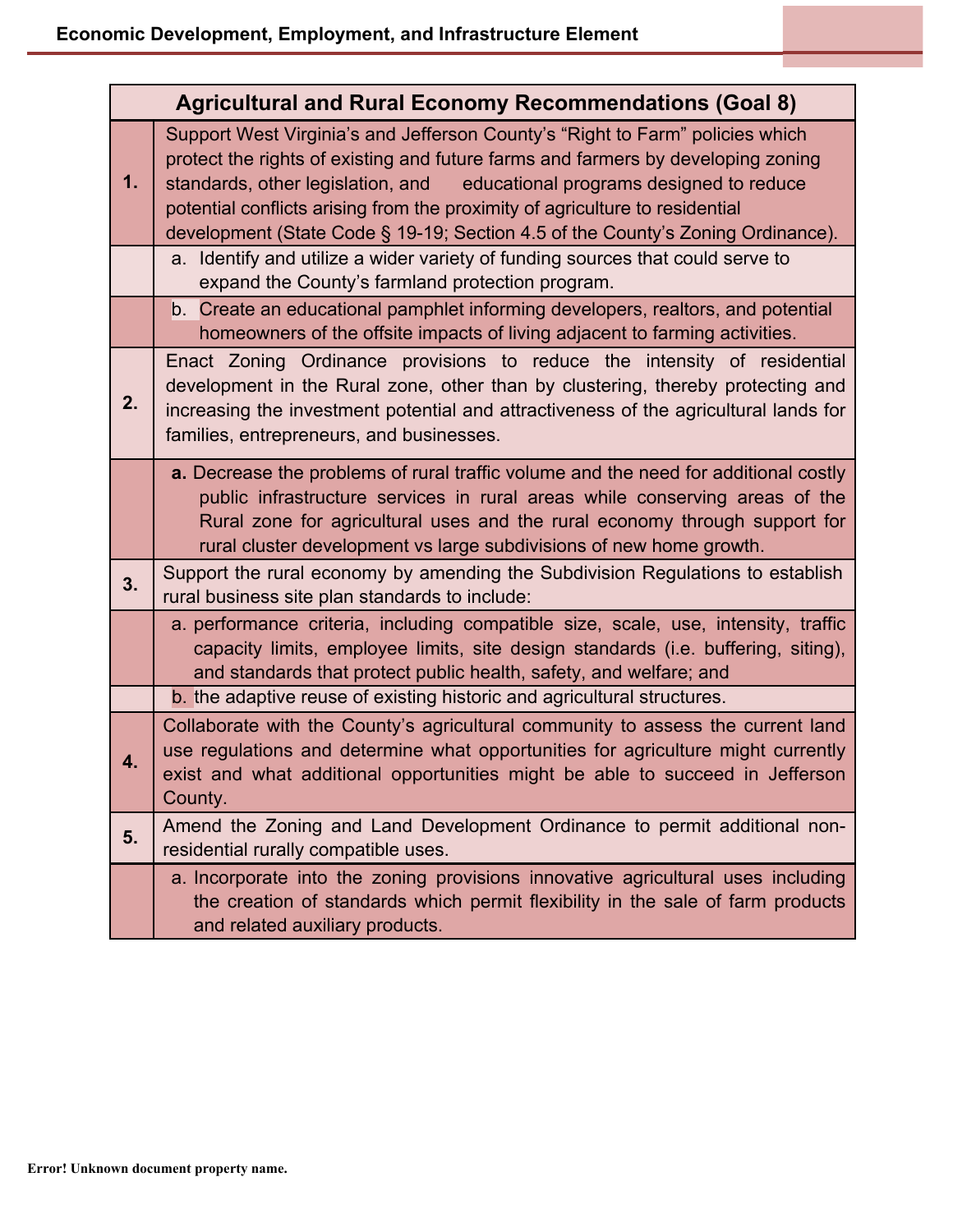b. Amend local land use regulations to: i) permit solar energy production in the Rural and Residential Districts as a Principal Permitted Use (PPU) provided also that developers or owners provide security to State or County to remove solar facilities at the expiration of their usable life so that land may be returned to farming or other agricultural uses; and ii) permit other non-agriculturally related commercial uses by the Conditional Use Permit (CUP) process in the Rural zone if the use is agriculturally and rurally compatible in scale and intensity, poses no threat to public health, safety, and welfare, and if the use helps to preserve farmland and open space and continue agricultural operations.

Page **77** of **256**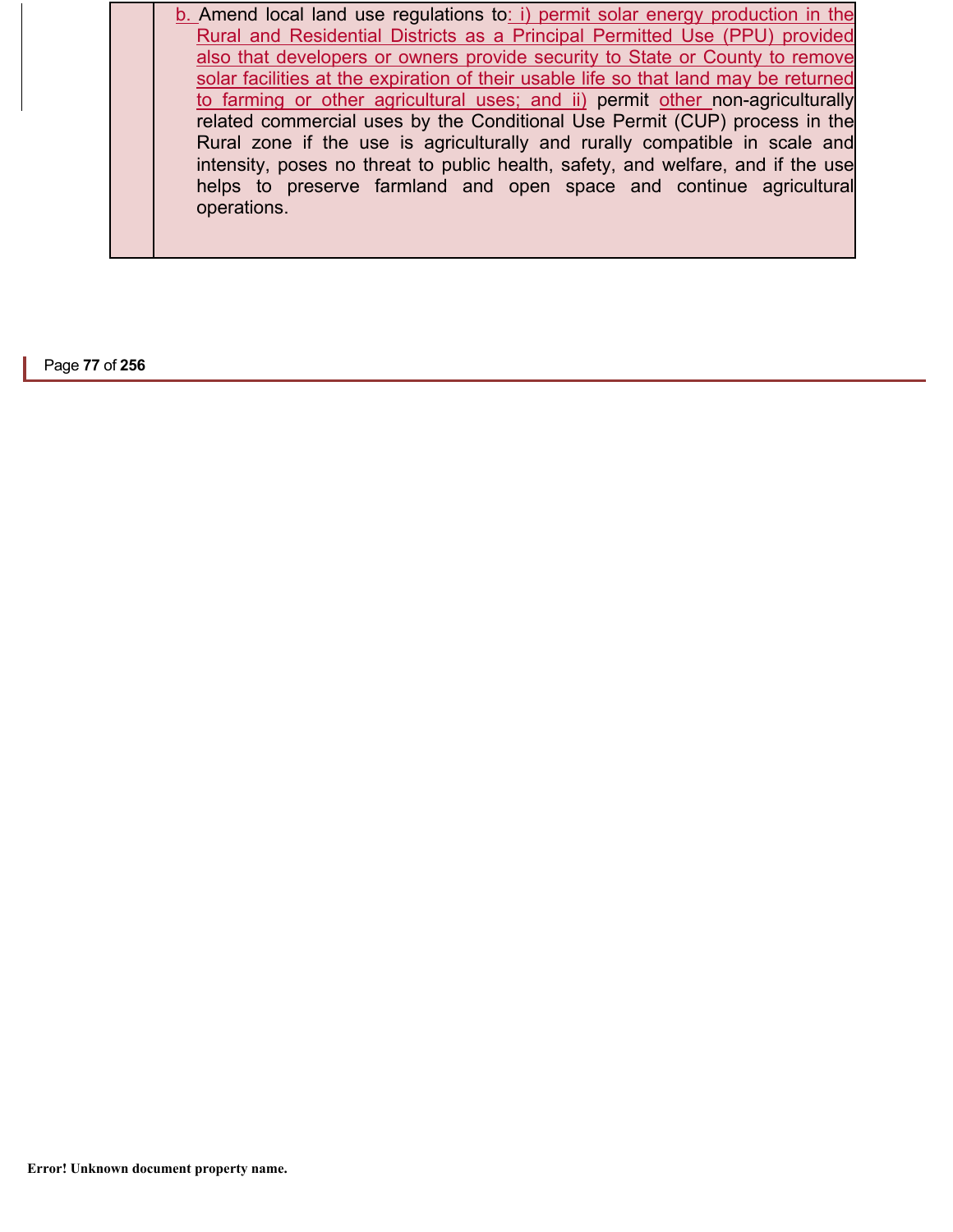|    | c. Require that new non-rural and non-solar commercial uses that are not<br>compatible with the dominant agricultural land use pattern locate only in the<br>Urban Growth Boundaries (UGBs) and Preferred Growth Areas (PGAs) as<br>identified by the future land use recommendations of this Plan. |
|----|-----------------------------------------------------------------------------------------------------------------------------------------------------------------------------------------------------------------------------------------------------------------------------------------------------|
| 6. | Coordinate with local businesses and the Jefferson County Development Authority<br>(JCDA) to brand and market Jefferson County farms and products by identifying<br>and linking potential partnerships and matching suppliers with potential local and<br>regional markets.                         |
|    | a. Conduct market research on high-value agricultural products, ancillary farm<br>businesses, and other rural economic uses such as farm agri-tourism,<br>retreats, and country inns;                                                                                                               |
|    | b. Develop and expand, in conjunction with the Jefferson County Convention<br>and Visitors Bureau, brand identification of Jefferson County farm products;                                                                                                                                          |
|    | b. Provide more alternatives to promote rural tourism and rural land uses.<br>Work with Jefferson County's agricultural community to effectively distribute local                                                                                                                                   |
| 7. | agricultural products and encourage the growth of the market for local products.                                                                                                                                                                                                                    |
|    | a. Facilitate the establishment of year round marketing outlets to support the<br>farm community, such as farmers' markets or a product distribution center;                                                                                                                                        |
|    | b. Encourage the expansion of off-site farmers' markets to provide marketplaces<br>for farmers and artisans to sell their goods within a variety of Jefferson County<br>commercial venues;                                                                                                          |
|    | c. Promote products to Jefferson County based businesses.                                                                                                                                                                                                                                           |
| 8. | Coordinate with key agricultural and rural stakeholders to identify ways to expand<br>marketing and value added production activities for farmers and artisans on their<br>properties in rural areas of Jefferson County.                                                                           |
|    | a. Amend existing regulations in order to identify and facilitate ways to allow the<br>sale of items grown, processed, crafted, or manufactured in Jefferson County<br>on farms other than the farm where the product originated.                                                                   |
|    | b. Develop a streamlined process for such uses when there are minimal impacts<br>to surrounding neighbors.                                                                                                                                                                                          |
|    | c. Expand and improve high speed Information Technology (IT) connections in<br>rural areas of Jefferson County with local internet or advanced technologies<br>providers to enable residents to run businesses from home or to telecommute.                                                         |
| 9. | Collaborate with the local artisan community and Jefferson Arts Council to review<br>and amend the local land use regulations to promote and enhance the viability and<br>livelihood of artisans in the rural areas of Jefferson County.                                                            |
|    | a. Encourage local non-profit organizations and local and regional economic<br>development agencies to create a regular forum where all County artisans,<br>businesses, and members of the non-profit and arts communities can meet to<br>network and collaborate.                                  |

Page **78** of **256**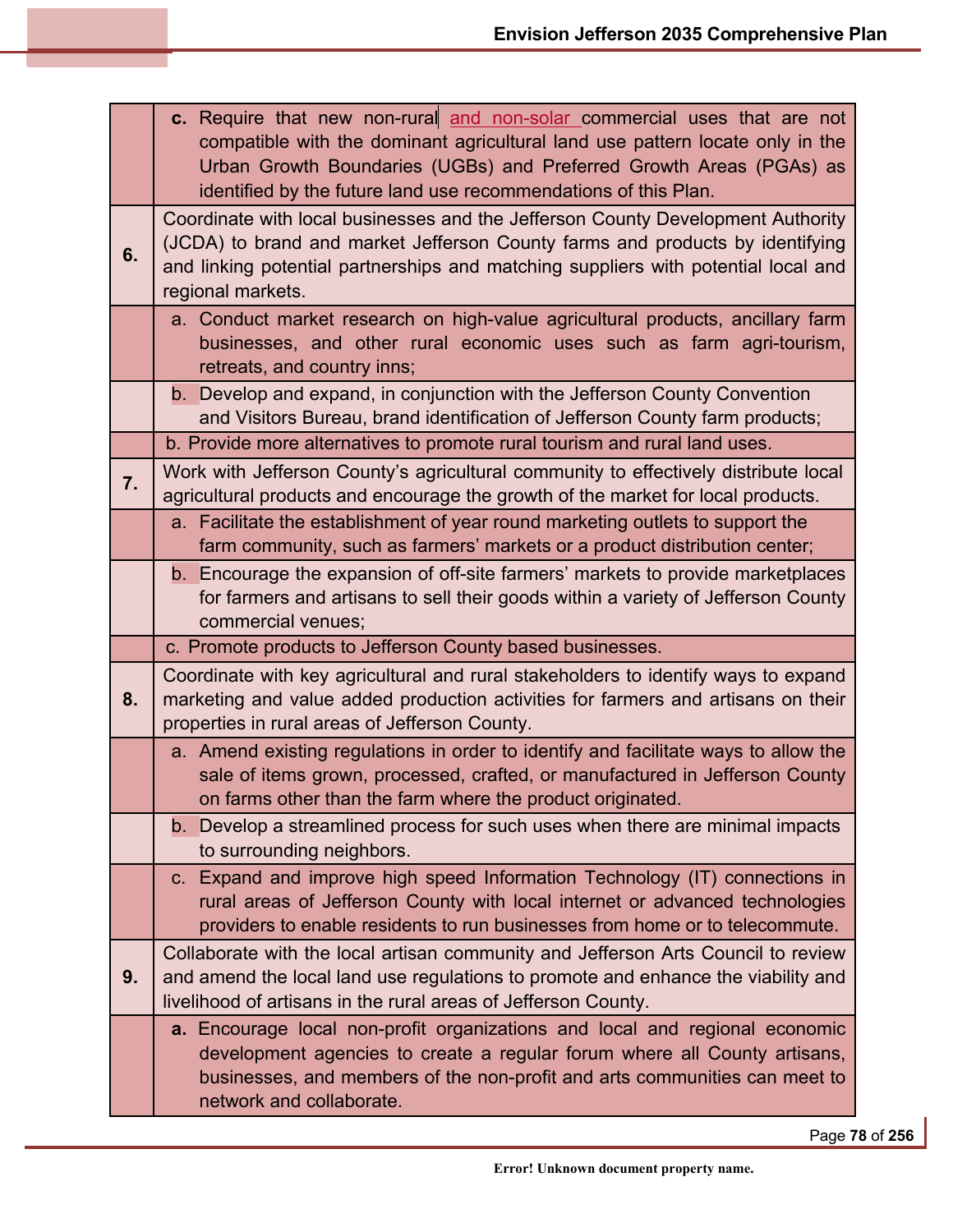|      | b. Work to improve connections between County businesses and artisans that<br>may have products and services that can be sold in local stores or other<br>businesses.                                                                                                          |
|------|--------------------------------------------------------------------------------------------------------------------------------------------------------------------------------------------------------------------------------------------------------------------------------|
|      | c. Ensure that training and educational opportunities are available that would<br>enable the success of such businesses.                                                                                                                                                       |
|      | d. Establish and support an endowment for arts funding for rural crafted arts.                                                                                                                                                                                                 |
| 10.1 | Strengthen the Agricultural Committee of the JCDA by creating a public/private<br>Rural Economic Development Council comprised of rural industry sector leaders.<br>This organization will:                                                                                    |
|      | a. link governmental, non-governmental, and regional organizations;                                                                                                                                                                                                            |
|      | b. link state and federal farm assistance programs to local farmers;                                                                                                                                                                                                           |
|      | c. receive and make grants;                                                                                                                                                                                                                                                    |
|      | d. act as an advocacy group for rural issues; and                                                                                                                                                                                                                              |
|      | e. promote activities that nurture the rural economy.                                                                                                                                                                                                                          |
| 11.  | Create a county or regional agricultural industrial park that could include sites for<br>service providers such as farm equipment repair facilities, tractor and implement<br>sales, meat processing facilities, and veterinarian services; as well as:                        |
|      | a. A local or regional food hub that could be tied into Community Supported<br>Agriculture (CSA) packaging and distribution, a regional food bank, and to<br>serve as a marketing site for farms and farmers;                                                                  |
|      | b. A neighborhood based CSA or Development Supported Agriculture;                                                                                                                                                                                                              |
|      | c. A permanent, year-round farmers' market site;                                                                                                                                                                                                                               |
|      | d. Sites for Industrial Agriculture such as Vertical Farming, Hydroponic<br>Greenhouses, and Aquaponic Farming;                                                                                                                                                                |
|      | e. Agriculture based training, research, and continuing education facilities created<br>in conjunction with institutes of higher learning and research;                                                                                                                        |
|      | f. Commercial aquaculture activities;                                                                                                                                                                                                                                          |
|      | g. A livestock auction facility;                                                                                                                                                                                                                                               |
|      | h. A Community Cold Storage/Meat Locker Facility that would allow county<br>residents to rent space to purchase and store sides of meat; and/or                                                                                                                                |
|      | i. Alternative Energy Production facilities, ranging from ethanol refining to algae<br>production for biofuels.                                                                                                                                                                |
| 12.  | Promote and expand the commercial and recreational equine industry as a<br>fundamental component of the rural economy by amending County ordinances to<br>reflect the current practices and needs of the industry.                                                             |
| 13   | Collaborate with the County's culinary, artisan, and farm communities and JCDA<br>to study the feasibility of establishing a Culinary Center that would provide<br>exposure to and for marketing the goods that are produced in Jefferson County<br>and the Eastern Panhandle. |

Page **79** of **256**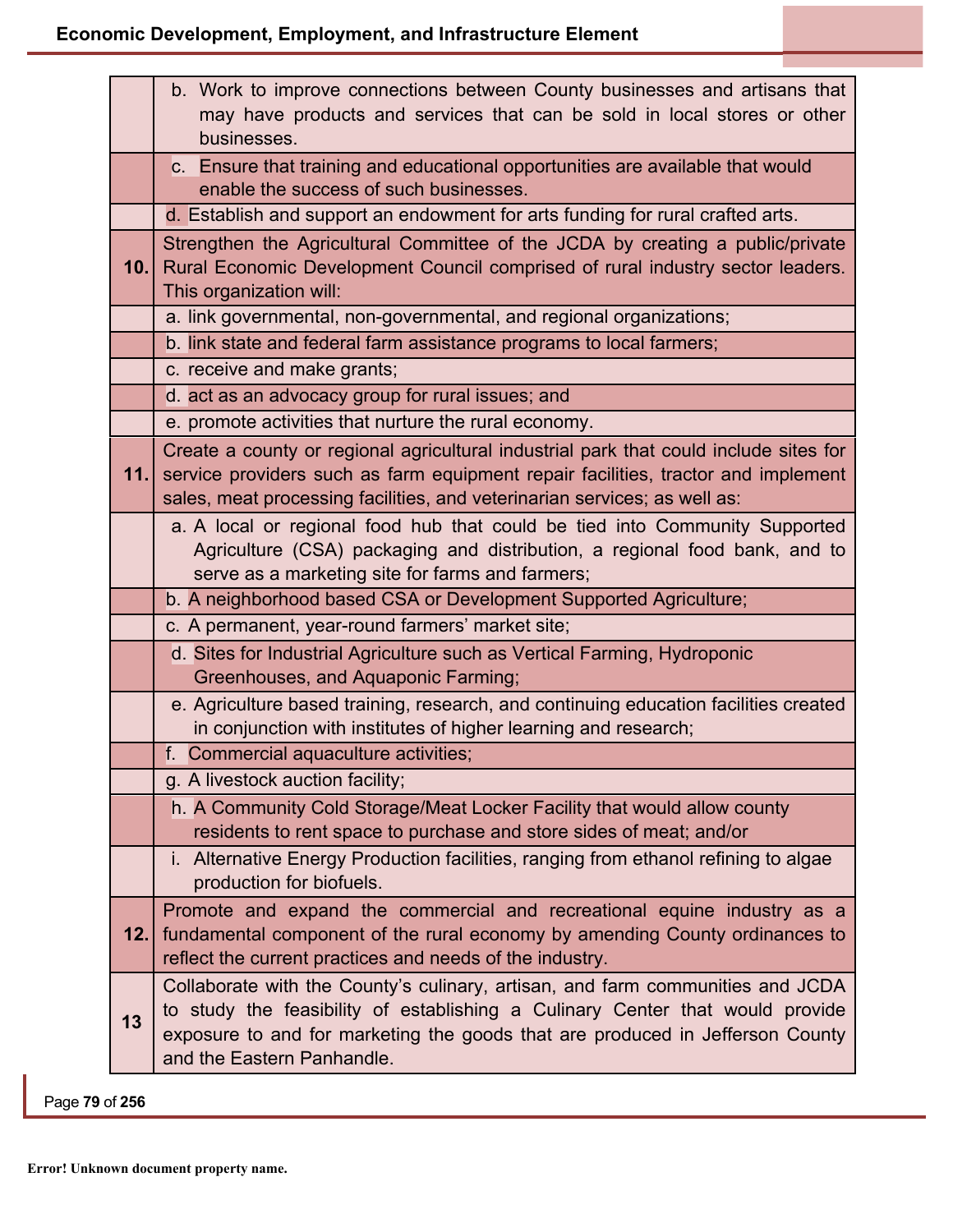may not meet current standards, to be upgraded or maintained. Recently, the County adopted a new stand-alone Stormwater Management Ordinance that includes additional standards related to water quality and includes provisions for low impact design stormwater provisions such as rain gardens, bio-swales, permeable pavers, and permeable asphalt. These new standards help to minimize the impact of sediment and certain identified nutrients as required by the Chesapeake Bay Program.

In addition to land development activities, the following point and non-point source activities impact the water quality in waterways due to stormwater run-off:

## **Point and non-point source pollution**

Over-fertilization and the use of chemicals to maintain lawns by homeowners

Use of salt and chemicals on roads in winter weather by the State Division of Highways

The fertilizers used to grow crops

Industrial emissions

Waste products (rubber, gasoline, and various other fluids) associated with auto use

Animal husbandry activities

The effect of stormwater run-off on the local waterways, particularly the Shenandoah and Potomac Rivers, has a significant impact on our local and regional recreational and heritage tourism, as well as drinking water quality. There are a number of watershed protection groups in the County that are actively seeking to improve the quality of the surface and groundwater within particular watersheds. These groups have made efforts to clean-up the waters and restore aquatic life to Jefferson County waterways. Such efforts have included, river clean ups, water monitoring, septic tank pumping and repair reimbursement programs, fencings of livestock to keep them out of streams, tree plantings, and outreach to residents and businesses to educate them about how to combat pollution. These efforts will ensure that high quality of water in Jefferson County continues.

## **Alternative Energy**

It is widely recognized that many of the resources that we rely on to heat, cool, and light homes, power electronics, provide transportation fuel, and other daily needs are finite. Consequently, there has been an increasing need to assess the viability of alternative and renewable energy sources that may assist in maintaining the quality of life of Jefferson County's residents and businesses. In 2009, West Virginia adopted an Alternative and Renewable Energy Portfolio Standard that requires investor-owned electric utilities (such as Potomac Edison) with more than 30,000 residential customers to supply 25% of retail sales from eligible alternative and renewable energy resources by 2025.

Alternative and renewable energy sources are available, ranging from hydro (water), solar, and wind power to the use of various biofuels (algae, biomass, wood pulp, and other waste products), and plant crops (corn and switchgrass) that might be used to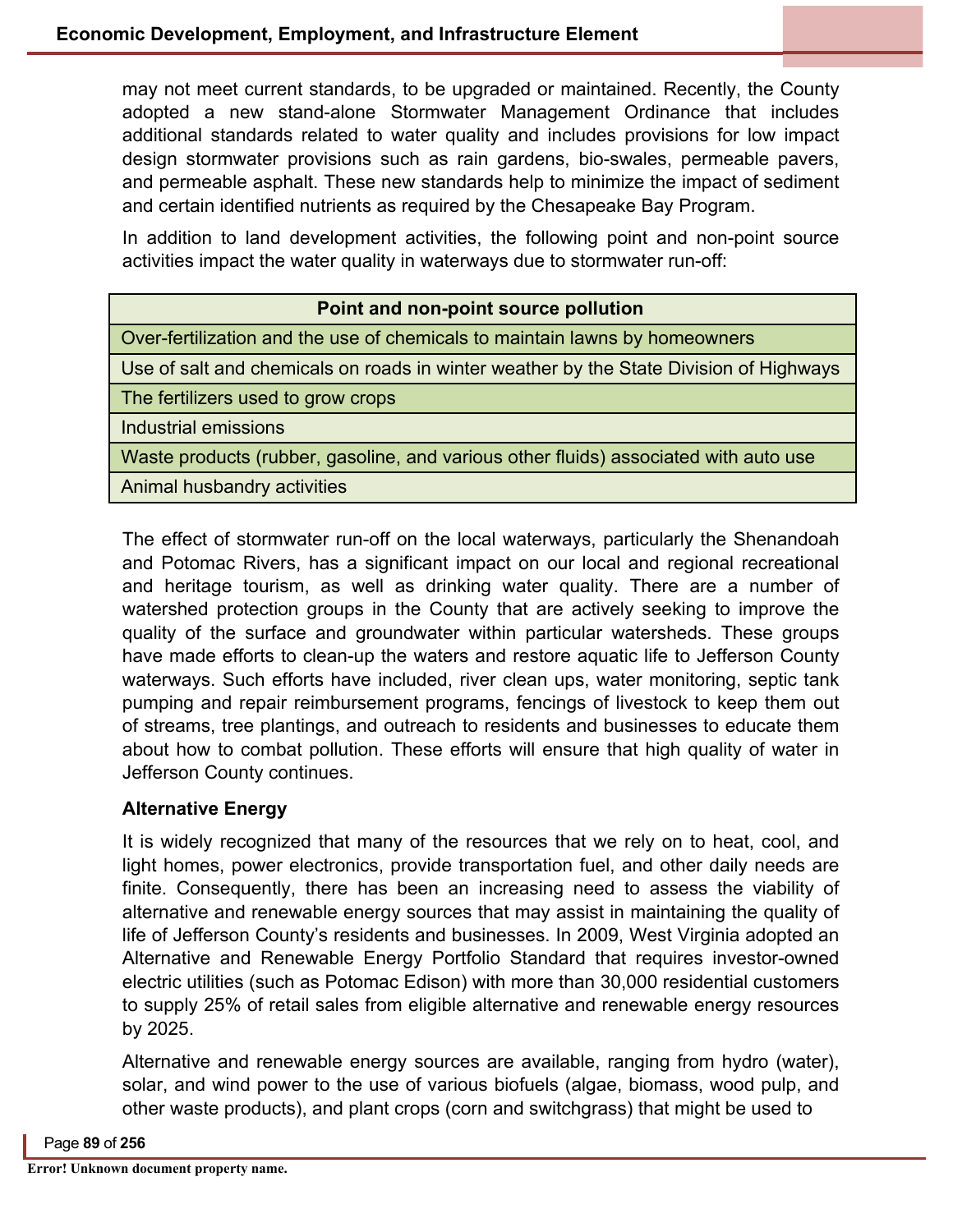complement or replace existing power sources. Another alternative energy source that may be applicable for the heating and cooling of buildings is the use of geothermal systems (drawing up groundwater and circulating it through pipes embedded in a building's walls).

There are efforts underway at the local and state level to encourage the conservation of energy and the utilization of alternative energy sources. The most notable of these are the projects that have been incorporated into the expansion of the American Public University System (APUS) in Charles Town and Ranson. These projects include the use of solar collectors that also serve as cover for parked cars, the installation of several electric car charging stations, and the utilization of building improvements and materials that limit the use of energy needed for heating, cooling, and lighting. The improvements undertaken by APUS can serve as a role model to new development in Jefferson County and to the redevelopment of existing structures and sites.

Several large-scale alternative and renewable energy projects have taken place in the County. Concern has been expressed that legislation prohibiting Cooperatives or Communities to create a solar panel system that would feed multiple houses is impacting the expansion and viability of implementing other solar projects in the County. As the cost of improvements decreases and the efficiency of various renewable energy materials improves, the reliance on current energy sources will be reduced as more families and businesses adopt these improvements. Emergent local, regional and National trends indicate that large scale alternative and renewable energy projects, such as solar energy facilities, have become essential and will continue to be needed to provide clean energy throughout the region and into the power grid.

## **Natural Gas Services**

Jefferson County regional economic development officials and businesses identified the need for natural gas services to homes and businesses. At present the only area of the County served by natural gas lines is the former Kodak/3M plant in Middleway; however, the potential exists for the expansion of service capacity in the Eastern Panhandle and the extension of natural gas lines from the Berkeley/Jefferson County line along WV Route 9 to various parts of the County. The extension of natural gas into Jefferson County would aid County economic development efforts while providing an alternative to electricity for residential and commercial purposes.

One of the reasons this improvement is needed is because an increasing number of businesses are using natural gas in their manufacturing process, due to the lower costs and the cleaner emissions that result from its use. Natural gas, in a compressed or liquefied form, can also be used to fuel cars and buses. While natural gas has been primarily used as a fuel source for local and regional bus services in the US, it can also serve as a fuel source for both privately owned and County owned vehicles.

## **High-Speed Internet and Advanced Technology Communication Services**